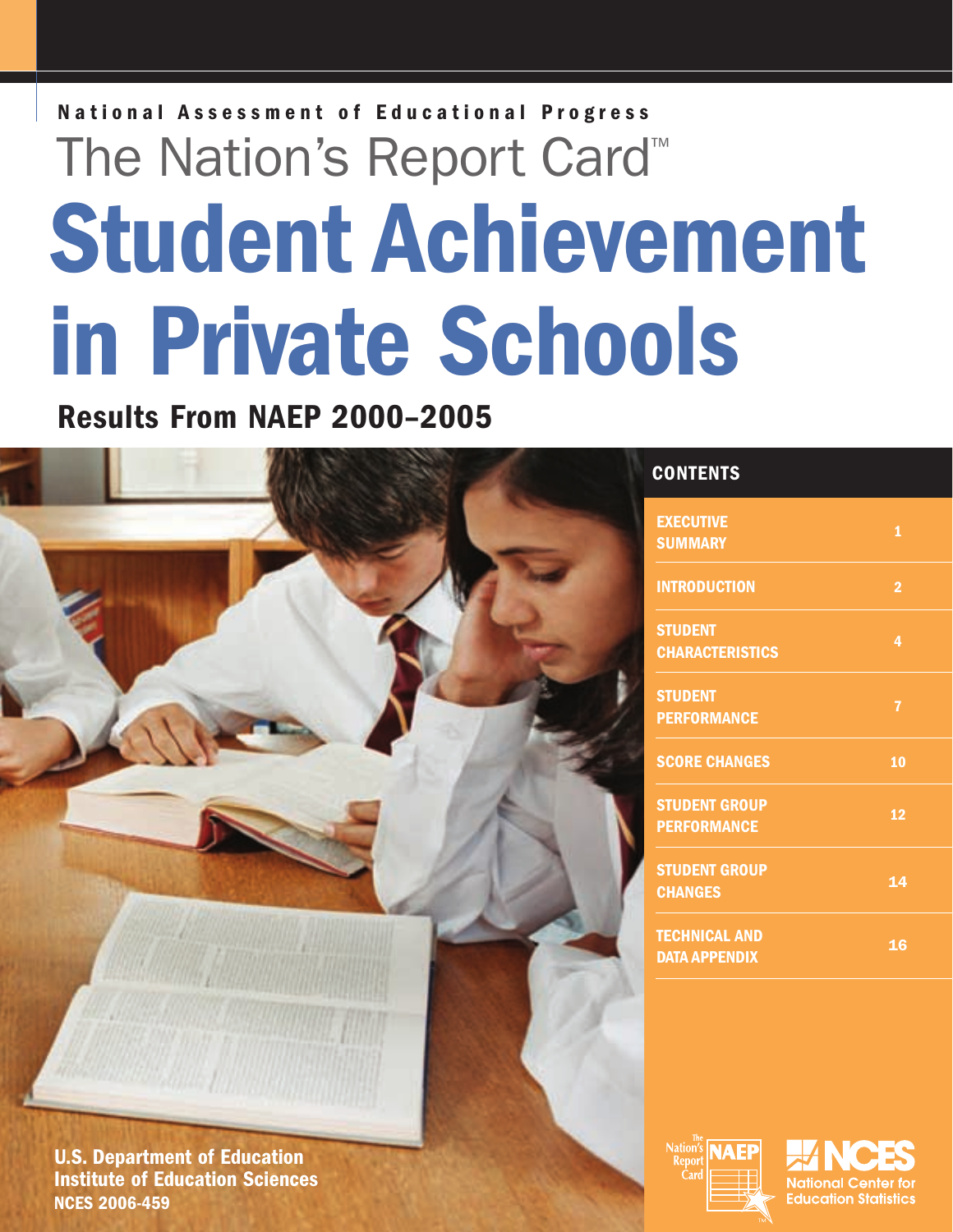### What is The Nation's Report Card<sup>™?</sup>

The Nation's Report Card™, the National Assessment of Educational Progress (NAEP), is a nationally representative and continuing assessment of what America's students know and can do in various subject areas. For over three decades, assessments have been conducted periodically in reading, mathematics, science, writing, history, geography, and other subjects.

 By making objective information on student performance available to policymakers at the national, state, and local levels, NAEP is an integral part of our nation's evaluation of the condition and progress of education. Only information related to academic achievement and relevant variables is collected under this program. The privacy of individual students and their families is protected, and the identities of participating schools are not released.

 NAEP is a congressionally mandated project of the National Center for Education Statistics within the Institute of Education Sciences of the U.S. Department of Education. The Commissioner of Education Statistics is responsible, by law, for carrying out the NAEP project through competitive awards to qualified organizations.

 In 1988, Congress established the National Assessment Governing Board (NAGB) to oversee and set policy for NAEP. The Board is responsible for selecting the subject areas to be assessed; setting appropriate student achievement levels; developing assessment objectives and test specifications; developing a process for the review of the assessment; designing the assessment methodology; developing guidelines for reporting and disseminating NAEP results; developing standards and procedures for interstate, regional, and national comparisons; determining the appropriateness of all assessment items and ensuring the assessment items are free from bias and are secular, neutral, and nonideological; taking actions to improve the form, content, use, and reporting of results of the National Assessment; and planning and executing the initial public release of NAEP reports.

#### **U.S. Department of Education**

**Margaret Spellings Secretary** 

#### **Institute of Education Sciences**

**Grover J. Whitehurst Director** 

#### **National Center for Education Statistics**

**Mark Schneider** Commissioner

**December 2005**

#### **The National Assessment Governing Board Darvin M. Winick, Chair** President Winick & Associates Dickinson, Texas

**Sheila M. Ford, Vice Chair**  Former Principal Horace Mann Elementary School Washington, D.C.

#### **Francie Alexander** Chief Academic Officer, Scholastic, Inc. Senior Vice President, Scholastic Education New York, New York

**David J. Alukonis** Chairman Hudson School Board Hudson, New Hampshire

#### **Amanda P. Avallone**  Assistant Principal and Eighth-Grade Teacher Summit Middle School Boulder, Colorado

**Honorable Jeb Bush** Governor of Florida Tallahassee, Florida

#### **Barbara Byrd-Bennett** Chief Executive Officer Cleveland Municipal School **District** Cleveland, Ohio

**Carl A. Cohn**  Superintendent San Diego City Schools San Diego, California

**Shirley V. Dickson** Educational Consultant Laguna Niguel, California

**John Q. Easton** Executive Director Consortium on Chicago School Research Chicago, Illinois

**David W. Gordon**  Sacramento County Superintendent of Schools Sacramento County Office of Education Sacramento, California

**Kathi M. King**

Twelfth-Grade Teacher Messalonskee High School Oakland, Maine

**Honorable Keith King**  Member Colorado House of Representatives Colorado Springs, Colorado

**Kim Kozbial-Hess** Fourth-Grade Teacher Fall-Meyer Elementary School Toledo, Ohio

#### **Andrew C. Porter Director** Learning Sciences Institute Peabody College Vanderbilt University Nashville, Tennessee

**Luis A. Ramos**  Community Relations Manager PPL Susquehanna Berwick, Pennsylvania

**Mark D. Reckase** Professor Measurement and Quantitative Methods Michigan State University East Lansing, Michigan

**John H. Stevens**  Executive Director Texas Business and Education Coalition Austin, Texas

**Mary Frances Taymans, SND** Executive Director National Catholic Educational Association Washington, D.C.

#### **Oscar A. Troncoso** Principal Socorro High School Socorro Independent School **District** El Paso, Texas

**Honorable Thomas J. Vilsack** Governor of Iowa Des Moines, Iowa

**Michael E. Ward**

Former State Superintendent of Public Instruction North Carolina Public Schools Jackson, Mississippi

**Eileen L. Weiser** Member, State Board of Education Michigan Department of Education Lansing, Michigan

#### **Grover J. Whitehurst**

**(Ex officio) Director** Institute of Education **Sciences** U.S. Department of Education Washington, D.C.

**Charles E. Smith** Executive Director, NAGB Washington, D.C.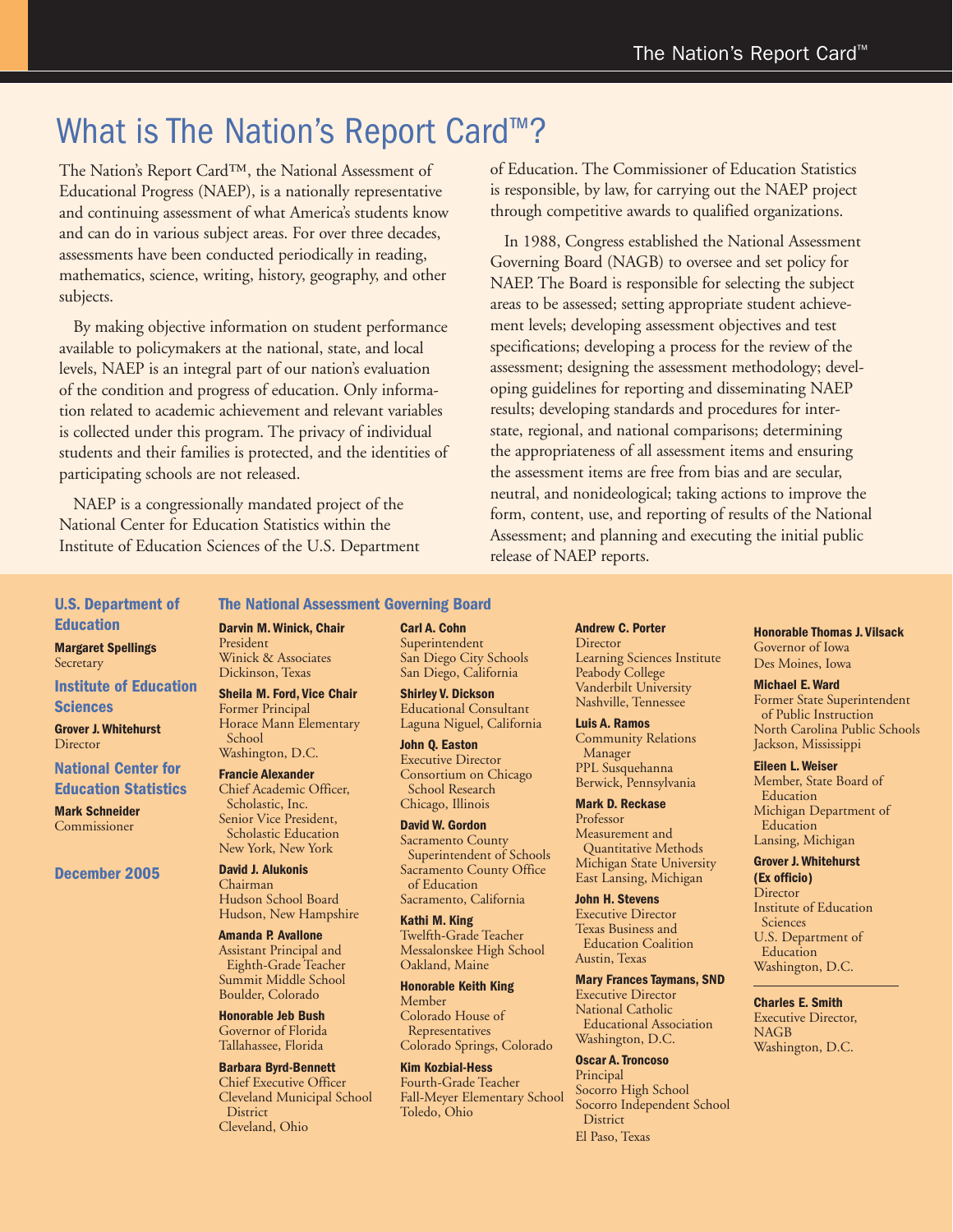

### Executive Summary

This report is the first to focus on private school students' performance on NAEP assessments. It provides results in reading, mathematics, science, and writing in 2000, 2002, 2003, and 2005. Specifically, it focuses on the three private school types that combined enroll the greatest proportion of private school students (Catholic, Lutheran, and Conservative Christian) as well as private schools overall. It also compares the performance of students in these schools to that of public school students to provide additional perspective.

 Comparing student performance among the three types of private schools highlights several differences at grades 4 and 8 and a few at grade 12. Among the three types of private schools, few significant differences in performance were



 *Students in Lutheran schools outperformed students in Conservative Christian schools in some instances in grades 4 and 8.*

found at grade 12. The exceptions were that in 2000, the average score in science for grade 12 students in Catholic schools was 6 points higher than for students in Lutheran schools, and that in the 2000 mathematics assessment, a higher percentage of twelfth-graders in Catholic schools performed at or above *Proficient* than twelfth-graders in Conservative Christian schools. Where differences existed at grades 4 and 8, students in Lutheran schools generally outperformed those in Conservative Christian schools. In some grade/subject

combinations, Lutheran school students outperformed Catholic school students, and Catholic school students outperformed Conservative Christian school students.

 Students at grades 4, 8, and 12 in all categories of private schools had higher average scores in reading, mathematics, science, and writing than their counterparts in public schools. In addition, higher percentages of students in private schools performed at or above *Proficient* compared to those in public schools.

 Average scores in mathematics at grades 4 and 8 increased between 2000 and 2003 for both public and private schools overall. Students in Catholic schools also had higher average mathematics scores in 2003 than in 2000 in both grades.

 The three types of private schools have few differences in their student demographics, except that Catholic schools generally enroll a greater proportion of Hispanic students than Lutheran schools. In general, private schools enroll a higher proportion of White students



*Private schools generally enroll a smaller proportion of Black and Hispanic students than public schools.*

than public schools, while public schools have a higher proportion of Black and Hispanic students. Private schools also enroll a smaller proportion of students with disabilities, English language learners, and students eligible for free or reduced-price school lunch.

 Black and Hispanic fourth-graders in all private schools combined had higher average mathematics scores in 2003 than in 2000. However, no significant differences in scores were found across the same time period for Black and Hispanic private school students in grade 4 reading or grade 8 mathematics.

 A word of caution is needed: The data in this report provide a summary of the performance of students in public and private schools. The number of assessed students in some types of private schools is small, so it is not always feasible to make statistically meaningful comparisons between the performance of public school students and students in particular types of private schools. Factors not reported here, such as admission policies and parental involvement, can also influence student achievement.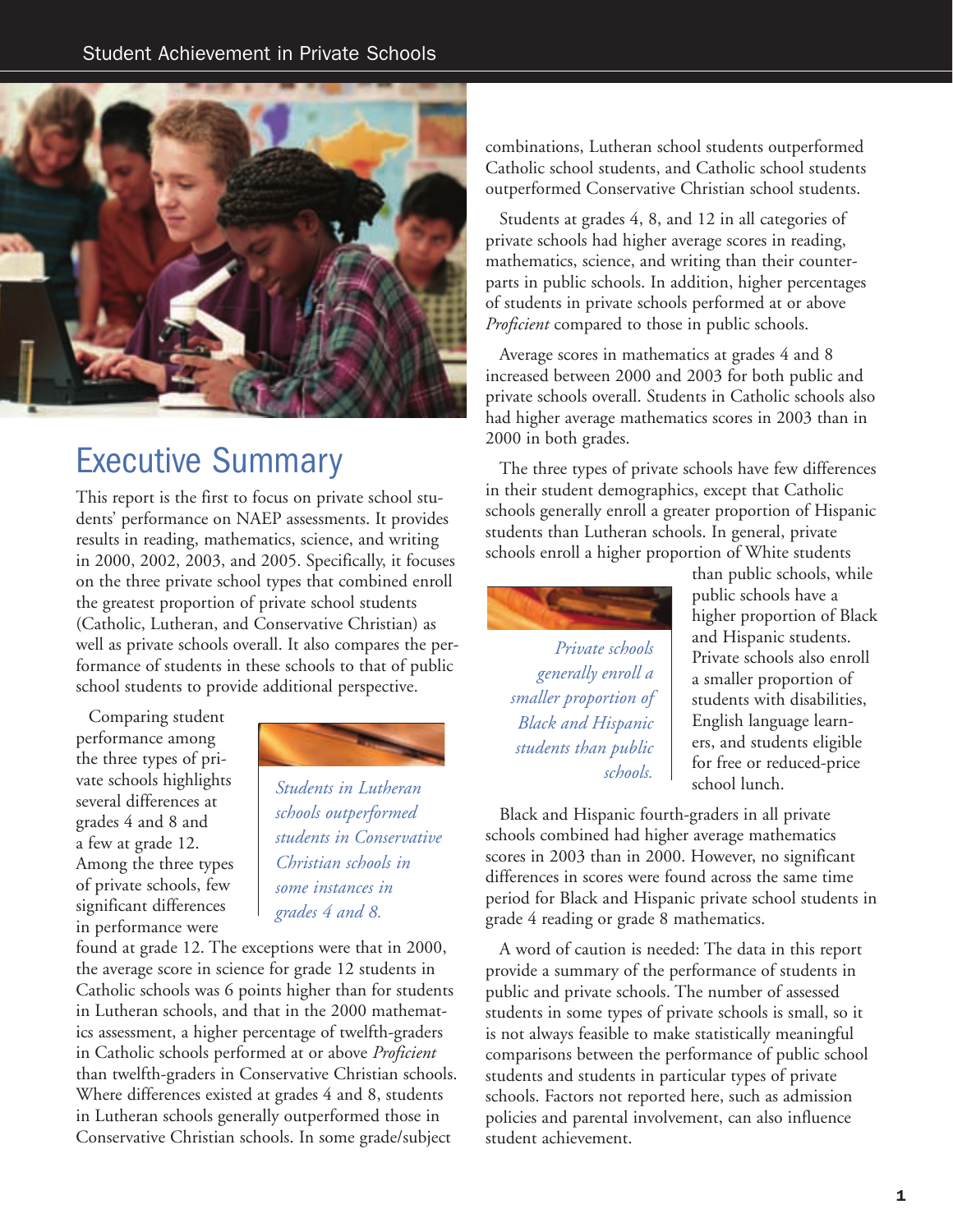## Introduction

The National Assessment of Educational Progress (NAEP) measures the knowledge of students in grades 4, 8, and 12 in a variety of subject areas. About 10 percent of the entire U.S. school population, almost 5.3 million students, attended private schools during the 2001–02 school year (Broughman and Pugh 2004). This report provides NAEP results for private schools in 2000, 2002, 2003, and some in 2005. The subjects addressed in this report are reading and writing at grades 4 and 8, and mathematics and science at grades 4, 8, and 12.

#### **What Information Is Available From NAEP About Private Schools?**

In the 1970s and 1980s, the NAEP long-term trend assessment reported data separately for public school students and for all private school students, without distinguishing among types of private schools. Beginning in 1990, main NAEP also has reported performance data separately for private school students in Catholic and in non-Catholic schools. NAEP further increased the number of reporting categories for private schools for the 2000 assessments to include Catholic, Lutheran, Conservative Christian, Other Religious, and Nonsectarian. Different reporting categories for private schools were used in 2002 and 2003. In 2005, data were available only for Catholic and Lutheran schools. Table 1 shows the types of private schools for which NAEP collected reportable data in each subject and assessment year.

#### **What Findings Are Discussed in This Report?**

For the past 30 years, NAEP has reported that students in private schools outperform students in public schools. This report confirms that point, but also looks more closely at NAEP results for three types of private schools: Catholic, Lutheran, and Conservative Christian. Combined, these schools enroll the majority of private school students, and they participated in NAEP at most grades in 2000, 2002, and 2003. This is the first NAEP report to compare the performance of students in these three types of private schools.

 In this report, results of the 2000, 2002, and 2003 NAEP assessments for Catholic, Lutheran, and Conservative Christian schools are compared with each other. Although all categories of private schools are included in the total for "overall" private, only these three categories are shown separately. An update on 2005 results for Catholic and Lutheran schools is also provided.

#### **For More Info...**  $\bigodot$

The NAEP website (http://nces. ed.gov/nationsreportcard/) provides an array of information and results from the main NAEP assessments in 2000, 2002, 2003, and 2005, including PDF versions of all NAEP reports, a data tool for exploring the summary results and calculating statistical significance of differences, and a tool for examining released questions from the assessment.

Subject-area frameworks for the NAEP assessments are available on the NAGB website (http://www. nagb.org/pubs/pubs.html).

Comparisons to public schools are also provided as points of reference. Results are given for students overall, as well as for student groups defined by race/ethnicity and—at grades 8 and 12 only—by the highest level of education reached by the students' parents.1 Comparisons over time for the 2000–2003 mathematics and reading assessments are included whenever possible. Changes in the gaps between private and public school students' performance are also discussed. The comparisons discussed in this report between students in the different types of private schools, and between students in private schools and public schools, are statistically significant unless otherwise stated.

1Eighth- and twelfth-grade students reported the highest level of education attained by either parent. Parental education data from fourth-graders are not reported because research indicates that these students are less likely to report data accurately.

|                        | Enrollment in private    |       | Reading               |                         |               |                       | <b>Mathematics</b>  | <b>Science</b> | Writing                  |               |
|------------------------|--------------------------|-------|-----------------------|-------------------------|---------------|-----------------------|---------------------|----------------|--------------------------|---------------|
| Type of school         | schools: Fall 2001       | 2000  | 2002                  | 2003                    | 2005          | 2000                  | 2003                | 2005           | 2000                     | 2002          |
| Catholic               | 2,515,524(4.7%)          | 4     | 4/8/                  | 4/8                     | 4/8/1         | 4/8/12                | 4/8                 | 4/8/1          | 4/8/12                   | 4/8/1         |
| Lutheran               | 219,397 (0.4%)           | ŧ.    | 4/8/                  | 4/8                     | 4/8/          | 4/8/12                | 4/8                 | 4/8/1          | 4/8/12                   | 4/8/1         |
| Conservative Christian | 823,469(1.6%)            | $\pm$ | $4/\ddagger/\ddagger$ | $\frac{1}{8}$           | $\frac{1}{1}$ | $4/\frac{1}{2}$       | $\frac{1}{8}$       | $\frac{1}{1}$  | 4/8/1                    | 4/1/1         |
| <b>Other Religious</b> | 882,009 (1.7%)           |       |                       |                         | -             | $4/\ddagger/\ddagger$ |                     | -              | $\frac{1}{1}$            |               |
| Nonsectarian           | 901,114(1.7%)            |       |                       |                         | -             | $\frac{1}{1}$         |                     | -              | $\frac{1}{1}$            |               |
| Other Private          | $\overline{\phantom{0}}$ |       | $\frac{1}{1}$         | $\ddagger$ / $\ddagger$ | $\frac{1}{1}$ | -                     | $\ddagger/\ddagger$ | $\frac{1}{1}$  | $\overline{\phantom{a}}$ | $\frac{1}{1}$ |

**Table 1.** Grades assessed with reportable data, by subject and type of private school: Various years, 2000–2005

— Not available because data were not collected.

‡ Reporting standards not met. Data are not reported because participation rates failed to meet minimum NCES standards for reporting.

NOTE: The grade in each cell indicates that reportable data for the category are available at this grade in this subject and year. Percentages of all students enrolled in each type of private school are shown in parentheses. Enrollment numbers are for elementary and secondary schools combined.

SOURCE: U.S. Department of Education, Institute of Education Sciences, National Center for Education Statistics, Private School Universe Survey (PSS), 2001–2002, National Assessment of Educational Progress (NAEP), various years, 2000–2005 Reading, Mathematics, Science, and Writing Assessments.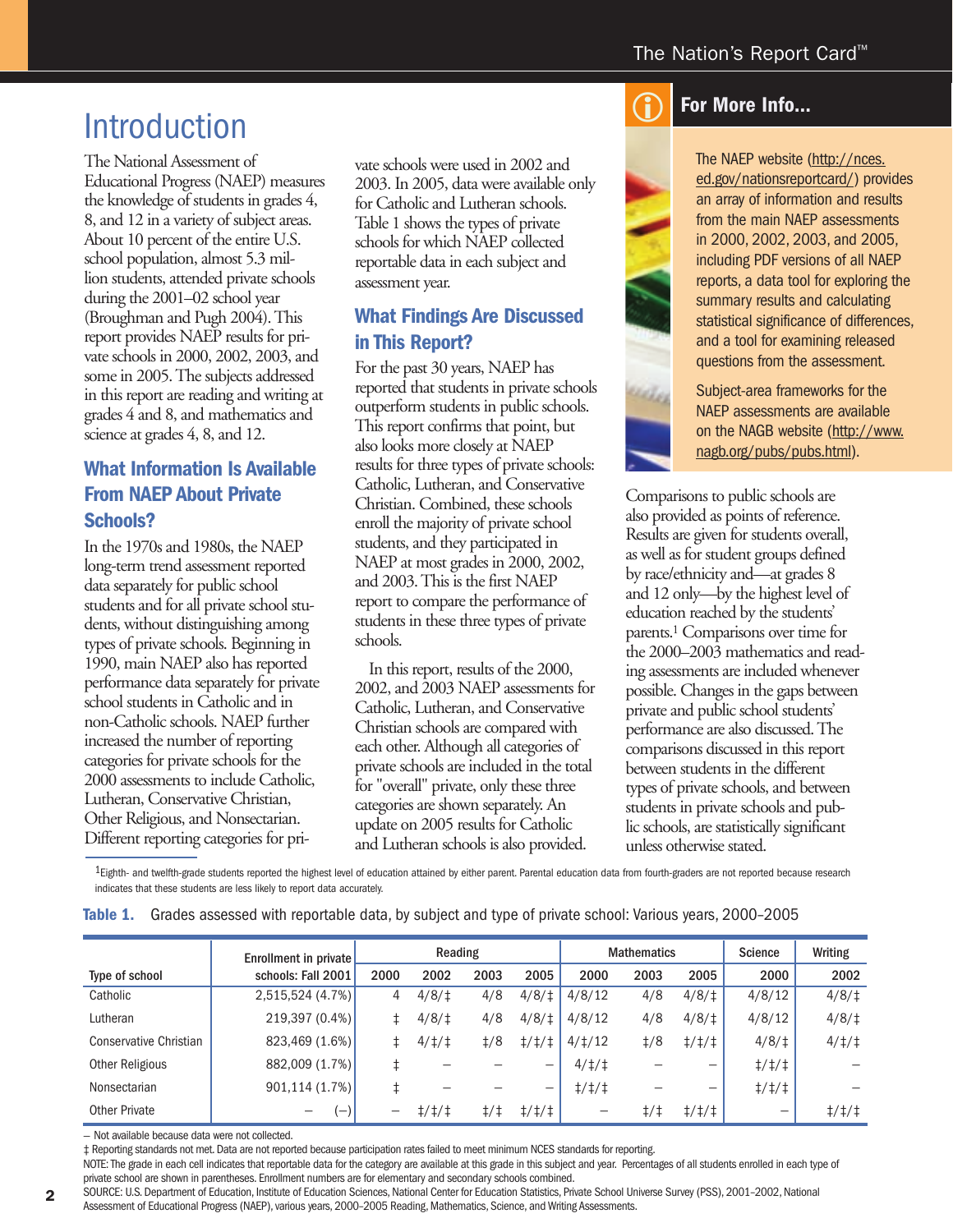- ▶ *Catholic* schools included parochial, diocesan, and private order schools.
- ! *Lutheran* schools included all those that indicated an affiliation with any branch of the Lutheran Church.
- ! *Conservative Christian* schools included all those that indicated membership in Accelerated Christian Education, American Association of Christian Schools, Association of Christian Schools International, Association of Christian Teachers and Schools, or the Oral Roberts University Educational Fellowship.
- ▶ Other Religious included all other schools that indicated an affiliation with any other religious organization. This category was tabulated separately only in 2000.
- ! *Nonsectarian* schools included all private schools without an affiliation to any religious organization or institution. This category was tabulated separately only in 2000.
- ! *Other Private* schools included the combined data for "Nonsectarian" and "Other Religious" schools, when data in those categories were too few to report separately. This category was created in 2002.

#### **Private School Types How Are Results Reported?**

Results are reported in two ways: as average scale scores and as percentages of students attaining NAEP achievement levels. Average scale scores in NAEP measure what students know and can do, and are reported on 0–500 scales in mathematics and reading, with all three grades on the same scale; science and writing are reported on 0–300 scales with each of the three grades on a separate scale.

 Three achievement levels—*Basic*, *Proficient*, and *Advanced*—have been developed by the National Assessment Governing Board (NAGB) to provide a context for interpreting student performance on NAEP assessments. These achievement levels state what students should know and be able to do in each subject area and at each grade assessed. Further information on achievement levels and sample questions associated with these achievement levels can be found in previous NAEP reports (see, for example, Braswell et al. 2005; Donahue, Daane, and Jin 2005) or online at http://nces.ed.gov/ nationsreportcard/itemmaps/ or http://www.nagb.org/pubs/pubs.html.

 As provided by law, the National Center for Education Statistics (NCES), upon review of congressionally mandated evaluations of NAEP, has determined that achievement levels are to be used on a trial basis and should be interpreted and used with caution. However, NCES and NAGB have affirmed that these performance standards are useful for understanding trends in achievement. NAEP achievement levels have been widely used by national and state officials for over a decade.

#### **Cautions in Interpretation**

It is important to note that a relationship between a variable and measures of educational achievement, like the ones presented in this report, does not imply that a difference in the variable causes differences in educational achievement. Higher performance scores in private schools do not imply that the private schools are better than public schools, as they often serve different populations of students. In addition, the results are cross-sectional, rather than longitudinal, so they only provide a snapshot for any given point in time. Comparing students of a particular demographic group may provide more information; however, only one characteristic is compared at a time. For example, this report compares the performance of Black students in different types of schools, but it does not compare the performance of Black students who are eligible for free school lunch across school types, because of limitations of the sample. There are many reasons why the performance of one group of students differs from another, including factors that are not measured in NAEP.

 Some key results are presented in the body of the report. Additional data for reading and mathematics are found in the Technical and Data Appendix. As indicated in the appendix tables, some of the data presented in the appendix should be interpreted with caution due to the uncertainty of the variability of the estimates. Also, estimates based on smaller student groups are likely to have relatively large standard errors. These large standard errors mean that some differences that seem large may not be statistically significant. Because private school results are based on smaller samples, they are less likely to show significant differences than the results from public schools. Standard errors, as well as additional data on science and writing, can be found using the NAEP data tool at http://nces.ed.gov/nations reportcard/nde/. Further explanation is provided in the Technical and Data Appendix.

#### **What Are NAEP Achievement Levels?**

Achievement levels are performance standards set by the National Assessment Governing Board (NAGB) to help interpret student performance on NAEP. The three NAEP achievement levels, from lowest to highest, are

*Basic*—denotes partial mastery of the knowledge and skills that are fundamental for proficient work at each grade. *Proficient*—represents solid academic performance. Students reaching this level have demonstrated competency over challenging subject matter.

*Advanced*—signifies superior performance.

Detailed descriptions of the NAEP achievement levels for each subject can be found on the NAGB website (http://www.nagb.org/pubs/pubs.html).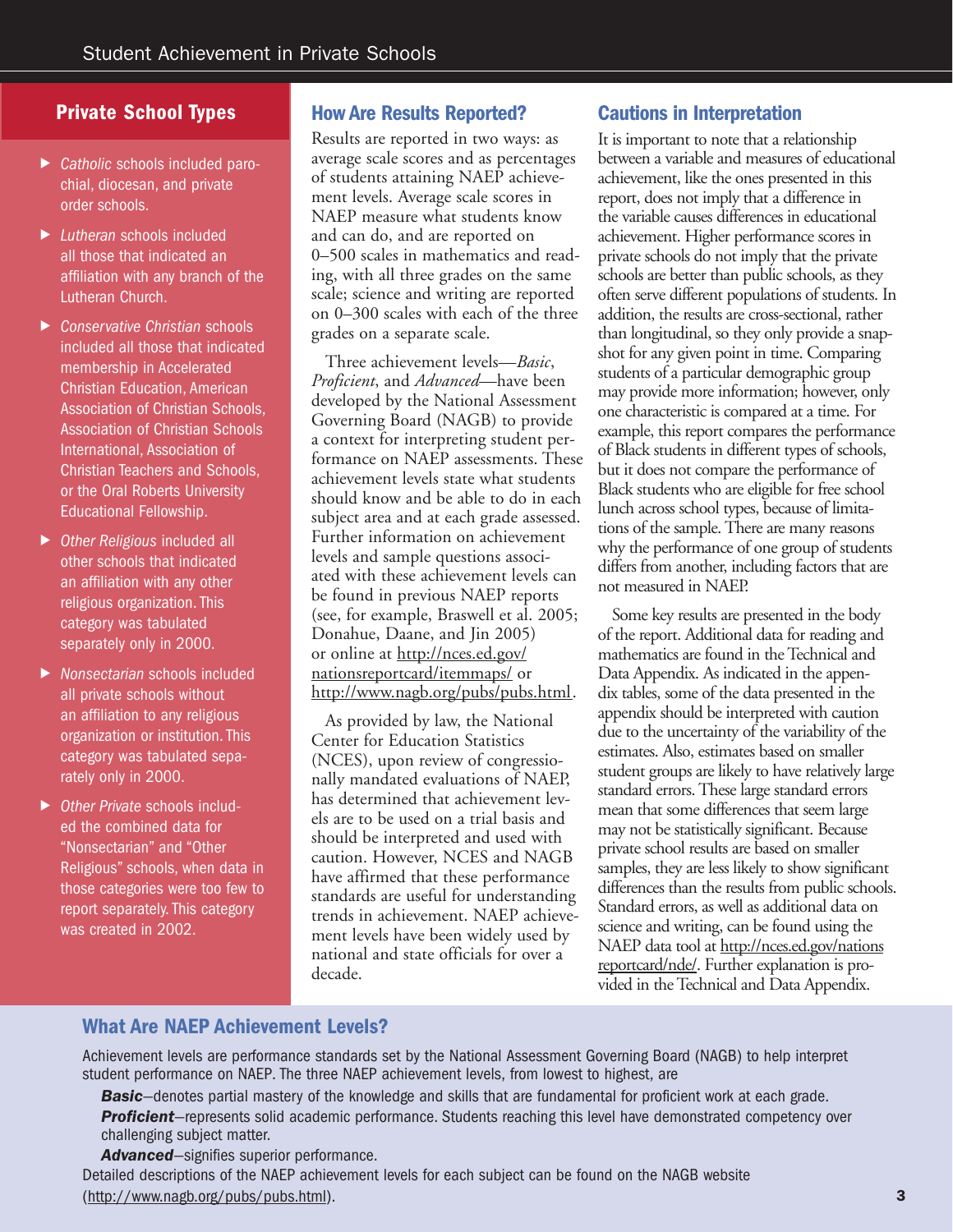### Characteristics of Students in Private Schools

Comparison of the characteristics of students in different types of private schools can indicate the extent to which they are serving different student populations. Characteristics of public school students are also shown for comparison. The student groups highlighted here include those defined by students' race/ethnicity, by the level of their parents' education, by their eligibility to receive free or reduced-price school lunch, and by whether they have been identified as having a disability or as English language learners. The figures on these pages display the data from the 2003 grade 8 reading assessment, and are representative of findings across the subjects and grades. For student demographics in other grades and subjects, see the data appendix and the NAEP data tool, http://nces.ed.gov/ nationsreportcard/nde/.

#### **Race/Ethnicity**

At all grades and in all subject assessments included in this report, private schools overall had a higher percentage of White students than public schools, and public schools had higher percentages of Black and Hispanic students than private schools. Within the different types of private schools, Lutheran schools generally enrolled a higher percentage of White students than Catholic schools, and Catholic schools enrolled a higher percentage of Hispanic students than Lutheran schools. Figure 1 shows the racial/ethnic distributions for the 2003 grade 8 reading assessment. The racial/ethnic categories shown—White, Black, Hispanic, and Asian/Pacific Islander—are mutually exclusive. Pacific Islander includes Native Hawaiian, and Hispanic includes Latino. Race

categories exclude Hispanic origin unless specified. Data for American Indian/Alaska Native students are included in the total but are not broken out separately due to small sample sizes.

#### **Parents' Highest Level of Education**

When eighth-grade students were asked to report their parents' highest level of education, a greater percentage of students in private schools compared to public schools reported that at least one parent had graduated from college. No statistically significant differences in the highest level of education reported for at least one parent were found for any school category among the three types of private schools. Figure 2 provides data at grade 8 from the 2003 reading assessment.

#### **Figure 1.** Percentage distribution of students who participated in reading assessment, by race/ethnicity and type of school, grade 8: 2003

**77d 83a,d 72b,d 76d 61 11 7d 3 8d 5a,d 2d 9d 13b 9d 9d 5 17 15 4 4 0 100 10 20 30 40 50 60 70 80 90** Conservative Christian **Catholic** Lutheran Private Public Type of school Percent White Black Hispanic Asian/<br>Pacific Islande **Grade 8**

a Significantly different from Catholic schools.

b Significantly different from Lutheran schools.

<sup>d</sup> Significantly different from public schools.

NOTE: At each grade, approximately 1 percent of public school students were classified as American Indian/Alaska Native, while the proportion of students of the same race/ethnicity in private schools rounds to zero. Results are not shown for students whose race/ethnicity was "other." Data for Other Private schools are included in the overall Private data but not reported separately. SOURCE: U.S. Department of Education, Institute of Education Sciences, National Center for Edu-

cation Statistics, National Assessment of Educational Progress (NAEP), 2003 Reading Assessment.

**Figure 2.** Percentage distribution of students who participated in reading assessment, by student-reported parents' highest level of education and type of school, grade 8: 2003



d Significantly different from public schools.

NOTE: Detail may not sum to totals because of rounding. Data for Other Private schools are included in the overall Private data but not reported separately. SOURCE: U.S. Department of Education, Institute of Education Sciences, National Center for Education Statistics, National Assessment of Educational Progress (NAEP), 2003 Reading Assessment.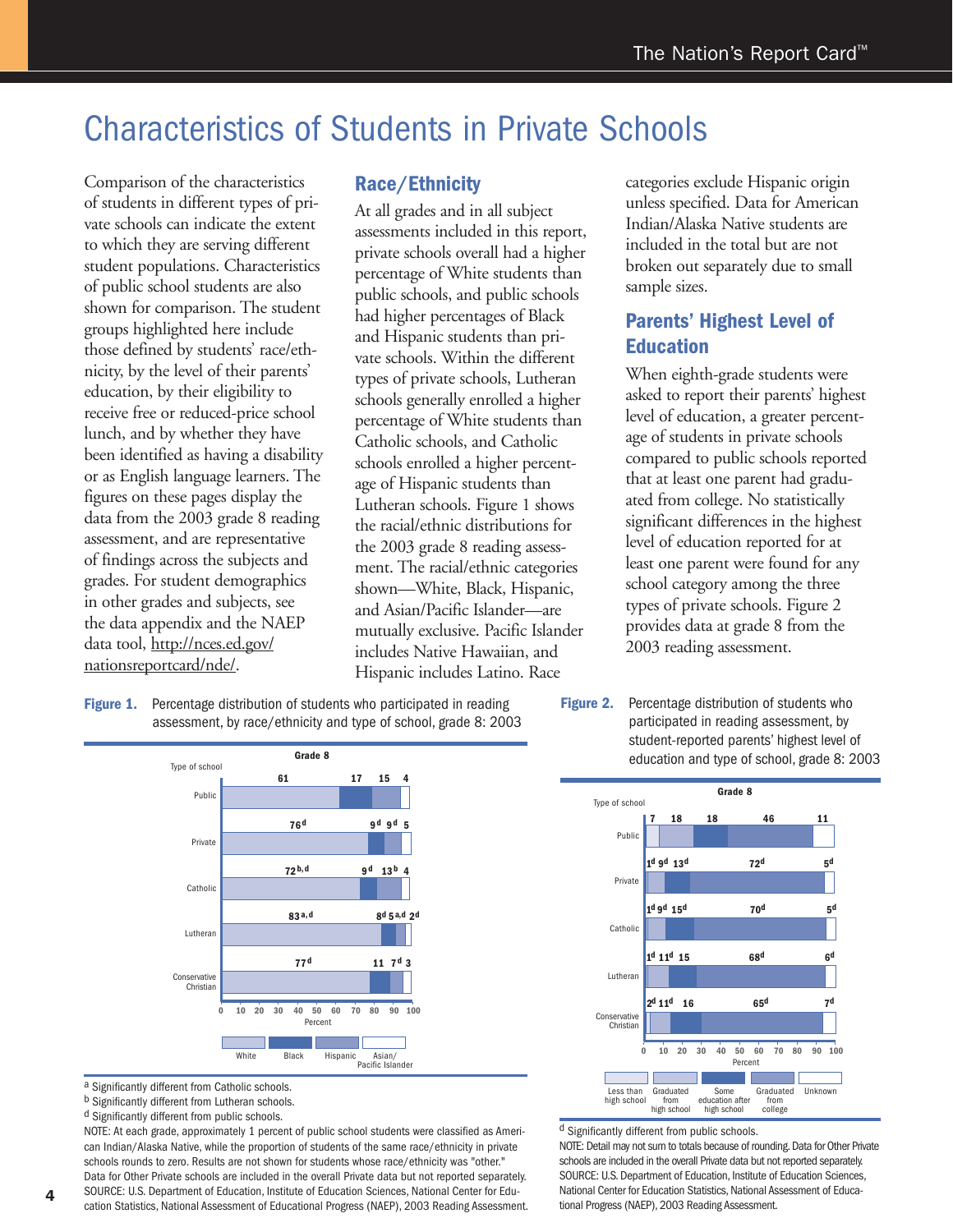#### **KEY FINDINGS**

- ▶ Private schools enrolled a higher percentage of White students and a lower percentage of Black and Hispanic students than public schools.
- $\triangleright$  On average, Lutheran schools enrolled a higher percentage of White students than Catholic schools, and Catholic schools enrolled a higher percentage of Hispanic students than Lutheran schools.
- $\blacktriangleright$  For all the assessments discussed in this report, at each grade, students in all types of private schools scored higher on average than public school students.
- $\blacktriangleright$  Where differences existed at grades 4 and 8, students in Lutheran schools generally outperformed those in Conservative Christian schools.

#### **Free and Reduced-Price School Lunch**

A student's eligibility for free or reduced-price school lunch, which depends on family income, is often used as a proxy for a measure of socioeconomic status. In the 2003 reading assessment, 6 percent of students in all private schools combined were reported as eligible for free or reduced-price lunch at grade 4, and 11 percent at grade 8. Approximately 9 percent of fourth-graders in both Catholic and Lutheran schools were eligible. In contrast, public schools reported that 44 percent of their fourthgraders were eligible for free or reduced-price lunch.

 However, these data should be interpreted with caution because of the high percentages of students in private schools for whom information was not available. Information was not available for about half of the fourth-grade students in Catholic and Lutheran schools. As seen in figure 3, the percentages of private school students for whom lunch-eligibility information was not available are also high for grade 8. In contrast, information was not available for only 6 percent of the eighth-grade students in public schools. As a result, this report does not present performance data by groups defined by eligibility for free and reduced-price school lunch.

**Figure 3.** Percentage distribution of students in reading, by students' eligibility for free/reduced-price school lunch and type of school, grade 8: 2003



a Significantly different from Catholic schools.

SOURCE: U.S. Department of Education, Institute of Education Sciences, National Center for Education Statistics, National Assessment of Educational Progress (NAEP), 2003 Reading Assessment.

b Significantly different from Lutheran schools.

c Significantly different from Conservative Christian schools.

d Significantly different from public schools.

 $1$  For Conservative Christian schools, the percentage of students who were eligible for free/ reduced-price lunch rounds to zero. This percentage is significantly different from the percentages in Catholic, Lutheran, and public schools.

NOTE: Detail may not sum to totals because of rounding. Data for Other Private schools are included in the overall Private data but not reported separately.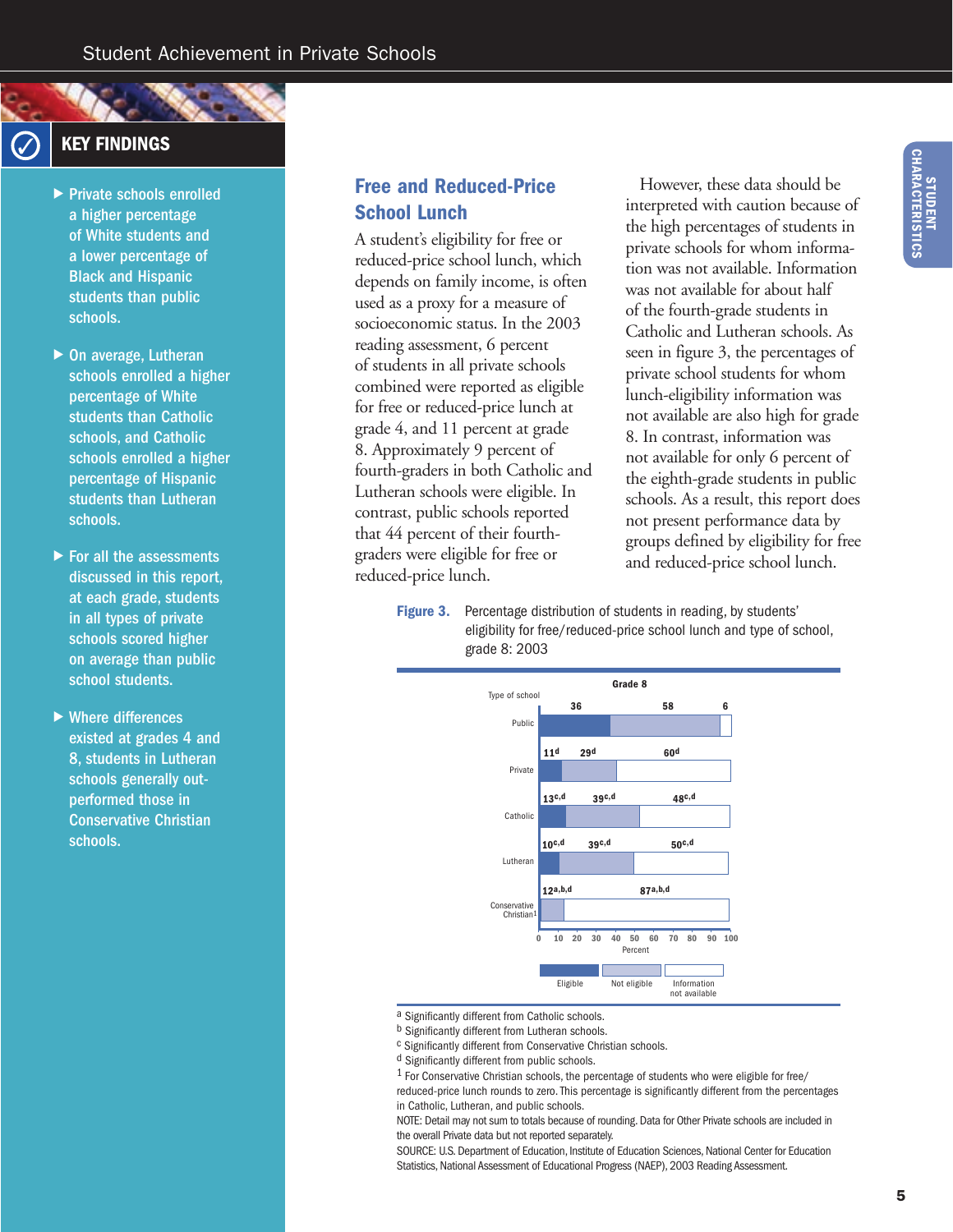#### **Students With Disabilities (SD) and English Language Learners (ELL)**

Two other demographic variables that were analyzed for this report are the percentage of students with disabilities and the percentage of students identified as English language learners in the different types of schools. Figure 4 shows these percentages for eighth-graders participating in the reading assessment in 2003. Overall, less than 3 percent of grade 8 students enrolled in any private school were identified as SD or ELL. No significant differences in this percentage were found among the three private school types discussed here. Public schools enroll a larger percentage of students who are SD, ELL, or both—15 percent.



**Figure 4.** Percentage distribution of students in reading, by students with disabilities and English language learners, and by type of school, grade 8: 2003

d Significantly different from public schools.

1 Students with disabilities.

2 English language learners.

3 The percentages of students who are English language learners round to zero in private schools overall and in Catholic and Lutheran schools. For private schools overall and for Catholic schools, these percentages are significantly different from those for public schools.

NOTE: Detail may not sum to totals because of rounding. Data for Other Private schools are included in the overall Private data but not reported separately.

SOURCE: U.S. Department of Education, Institute of Education Sciences, National Center for Education Statistics, National Assessment of Educational Progress (NAEP), 2003 Reading Assessment.





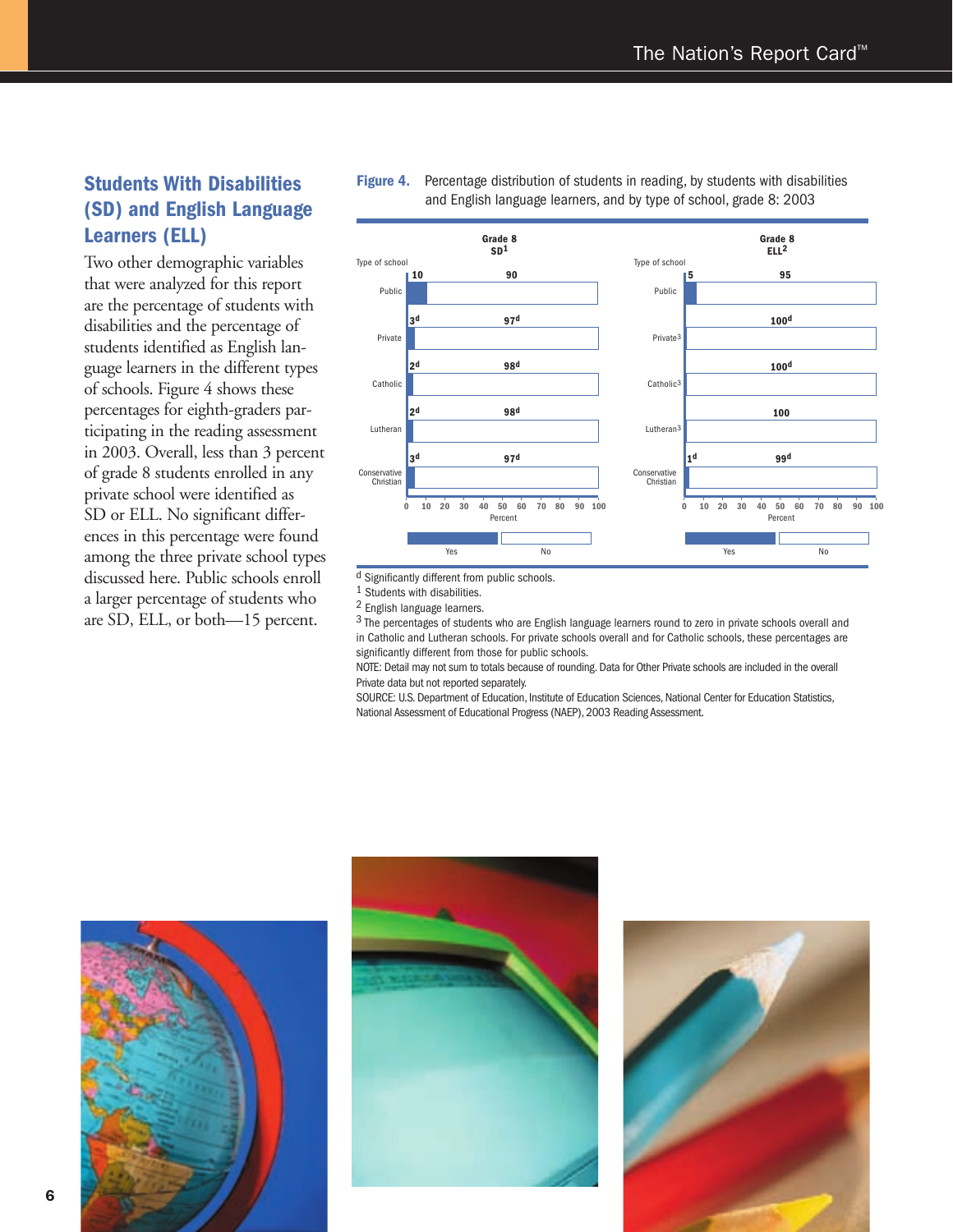### Performance of Students in Private Schools

Few differences in performance were found among the three types of private schools. Where differences were found, students in Lutheran schools generally outperformed their counterparts in Conservative Christian schools. With some exceptions, no significant differences were found between the performance of students in Lutheran schools and Catholic schools. Students in Catholic schools outperformed students in Conservative Christian schools in three of the grade/subject combinations.

 For each assessment discussed in this report at each grade, students as a whole in every category of private schools had a higher average score than their counterparts in public schools. In addition, higher percentages of students in most categories of private schools performed at or above *Proficient* and *Basic* compared to the percentages of public school students.

#### **Reading Performance**

As shown in figure 5, among the three types of private schools, there were no significant differences in reading performance at grade 4 in 2003. The average scale scores in 2003 for students at grade 8 in

both Catholic and Lutheran schools were higher than the average score for those in Conservative Christian schools.

 Students in all types of private schools at both grades 4 and 8 had higher average reading scores in 2003 than students at the same grade in public schools. Also, higher percentages of students at grades 4 and 8 performed at or above *Proficient* and at or above *Basic* in reading in all private schools combined, as well as in all the subcategories of private schools, than in public schools. No significant differences in these percentages were found among the three types of private schools at either grade.

#### **Figure 5.** Average scale scores and achievement-level results in reading, by type of school, grades 4 and 8: 2003



a Significantly different from Catholic schools.

c Significantly different from Conservative Christian schools.

d Significantly different from public schools.

NOTE: The NAEP reading scale ranges from 0 to 500. Data for Other Private schools are included in the overall Private data but not reported separately.

SOURCE: U.S. Department of Education, Institute of Education Sciences, National Center for Education Statistics, National Assessment of Educational Progress (NAEP), 2003 Reading Assessment.

b Significantly different from Lutheran schools.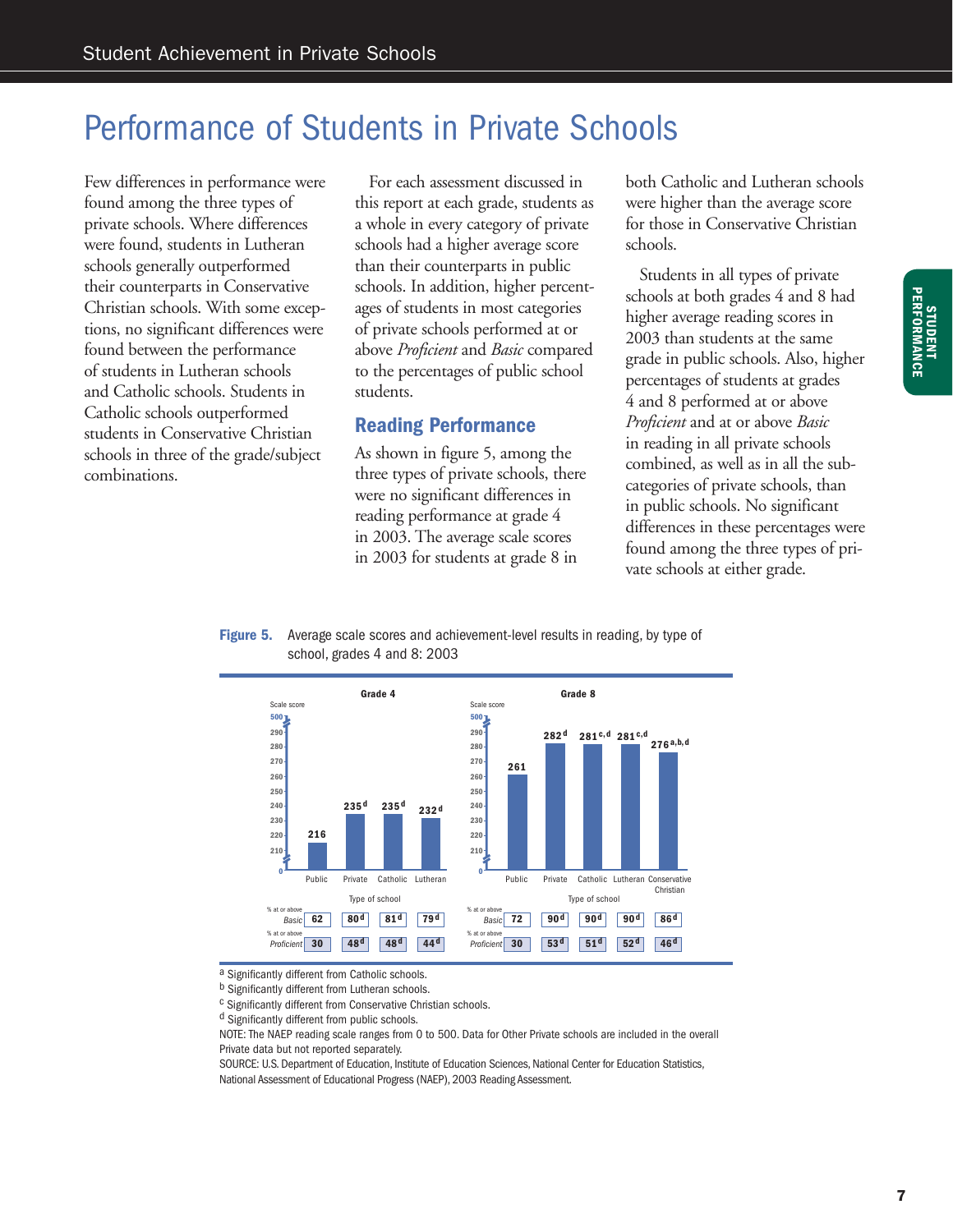#### **Mathematics Performance**

Figure 6 shows that at grade 4 there were no significant differences in mathematics performance between students in Catholic and Lutheran schools in 2003. At grade 8, students in Lutheran schools scored higher on average than students in Catholic and Conservative Christian schools in 2003. A greater percentage of eighth-graders in Lutheran schools also performed at or above *Proficient* in 2003 than their counterparts in Catholic and Conservative Christian schools. There were no significant differences in average scores among the three types of private schools at grade 12 in 2000.

 In 2003, students at grades 4 and 8 in private schools overall, and in all types of private schools with reportable data, had higher average scores in mathematics than students

in public schools. Similar results were seen for grade 12 in 2000 (the most recent mathematics assessment for that grade). Also, higher percentages of students at all three grades in private schools overall, and in Catholic and Lutheran schools, performed at or above *Proficient* and at or above *Basic,* compared to their counterparts in public schools.

#### **Science Performance**

Figure 7 shows results from the most recent science assessment in 2000. Fourth-graders in Lutheran schools scored 8 points higher, on average, than their counterparts in Conservative Christian schools. No significant differences were seen among eighth-grade students in the three private school types. The average score of twelfth-graders in Catholic schools was 6 points higher than the average score of twelfthgraders in Lutheran schools. Also,

a greater percentage of Catholic school students at grade 12 than their peers in Lutheran schools performed at or above *Basic*. These twelfth-grade science results are the only overall results in which students in Catholic schools outperformed their Lutheran school counterparts.

 In 2000, students at grades 4, 8, and 12 in all categories of private schools with reportable data had higher average scores in science than students in public schools. Higher percentages of students at grades 4 and 8 in all private school categories performed at or above *Proficient* in comparison to their counterparts in public schools. At grade 12, higher percentages of students in private schools overall and in Catholic schools than students in public schools performed at or above *Proficient*.



**Figure 6.** Average scale scores and achievement-level results in mathematics, by type of school, grades 4, 8, and 12: 2000 and 2003

a Significantly different from Catholic schools.

b Significantly different from Lutheran schools.

c Significantly different from Conservative Christian schools.

<sup>d</sup> Significantly different from public schools.

NOTE: The NAEP mathematics scale ranges from 0 to 500. Data for Nonsectarian and Other Religious schools for 2000 and data for Other Private schools for 2003 are included in the overall Private data for those years but not reported separately.

SOURCE: U.S. Department of Education, Institute of Education Sciences, National Center for Education Statistics, National Assessment of Educational Progress (NAEP), 2000 and 2003 Mathematics Assessments.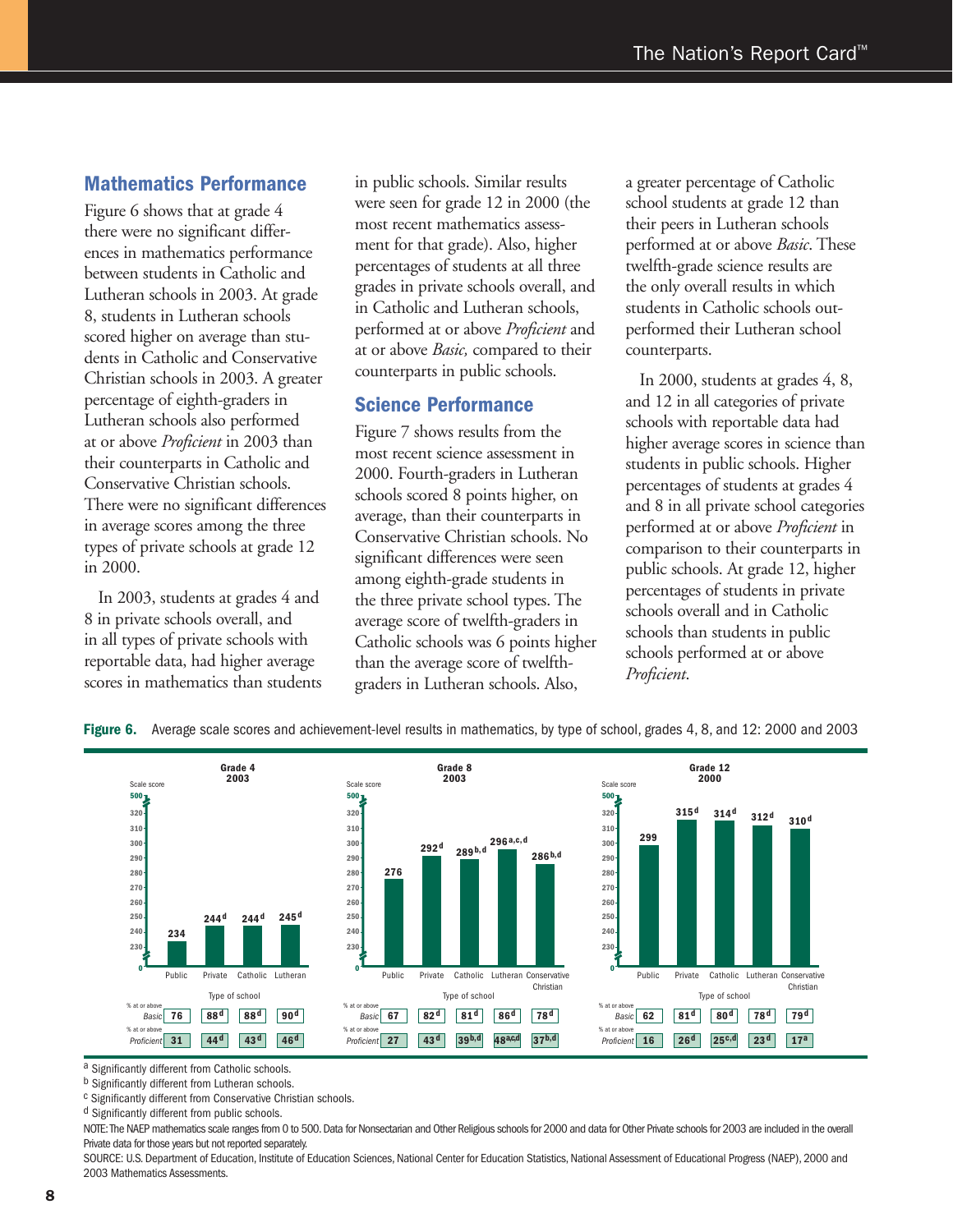#### **Writing Performance**

Figure 8 shows results from the most recent writing assessment in 2002. Average scores for fourth-graders in Catholic and Lutheran schools were higher than the average score for fourth-graders in Conservative Christian schools. The percentages of students at grade 4 who scored at or above *Proficient* were higher in

Catholic and Lutheran schools than in Conservative Christian schools. There were no significant differences in performance among the three private school types at grade 8.

 In 2002, students at grades 4 and 8 in private schools overall, and in Catholic and Lutheran schools, had higher average scores in writing than students in the same grades in

public schools. Students at grade 4 in Conservative Christian schools scored higher on average than their counterparts in public schools. Higher percentages of fourth- and eighth-grade students in private schools overall, in Catholic, and in Lutheran schools performed at or above *Proficient* in writing in comparison to their counterparts in public schools.





a Significantly different from Catholic schools.

b Significantly different from Lutheran schools.

c Significantly different from Conservative Christian schools.

d Significantly different from public schools.

NOTE: The NAEP science scale ranges from 0 to 300. Data for Nonsectarian and Other Religious schools are included in the overall Private data but not reported separately. SOURCE: U.S. Department of Education, Institute of Education Sciences, National Center for Education Statistics, National Assessment of Educational Progress (NAEP), 2000 Science Assessment.





a Significantly different from Catholic schools.

b Significantly different from Lutheran schools.

c Significantly different from Conservative Christian schools.

<sup>d</sup> Significantly different from public schools.

NOTE: The NAEP writing scale ranges from 0 to 300. Data for Other Private schools are included in the overall Private data but not reported separately. SOURCE: U.S. Department of Education, Institute of Education Sciences, National Center for Education Statistics, National Assessment of Educational Progress (NAEP), 2002 Writing Assessment. 9

**STUDENT PERFORMANCE**

**STUDENT<br>PERFORMANCE**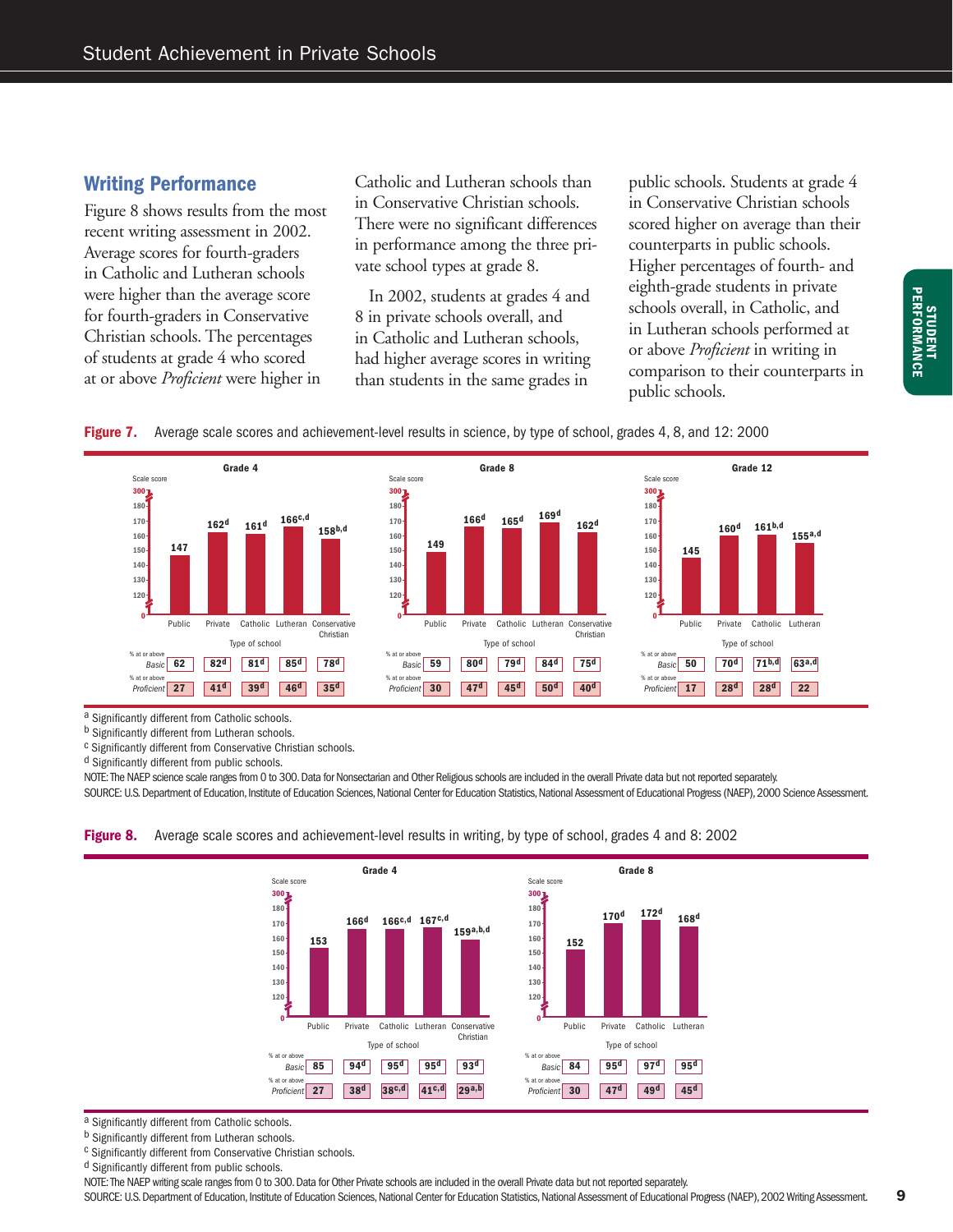### Changes in Scores for Public and Private Schools

Changes in performance between 2000 and 2003 can be examined for reading at grade 4 and mathematics at grades 4 and 8. Studying changes over time will help to determine which types of schools are making strides in improving student achievement as well as provide an indicator of changing demographics. Changes in overall average scale scores are shown in this section. Additional results, including changes in achievement-level performance and changes for particular student groups, can be found in the data appendix.

#### **Grade 4 Reading Changes**

As shown in figure 9, the apparent increase between 2000 and 2003 in the average reading score for private school students was not statistically significant. Catholic schools were the only private school type with reliable data in both 2000 and 2003. The apparent increase of 6 points

between those two years was also not statistically significant. Public school students showed an improvement of 5 points in the average reading score during the same time. There was no statistically significant change in the reading score gap between public and private school fourth-graders from 2000, when it was 20 points, to 2003, when it was 18 points.

#### **Grade 4 Mathematics Changes**

At grade 4, improvements in average mathematics scores between 2000 and 2003 were seen in almost all types of schools, including private overall, Catholic, Lutheran, and public schools (see figure 10). Average scores in Catholic and Lutheran schools increased by 7 and 4 points, respectively, while average scores for all private schools combined increased 6 points. Average scores in

public schools increased by 10 points in this same time period. The publicprivate score gap decreased from 14 points in 2000 to 10 points in 2003.

#### **Grade 8 Mathematics Changes**

As shown in figure 11, average mathematics scores increased between 2000 and 2003 for eighth-grade students in all private schools combined, in Catholic schools, and in public schools. The average score for Catholic schools increased by 6 points between 2000 and 2003. The apparent increase during that same time in average score for Lutheran schools was not statistically significant. The difference between average mathematics scores of eighth-grade students in public and private schools did not change significantly between 2000, when it was 15 points, and 2003, when it was 16 points.

### **2005 Private School Results**

The 2005 results for private school students overall are not presented because the participation rates for this group were too low to produce valid and reliable estimates. Results are, however, available for students who attended two types of private schools: Catholic and Lutheran. Only these two private school types had sufficient participation rates to produce valid and reliable results.

 In reading, the average scores for Catholic and Lutheran students were not significantly different in 2005 than in any previous assessment year in both grades 4 and 8. Likewise, the average mathematics scores for both types of schools did not differ significantly from those in previous years in either grade. No differences between 2005 and previous assessment years were seen in the percentage of

students performing at or above *Proficient* or at or above *Basic* at either grade 4 or 8 in either subject. No differences were seen in 2005 between the two types of private schools on any measure.

 These data and other 2005 data are available through the NAEP data tool (http://nces.ed.gov/nations reportcard/nde/.)

|                |                     | Reading |                                          | <b>Mathematics</b>  |                        |                                          |  |  |  |
|----------------|---------------------|---------|------------------------------------------|---------------------|------------------------|------------------------------------------|--|--|--|
|                |                     |         | Percentage of students                   |                     | Percentage of students |                                          |  |  |  |
| Type of school | Average scale score |         | At or above Basic At or above Proficient | Average scale score |                        | At or above Basic At or above Proficient |  |  |  |
| Grade 4        |                     |         |                                          |                     |                        |                                          |  |  |  |
| Catholic       | 234                 | 80      | 46                                       | 244                 | 88                     | 43                                       |  |  |  |
| Lutheran       | 231                 | 77      | 44                                       | 245                 | 89                     | 47                                       |  |  |  |
| Grade 8        |                     |         |                                          |                     |                        |                                          |  |  |  |
| Catholic       | 280                 | 90      | 49                                       | 290                 | 81                     | 40                                       |  |  |  |
| Lutheran       | 280                 | 89      | 49                                       | 293                 | 84                     | 44                                       |  |  |  |

SOURCE: U.S. Department of Education, Institute of Education Sciences, National Center for Educations Statistics, National Assessment of Educational Progress (NAEP), 2005 Reading and Mathematics Assessments.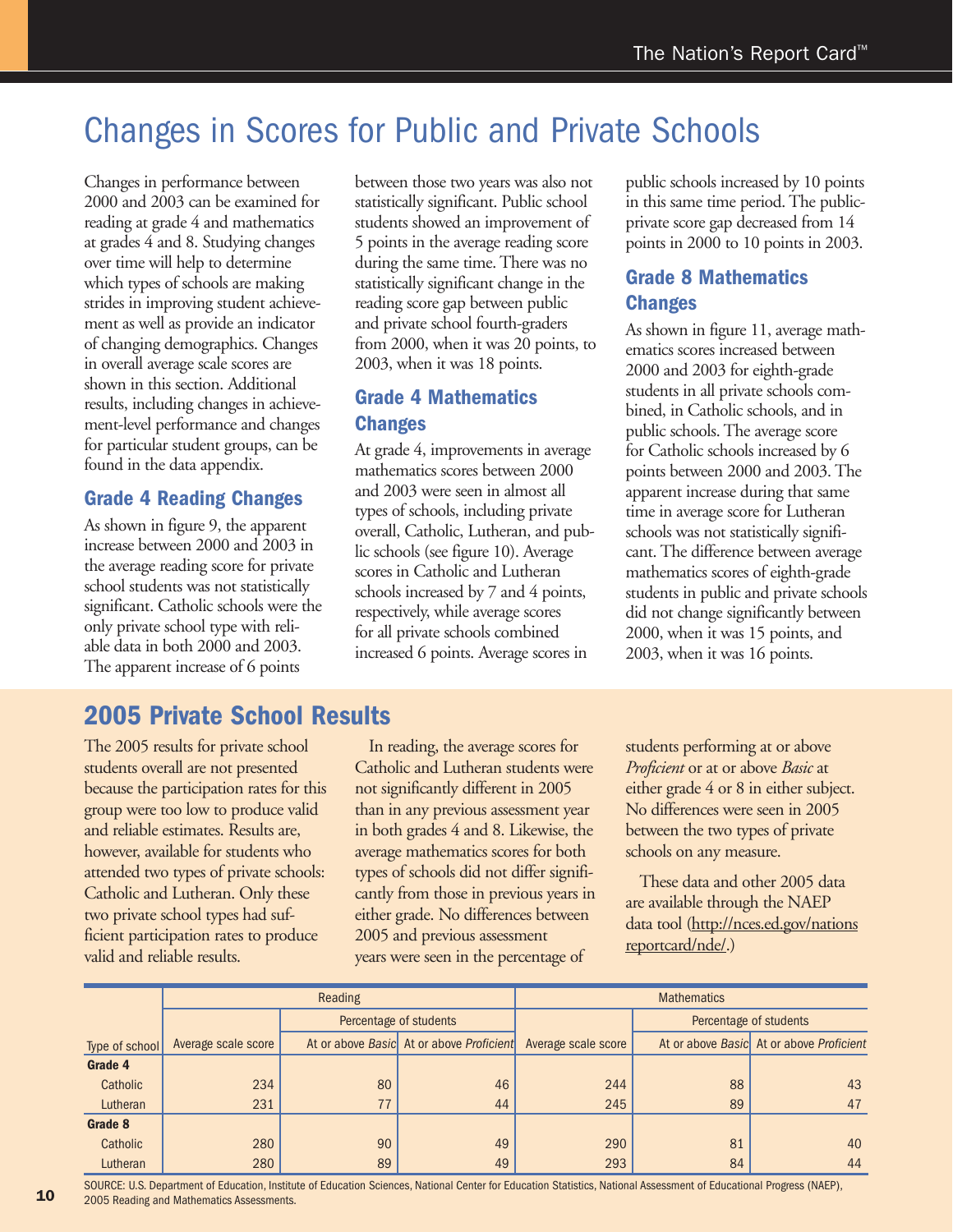



\* Significantly different from 2003.

NOTE: The NAEP reading scale ranges from 0 to 500. Data for Nonsectarian and Other Religious schools for 2000 and data for Other Private schools for 2003 are included in the overall Private data for those years but not reported separately. SOURCE: U.S. Department of Education, Institute of Education Sciences, National Center for Education Statistics, National Assessment of Educational Progress (NAEP), 2000 and 2003 Reading Assessments.





\* Significantly different from 2003.

NOTE: The NAEP mathematics scale ranges from 0 to 500. Data for Nonsectarian and Other Religious schools for 2000 and data for Other Private schools for 2003 are included in the overall Private data for those years but not reported separately.

SOURCE: U.S. Department of Education, Institute of Education Sciences, National Center for Education Statistics, National Assessment of Educational Progress (NAEP), 2000 and 2003 Mathematics Assessments.



**Figure 11.** Average mathematics scale scores, by type of school, grade 8: 2000 and 2003

\* Significantly different from 2003.

NOTE: The NAEP mathematics scale ranges from 0 to 500. Data for Nonsectarian and Other Religious schools for 2000 and data for Other Private schools for 2003 are included in the overall Private data for those years but not reported separately. SOURCE: U.S. Department of Education, Institute of Education Sciences, National Center for Education Statistics, National Assessment of Educational Progress (NAEP), 2000 and 2003 Mathematics Assessments.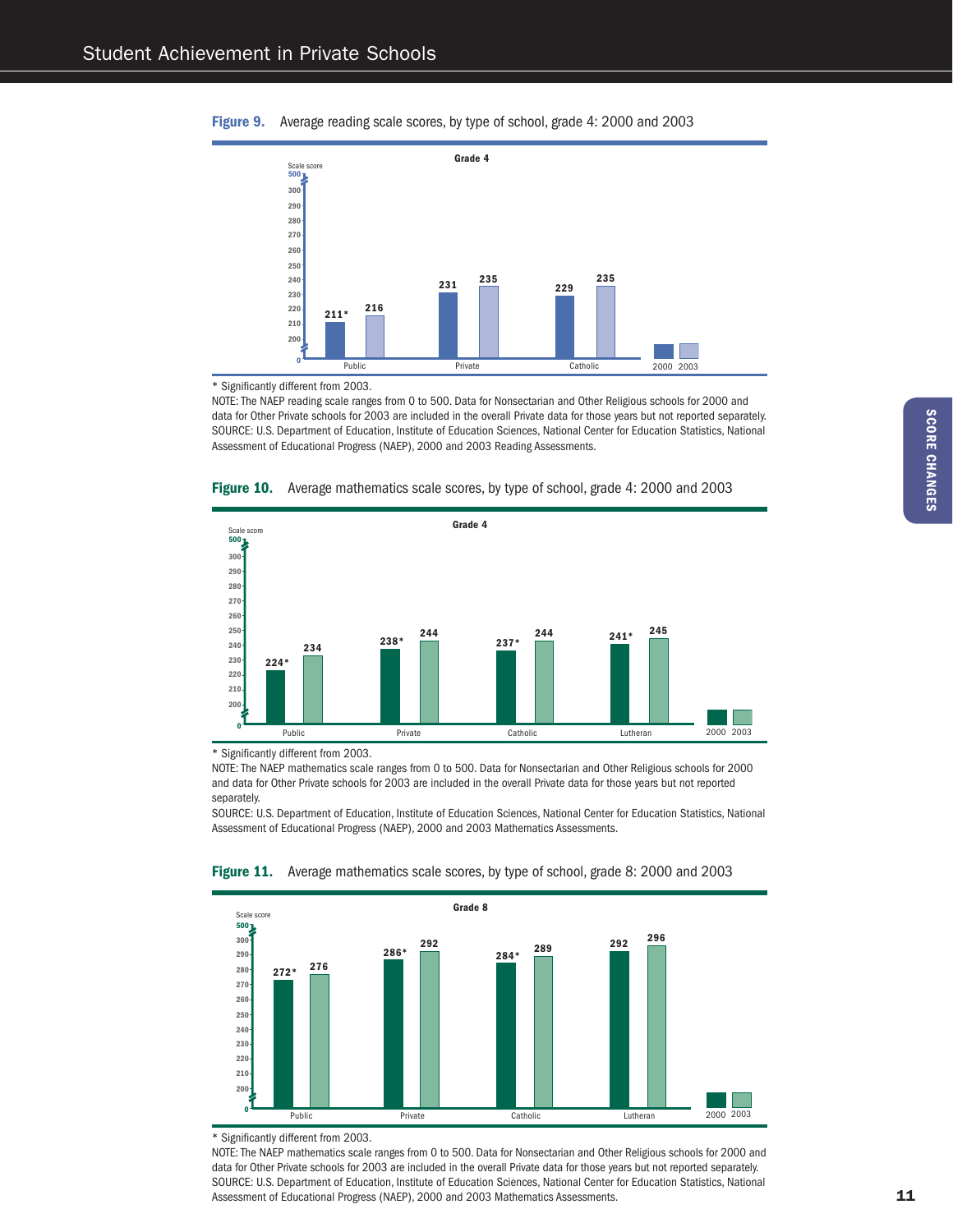### Average Performance for Various Student Groups

NAEP gathers information related to academic achievement from school records and from questionnaires administered to the students it assesses. The groups highlighted in this report include those defined by students' race/ethnicity and by level of parents' education. Further results for these groups, and information on results by gender, can be found in the data appendix for reading and mathematics and in the data tool for writing and science (http://nces. ed.gov/nationsreportcard/nde/.)

#### **Race/Ethnicity**

No significant differences were found in the performance of Black students or Hispanic students in the three types of private schools. In several instances, White students in Catholic and Lutheran schools had higher average scores than White students at the same grade in Conservative Christian schools. For instance, at grade 4, White students in Catholic schools had higher average scores on the 2002 writing assessment than White students in Conservative Christian schools. At grade 8, White students in Catholic schools scored higher, on average, on the 2003 reading assessment than White students in Conservative Christian schools. White eighthgrade students in Lutheran schools also had higher average mathematics scores in 2003 than their counterparts in Conservative Christian schools.

 In private schools overall, in every case but one, students from each racial/ethnic category had higher average scores than their counterparts in public schools in the most

recent assessment year. The one exception was in grade 4 mathematics (shown in figure 12), where there was no statistically significant difference between the average scores of Asian/Pacific Islander students in public schools (246) and in private schools overall (249) in 2003.

 White students and Hispanic students in Catholic schools scored higher on average than public school students of the same race/ethnicity in every subject and grade where the sample size was sufficient to produce a reliable estimate. Black students in Catholic schools had higher average scores than Black students in public schools in all subjects and grades, except in grade 4 mathematics and grade 4 writing, where the apparent differences were not statistically significant.

 Again, as with the average scores, generally a greater percentage of students in private schools performed at or above *Proficient* than their counterparts in public schools, regardless of their racial/ethnic background. However, there were some exceptions. For example, there was no statistically significant difference between the percentages of Asian/ Pacific Islander students performing at or above *Proficient* in mathematics and writing in private schools overall compared to public schools at grade 4.

#### **Parents' Highest Level of Education**

Within each level of parents' highest educational attainment, there were almost no differences in the performance of students among

the three types of private schools. Figure 13 illustrates these findings with grade 8 data from the 2003 reading assessment. Additional data are provided in the data appendix. The exceptions were in grade 8 mathematics and grade 12 science. In 2003, the average mathematics score of eighth-graders in Lutheran schools who reported that at least one parent graduated from college was higher than the average scores of their counterparts in Catholic and Conservative Christian schools. In 2000, the average science score of twelfth-graders in Catholic schools who reported that one parent received some education after high school was higher than the average score of students in Lutheran schools reporting the same parental education level.

 In almost all cases, the average scores of students in all types of private schools were higher than those of their counterparts in public schools for each reported level of their parents' education. Exceptions to this pattern occurred in mathematics and science at grades 8 and 12, where there were no significant differences between the average scores of students in public and private schools for certain categories of parents' education.

 In both eighth and twelfth grades and in all subjects included in this report, a greater percentage of students reporting that at least one parent graduated from college than their counterparts in public schools performed at or above *Proficient*.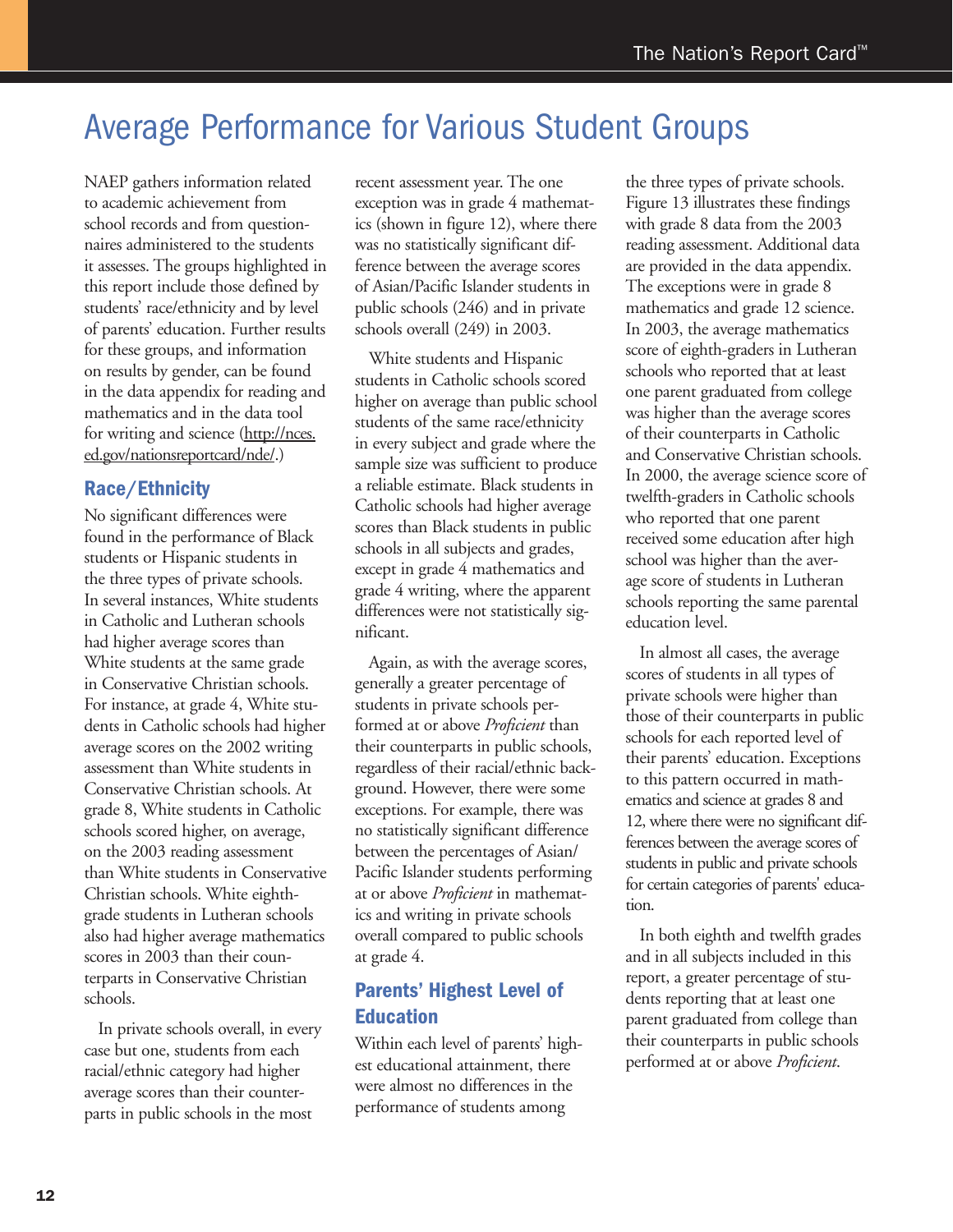

**Figure 12.** Average scale scores and achievement-level results in mathematics, by race/ethnicity and type of school, grade 4: 2003

! Interpret data with caution. The nature of the sample does not allow accurate determination of the variability of the statistic. d Significantly different from public schools.

 $1$  Data for Hispanic and Asian/Pacific Islander students attending Lutheran schools are not shown because sample size is insufficient to permit a reliable estimate. NOTE: The NAEP mathematics scale ranges from 0 to 500. Data for Other Private schools are included in the overall Private data but not reported separately. SOURCE: U.S. Department of Education, Institute of Education Sciences, National Center for Educations Statistics, National Assessment of Educational Progress (NAEP), 2003 Mathematics Assessment.





 $\overline{d}$  Significantly different from public schools.

<sup>1</sup> Data for Catholic, Lutheran, and Conservative Christian are not shown because sample sizes are insufficient to permit reliable estimates of these categories for students whose parents' reported education level is less than high school.

NOTE: The NAEP reading scale ranges from 0 to 500. Data for Other Private schools are included in the overall Private data but not reported separately. SOURCE: U.S. Department of Education, Institute of Education Sciences, National Center for Education Statistics, National Assessment of Educational Progress (NAEP), 2003 Reading Assessment.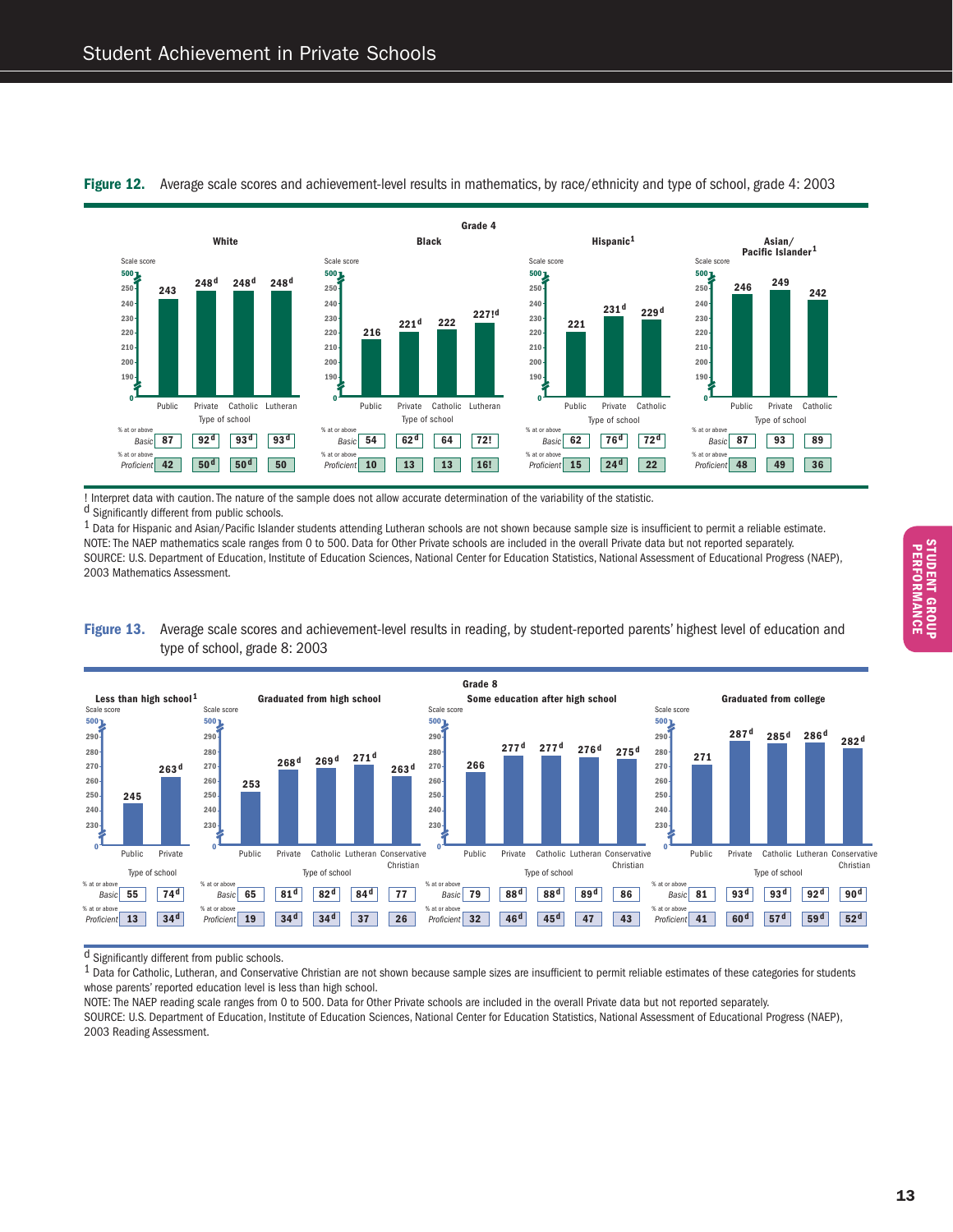## Changes in Average Scores for Racial/Ethnic Groups

Because of the strong national emphasis on reducing the achievement gaps between minority and nonminority students, it is informative to examine the changes in average scores by race/ethnicity (see tables 2 and 3). This section examines the White – Black and White – Hispanic score gaps in private schools. Because the sample sizes for Black and Hispanic students in private schools were small, resulting in large standard errors, tests of statistical significance may show no difference in cases where the differences appear large.

#### **Grade 4 Reading**

No significant improvements in average reading scores for any racial/ethnic group were detected for any type of private school between 2000 and 2003. For public school students, average reading scores increased between 2000 and 2003 at grade 4 for Whites (by 4 points), Blacks (by 9 points), and Hispanics (by 11 points).

 Comparing the White – Black and White – Hispanic reading score gaps between 2000 and 2003 showed no statistically significant change in any type of school, with one exception. The White – Hispanic score gap decreased by 7 points between 2000 and 2003 for public school students.

#### **Grade 4 Mathematics**

The average mathematics scores in private schools overall increased for White, Black, and Hispanic fourth-graders between 2000 and 2003. Average scores for White and Hispanic fourth-graders in Catholic schools also increased between 2000 and 2003. In Lutheran schools, the average score for White students increased by 6 points from 2000 to 2003. The apparent changes in the White – Black and White – Hispanic score gaps between 2000 and 2003 were not statistically significant in any of the types of private schools. In contrast, the score gaps between White and Black students and between White and Hispanic students in public schools decreased between 2000 and 2003.

#### **Grade 8 Mathematics**

Average scores for White eighthgraders increased between 2000 and 2003 in private schools overall and in Catholic schools. In public schools, average mathematics scores for White, Black, and Hispanic eighth-graders increased between 2000 and 2003, by 4, 8, and 6 points, respectively. The White – Black score gap decreased between 2000 and 2003 in public schools only. No statistically significant changes in the score gaps between White and Hispanic students were detected for any type of school.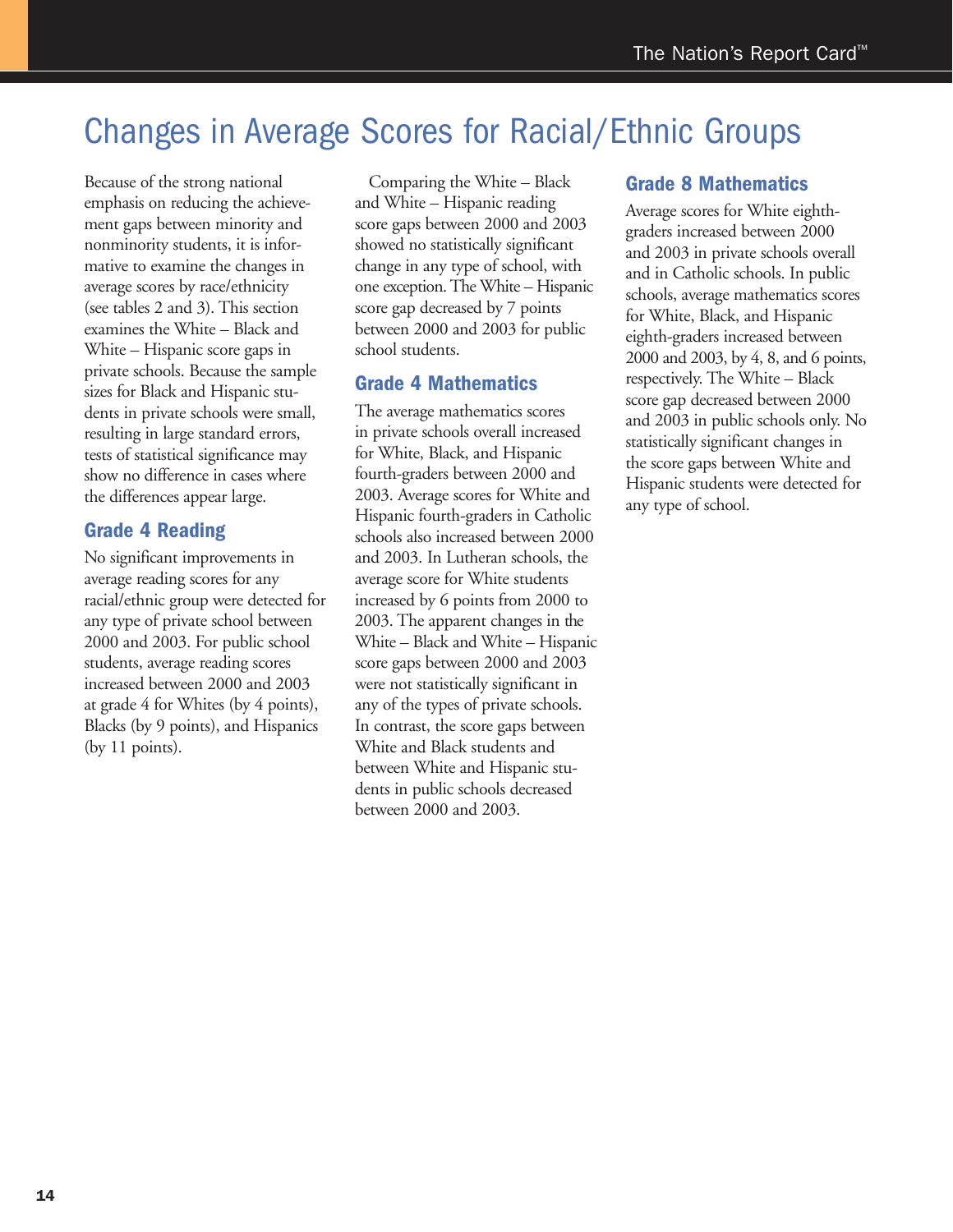**Table 2.** Average scale scores and score gaps for White and Black students in reading and mathematics, by type of school, grades 4 and 8: 2000 and 2003

|                    |      |       |                   | White average score minus |              |                   |                            |      |                   |  |
|--------------------|------|-------|-------------------|---------------------------|--------------|-------------------|----------------------------|------|-------------------|--|
| Grade, subject,    |      | White |                   |                           | <b>Black</b> |                   | <b>Black average score</b> |      |                   |  |
| and type of school | 2000 | 2003  | <b>Difference</b> | 2000                      | 2003         | <b>Difference</b> |                            | 2003 | <b>Difference</b> |  |
| Grade 4            |      |       |                   |                           |              |                   |                            |      |                   |  |
| Reading            |      |       |                   |                           |              |                   |                            |      |                   |  |
| Public             | 223  | 227   | $4 *$             | 189                       | 197          | $9 *$             | 34                         | 30   | $-4$              |  |
| Private            | 236  | 239   | 3                 | 213!                      | 210          | $-3$              | 24                         | 29   | 6                 |  |
| Catholic           | 236  | 240   | 4                 | 209!                      | 211          | $\mathbf{1}$      | 27                         | 29   | 3                 |  |
| <b>Mathematics</b> |      |       |                   |                           |              |                   |                            |      |                   |  |
| Public             | 233  | 243   | $9 *$             | 203                       | 216          | $13 *$            | 30                         | 27   | $-4$ *            |  |
| Private            | 241  | 248   | $7 *$             | 213                       | 221          | 8<br>$\ast$       | 29                         | 27   | $-2$              |  |
| Catholic           | 241  | 248   | $7 *$             | 210                       | 222          | 12                | 31                         | 26   | $-5$              |  |
| Grade 8            |      |       |                   |                           |              |                   |                            |      |                   |  |
| <b>Mathematics</b> |      |       |                   |                           |              |                   |                            |      |                   |  |
| Public             | 283  | 287   | $4 *$             | 243                       | 252          | 8<br>$\ast$       | 40                         | 35   | $-5 *$            |  |
| Private            | 291  | 297   | $6*$              | 258                       | 260          | $\overline{2}$    | 33                         | 37   | 4                 |  |
| Catholic           | 289  | 296   | $7 *$             | 254 !                     | 260          | 6                 | 35                         | 36   | 1                 |  |

! Interpret data with caution. The nature of the sample does not allow accurate determination of the variability of the statistic.

\* Statistically significant change.

NOTE: The NAEP reading and mathematics scales each range from 0 to 500. Score differences are calculated based on differences between unrounded average scale scores. Data for Nonsectarian and Other Religious schools for 2000 and data for Other Private schools for 2003 are included in the overall Private data for those years but not reported separately.

SOURCE: U.S. Department of Education, Institute of Education Sciences, National Center for Education Statistics, National Assessment of Educational Progress (NAEP), 2000 and 2003 Reading and Mathematics Assessments.

**Table 3.** Average scale scores and score gaps for White and Hispanic students in reading and mathematics, by type of school, grades 4 and 8: 2000 and 2003

|                    |      |       | White average score minus |      |          |                   |                        |      |                   |  |
|--------------------|------|-------|---------------------------|------|----------|-------------------|------------------------|------|-------------------|--|
| Grade, subject,    |      | White |                           |      | Hispanic |                   | Hispanic average score |      |                   |  |
| and type of school | 2000 | 2003  | <b>Difference</b>         | 2000 | 2003     | <b>Difference</b> | 2000                   | 2003 | <b>Difference</b> |  |
| Grade 4            |      |       |                           |      |          |                   |                        |      |                   |  |
| Reading            |      |       |                           |      |          |                   |                        |      |                   |  |
| Public             | 223  | 227   | $4 *$                     | 188  | 199      | $11 *$            | 35                     | 28   | $-7*$             |  |
| Private            | 236  | 239   | 3                         | 215  | 220      | 5                 | 21                     | 19   | $-2$              |  |
| Catholic           | 236  | 240   | 4                         | 211! | 219      | 8                 | 25                     | 21   | $-4$              |  |
| <b>Mathematics</b> |      |       |                           |      |          |                   |                        |      |                   |  |
| Public             | 233  | 243   | $9 *$                     | 207  | 221      | $14 *$            | 26                     | 21   | $-5 *$            |  |
| Private            | 241  | 248   | $7 *$                     | 220  | 231      | $11 *$            | 21                     | 17   | $-4$              |  |
| Catholic           | 241  | 248   | $7 *$                     | 217  | 229      | $11*$             | 24                     | 20   | $-4$              |  |
| Grade 8            |      |       |                           |      |          |                   |                        |      |                   |  |
| <b>Mathematics</b> |      |       |                           |      |          |                   |                        |      |                   |  |
| Public             | 283  | 287   | $4 *$                     | 252  | 258      | $6*$              | 31                     | 28   | $-3$              |  |
| Private            | 291  | 297   | $6*$                      | 273  | 274      | $\mathbf{1}$      | 18                     | 23   | 5                 |  |
| Catholic           | 289  | 296   | $7 *$                     | 271  | 272      | $\mathbf{1}$      | 18                     | 24   | 6                 |  |

! Interpret data with caution. The nature of the sample does not allow accurate determination of the variability of the statistic.

\* Statistically significant change.

NOTE: The NAEP reading and mathematics scales each range from 0 to 500. Score differences are calculated based on differences between unrounded average scale scores. Data for Nonsectarian and Other Religious schools for 2000 and data for Other Private schools for 2003 are included in the overall Private data for those years but not reported separately.

SOURCE: U.S. Department of Education, Institute of Education Sciences, National Center for Education Statistics, National Assessment of Educational Progress (NAEP), 2000 and 2003 Reading and Mathematics Assessments.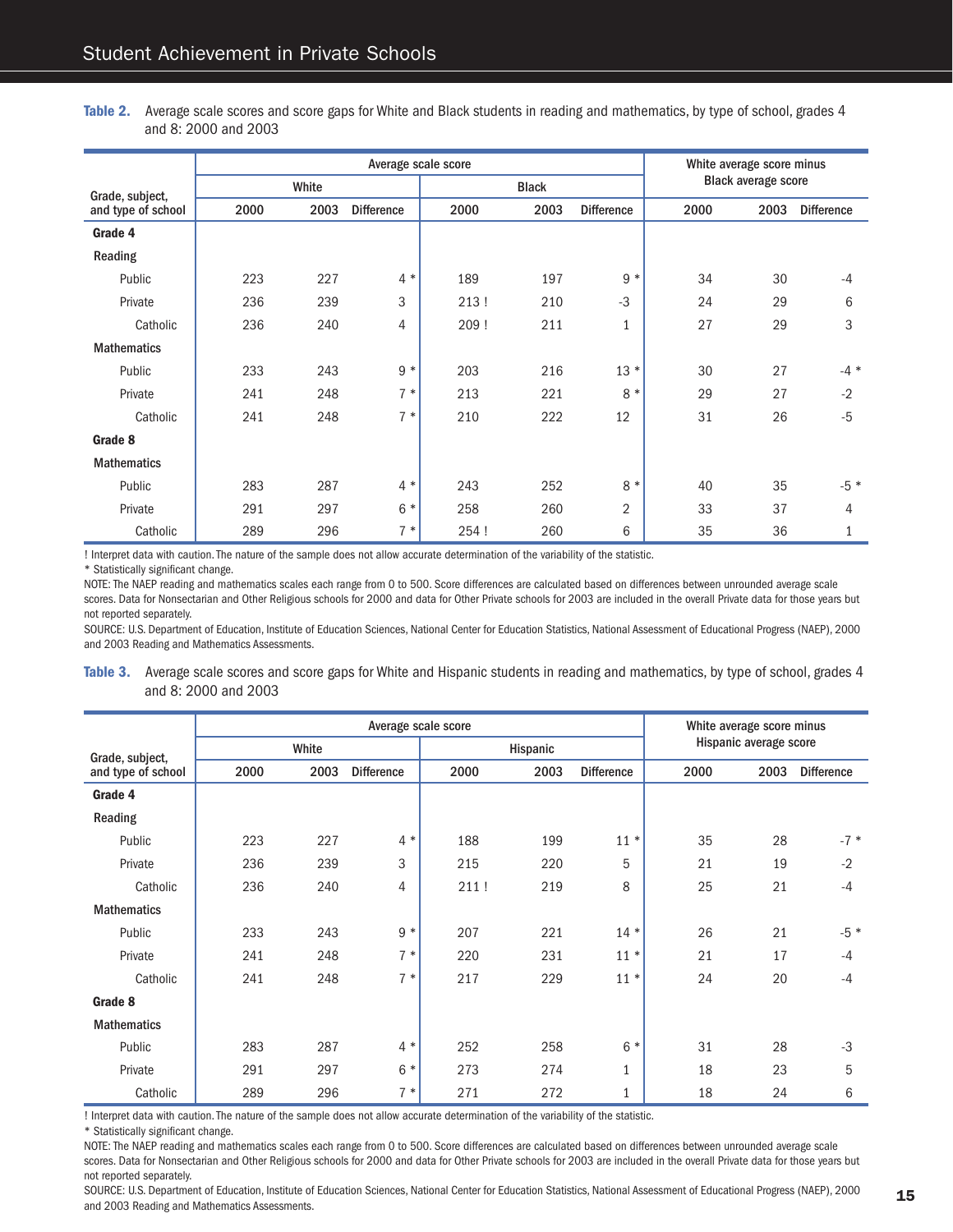### Technical and Data Appendix

#### **NAEP Sampling Procedures**

The schools and students participating in NAEP assessments are chosen to be nationally representative. The results from the assessed students are combined and weighted to provide accurate estimates of overall public and private school performance. The sampling weights are also used to adjust for nonresponse and in estimating percentages of students in various student groups. To obtain reliable data on the private school students, private schools were oversampled beginning with the 2000 assessment. Scores were then weighted appropriately to provide national estimates.

#### **School Participation Rates**

In order to ensure unbiased samples, NCES and NAGB standards require that the weighted school participation rate before substitution of replacement schools be 70 percent or higher. All data presented in this report are based on samples meeting this standard. Sample sizes and participation rates are shown in tables A-1 through A-4. Samples for Conservative Christian schools did not meet the participation rate standard in the following assessments, and therefore their results are not reported for these assessments: grade 8 mathematics and grade 12 science in 2000; grades 8 and 12 reading and writing in 2002; grade 4 reading and mathematics in 2003; and grades 4 and 8 reading and mathematics in 2005.

 In 2003, the participation rates of private schools overall were below 85 percent at grades 4 and 8, so nonresponse bias analyses were conducted. The nonresponse bias analyses showed significant differences between responding and nonresponding private schools in terms of reporting group, census region, and racial/ethnic composition of the schools at both grades. Nonresponse weighting adjustments have completely accounted for the differences in reporting group, and largely accounted for the differences in census region. These adjustments are unlikely to have fully accounted for differences in race/ethnicity. In

2005, the participation rates of private schools overall did not meet the participation rate standard, and therefore their results are not reported. See http://nces.ed.gov/nationsreportcard/nrc/ reading\_math\_2005/s0089.asp for information on 2005 participation rates.

#### **Assessed Students**

Every effort is made to ensure that all sampled students who are capable of participating in the assessment are assessed. A sampled student who is identified by the school as a student with a disability or as an English language learner may be tested with accommodations allowed by NAEP; students so identified may be excluded from the assessment if they do not meet criteria for inclusion established by NAEP. Tables A-1 through A-4 display the participation and exclusion rates for all four subjects. At grade 4, public schools in the national sample excluded 4 percent of students in mathematics and 6 percent in reading in 2003. At grade 8, the exclusion rates in public schools were 4 percent in mathematics and 5 percent in reading in 2003. The comparable exclusion rates in private schools were less than 1 percent in both subjects at both grades.

#### **Definitions of Variables**

Information on race/ethnicity is presented for White, Black, Hispanic, and Asian/Pacific Islander students based on school records. Results for other races or ethnicities are not presented in the body of the report because sample sizes were too small to meet reporting standards. Data on American Indian/Alaska Native students are presented in the data appendix when available.

 Parents' highest level of education is defined by the highest level reported by eighth-graders and twelfthgraders for either parent. Fourth-graders' replies to this question were not reported because their responses in previous studies were highly variable, and a large percentage of them chose the "I don't know" option.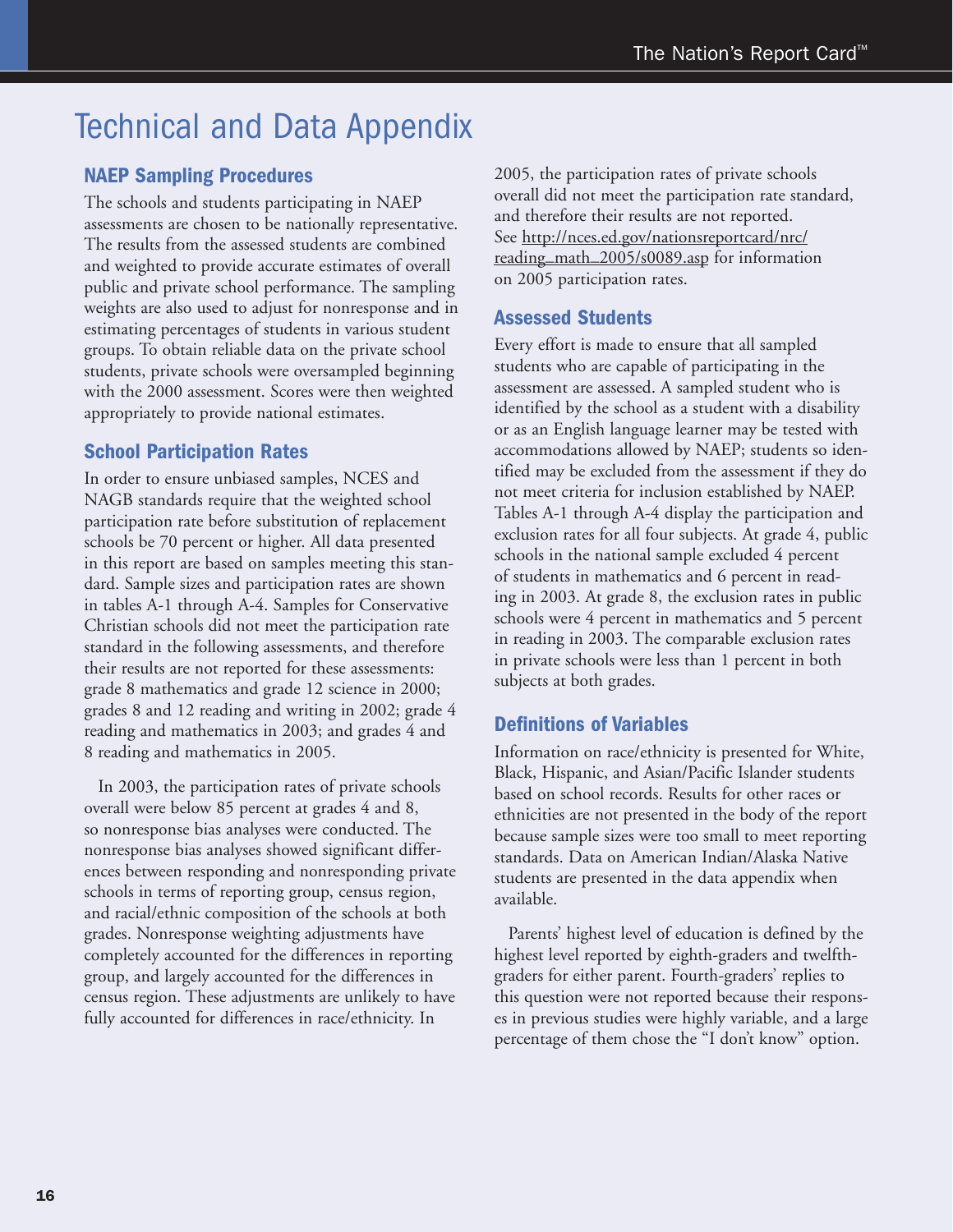#### **Interpreting Statistical Significance**

The differences between statistics—such as average scale scores and percentages—that are discussed in this report are calculated using statistical measures known as standard errors. Standard errors for the NAEP scores and percentages presented in this report are available on the NAEP website (http://nces.ed.gov/nationsreportcard/nde/). Comparisons are based on statistical tests that consider both the size of the differences and the standard errors of the two statistics being compared. Estimates based on smaller student groups are likely to have relatively larger standard errors than estimates based on larger student groups, all other things being equal. As a consequence, a numerical difference that seems large may not be statistically significant. Furthermore, differences of the same magnitude may or may not be statistically significant, depending upon the size of the standard errors of the statistics. For example, a 5-point difference between male and female students may be statistically significant, while a 5-point difference between White and Hispanic students may not

be. The differences described in this report have been determined to be statistically significant at the .05 level with appropriate adjustments for multiple comparisons. The .05 level of significance means that one can say with 95 percent certainty that the difference is not due to chance.

 In the tables and charts of this report, the symbols (a), (b), (c), (d), and (\*) are used to indicate that a score or percentage is significantly different from another. The symbol (!) is used to indicate that the nature of the sample—its size or its variance—does not allow accurate determination of the variability of the statistics, and that any significance tests involving these statistics should be interpreted cautiously. Data on the percentage of students reaching *Advanced* are not shown in most tables because the small sample sizes limit what can be reported. More information on these data can be found using the data tool at http://nces.ed.gov/nationsreportcard/nde/.

### Reference List

Braswell, J.S., Dion, G.S., Daane, M.C., and Jin, Y. (2005). *The Nation's Report Card: Mathematics 2003* (NCES 2005-451). U.S. Department of Education, National Center for Education Statistics. Washington, DC: U.S. Government Printing Office.

Broughman, S.P., and Pugh, K.W. (2004). *Characteristics of Private Schools in the United States: Results From the 2001–2002 Private School Universe Survey* (NCES 2005-305). U.S. Department of Education. Washington, DC: National Center for Education Statistics.

Donahue, P.D., Daane, M.C., and Jin, Y. (2005). *The Nation's Report Card: Reading 2003*. (NCES 2005-453). U.S. Department of Education, National Center for Education Statistics. Washington, DC: U.S. Government Printing Office.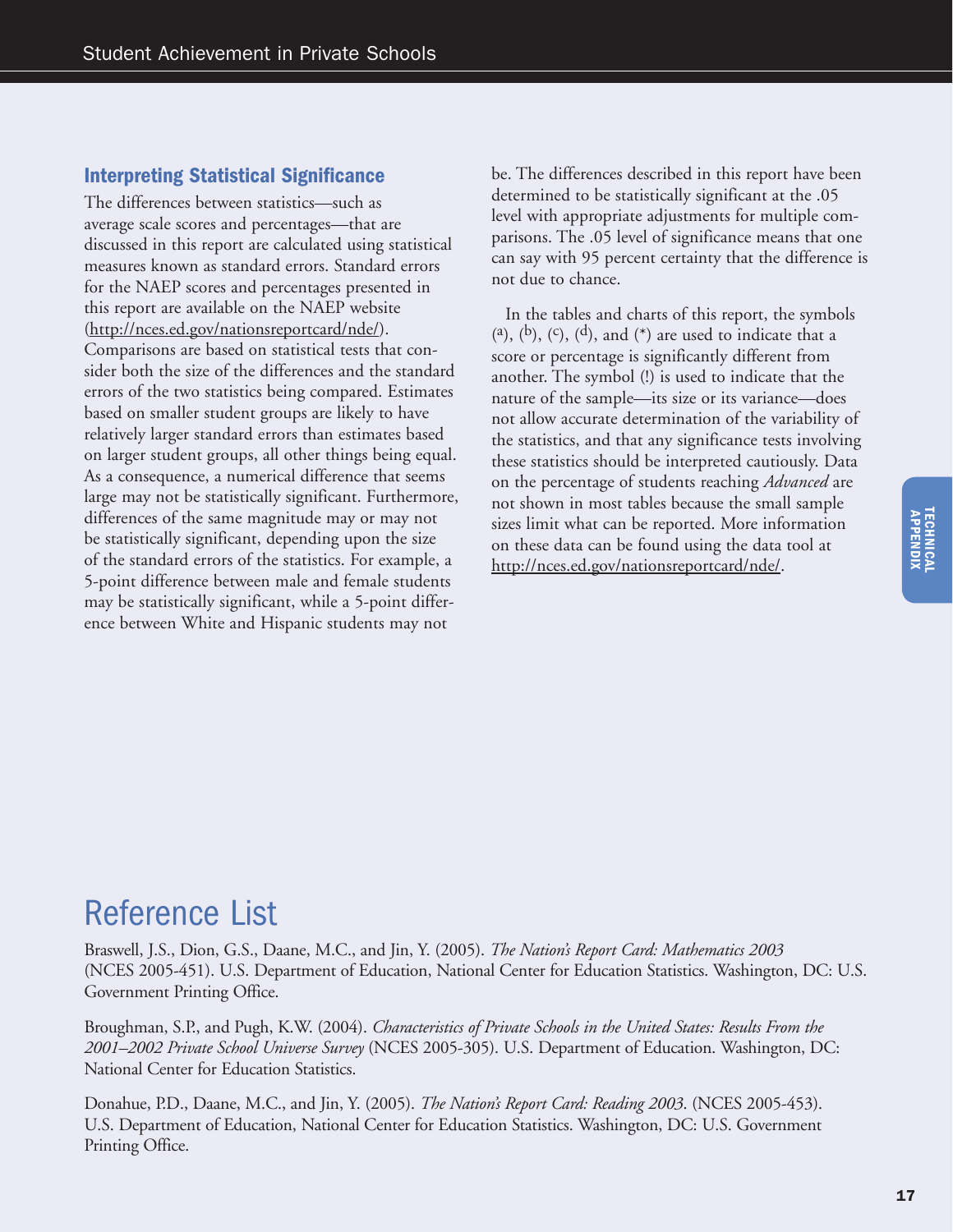|                               | School participation |              |               | Student participation         |               |           |                |
|-------------------------------|----------------------|--------------|---------------|-------------------------------|---------------|-----------|----------------|
|                               |                      |              |               | Weighted                      | Weighted      |           |                |
|                               | Weighted             | Weighted     | Weighted      | percent of                    | percent of    | Weighted  |                |
|                               | percent              | percent      | student       | students                      | students      | student   |                |
|                               | before               | after        | participation | identified as SD <sup>1</sup> | assessed with | exclusion | <b>Student</b> |
| Type of school                | substitution         | substitution | rate          | and/or ELL <sup>2</sup>       | accommodation | rate      | sample size    |
| Grade 4                       |                      |              |               |                               |               |           |                |
| Public                        | 99.7                 | 99.8         | 94.2          | 21.9                          | 5.4           | 6.3       | 191,400        |
| Private                       | 78.6                 | 80.1         | 94.6          | 3.7                           | 1.7           | 0.7       | 7,500          |
| Catholic                      | 90.5                 | 91.1         | 94.6          | 3.9                           | 1.9           | 0.9       | 3,700          |
| Lutheran                      | 89.2                 | 90.4         | 96.1          | 2.4                           | 0.5           | 0.4       | 900            |
| <b>Conservative Christian</b> | 68.5                 | 69.4         | 94.4          | 2.3                           | 0.8           | 0.1       | 1,000          |
| Grade 8                       |                      |              |               |                               |               |           |                |
| Public                        | 99.6                 | 99.6         | 91.5          | 18.5                          | 5.3           | 5.2       | 155,000        |
| Private                       | 73.9                 | 76.3         | 93.9          | 3.2                           | 1.7           | 0.4       | 8,300          |
| Catholic                      | 85.1                 | 87.5         | 94.1          | 2.7                           | 1.5           | 0.2       | 4,000          |
| Lutheran                      | 93.8                 | 93.8         | 95.1          | 2.4                           | 0.6           | 0.3       | 1,000          |
| <b>Conservative Christian</b> | 74.6                 | 75.8         | 93.2          | 3.7                           | 1.3           | 0.6       | 1,100          |

**Table A-1.** School and student participation information and student sample size in reading, by type of school, grades 4 and 8: 2003

1 Students with disabilities.

2 English language learners.

NOTE: Data for Other Private schools are included in the overall Private data but not reported separately. The student sample size is rounded to the nearest hundred. SOURCE: U.S. Department of Education, Institute of Education Sciences, National Center for Education Statistics, National Assessment of Educational Progress (NAEP), 2003 Reading Assessment.

| Table A-2. School and student participation information and student sample size in mathematics, by type of school, grades 4 and 8: |
|------------------------------------------------------------------------------------------------------------------------------------|
| 2003                                                                                                                               |

|                               | School participation                          |                                              |                                              | Student participation                                                                 |                                                                      |                                          |                        |
|-------------------------------|-----------------------------------------------|----------------------------------------------|----------------------------------------------|---------------------------------------------------------------------------------------|----------------------------------------------------------------------|------------------------------------------|------------------------|
| Type of school                | Weighted<br>percent<br>before<br>substitution | Weighted<br>percent<br>after<br>substitution | Weighted<br>student<br>participation<br>rate | Weighted<br>percent of<br>students<br>identified as SD <sup>1</sup><br>and/or $ELL^2$ | Weighted<br>percent of<br>students<br>assessed with<br>accommodation | Weighted<br>student<br>exclusion<br>rate | Student<br>sample size |
| Grade 4                       |                                               |                                              |                                              |                                                                                       |                                                                      |                                          |                        |
| Public                        | 99.7                                          | 99.8                                         | 94.3                                         | 22.3                                                                                  | 8.3                                                                  | 3.9                                      | 191,400                |
| Private                       | 78.6                                          | 80.1                                         | 94.6                                         | 3.9                                                                                   | 2.3                                                                  | 0.2                                      | 4,700                  |
| Catholic                      | 90.5                                          | 91.1                                         | 94.2                                         | 3.9                                                                                   | 2.6                                                                  | 0.1                                      | 2,300                  |
| Lutheran                      | 89.2                                          | 90.4                                         | 95.1                                         | 2.3                                                                                   | 0.5                                                                  | 0.1                                      | 600                    |
| <b>Conservative Christian</b> | 68.5                                          | 69.4                                         | 96.7                                         | 4.1                                                                                   | 1.6                                                                  | 0.2                                      | 700                    |
| Grade 8                       |                                               |                                              |                                              |                                                                                       |                                                                      |                                          |                        |
| Public                        | 99.6                                          | 99.6                                         | 91.4                                         | 18.5                                                                                  | 6.8                                                                  | 3.8                                      | 153,500                |
| Private                       | 73.9                                          | 76.3                                         | 94.8                                         | 3.3                                                                                   | 2.0                                                                  | 0.3                                      | 5,100                  |
| Catholic                      | 85.1                                          | 87.5                                         | 95.1                                         | 3.2                                                                                   | 2.1                                                                  | #                                        | 2,500                  |
| Lutheran                      | 93.8                                          | 93.8                                         | 95.6                                         | 2.6                                                                                   | 1.1                                                                  | 0.3                                      | 600                    |
| <b>Conservative Christian</b> | 74.6                                          | 75.8                                         | 94.5                                         | 2.4                                                                                   | 0.9                                                                  | 0.4                                      | 700                    |

# The estimate rounds to zero.

1 Students with disabilities.

2 English language learners.

NOTE: Data for Other Private schools are included in the overall Private data but not reported separately. The student sample size is rounded to the nearest hundred.

SOURCE: U.S. Department of Education, Institute of Education Sciences, National Center for Education Statistics, National Assessment of Educational Progress (NAEP),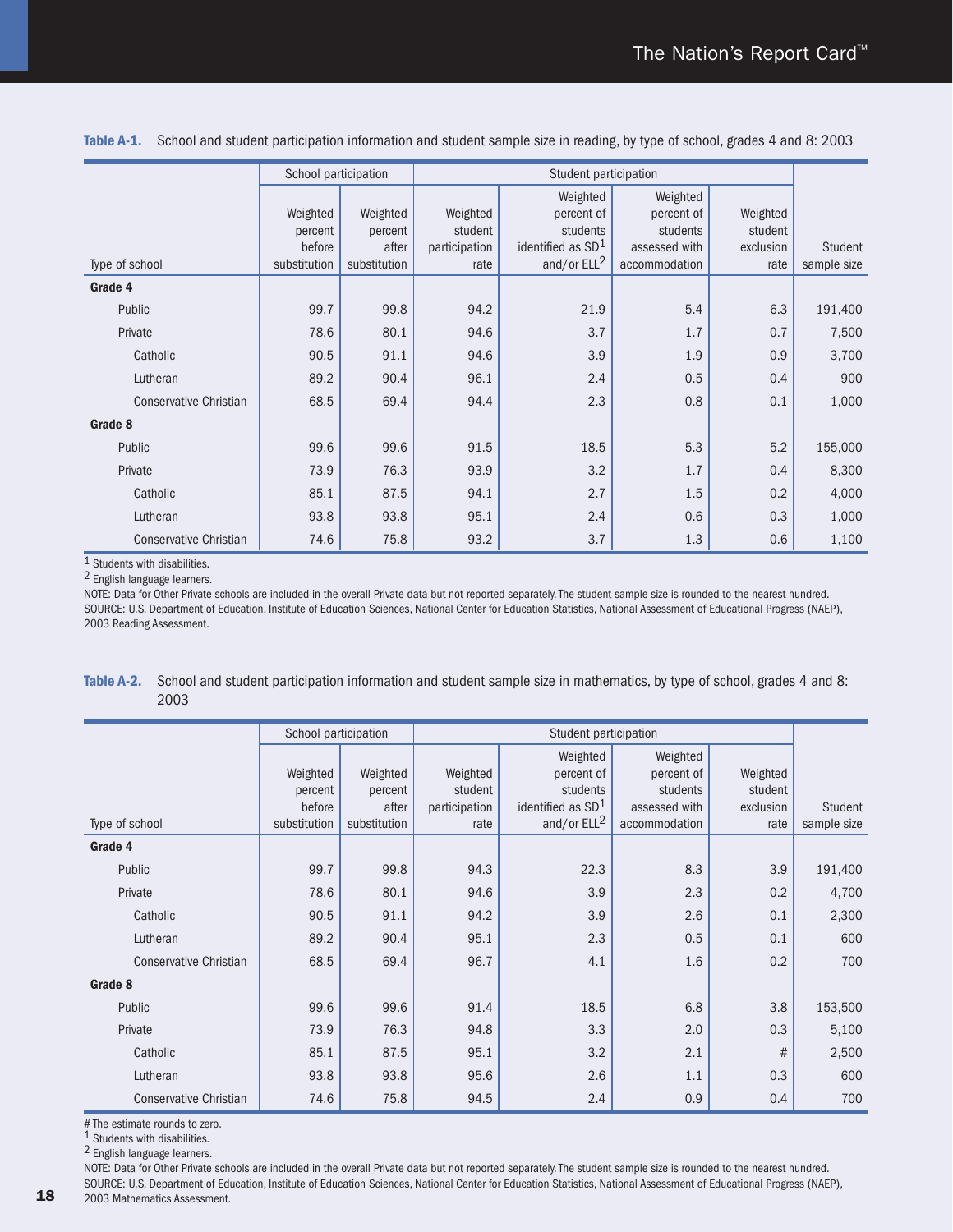|                               | School participation |              |               | Student participation         |               |           |             |
|-------------------------------|----------------------|--------------|---------------|-------------------------------|---------------|-----------|-------------|
|                               |                      |              |               | Weighted                      | Weighted      |           |             |
|                               | Weighted             | Weighted     | Weighted      | percent of                    | percent of    | Weighted  |             |
|                               | percent              | percent      | student       | students                      | students      | student   |             |
|                               | before               | after        | participation | identified as SD <sup>1</sup> | assessed with | exclusion | Student     |
| Type of school                | substitution         | substitution | rate          | and/or $ELL^2$                | accommodation | rate      | sample size |
| Grade 4                       |                      |              |               |                               |               |           |             |
| Public                        | 84.7                 | 88.5         | 95.5          | 17.8                          | 3.8           | 4.7       | 9,900       |
| Private                       | 85.3                 | 88.4         | 96.4          | 3.0                           | 1.1           | 0.3       | 6,600       |
| Catholic                      | 93.9                 | 97.4         | 96.5          | 2.2                           | 0.6           | 0.3       | 3,000       |
| Lutheran                      | 94.5                 | 94.5         | 97.5          | 3.5                           | 0.9           | 0.2       | 1,000       |
| <b>Conservative Christian</b> | 82.3                 | 83.5         | 97.8          | 3.8                           | 2.3           | 0.8       | 800         |
| Grade 8                       |                      |              |               |                               |               |           |             |
| Public                        | 82.5                 | 85.2         | 91.5          | 13.5                          | 2.6           | 3.6       | 10,000      |
| Private                       | 80.8                 | 84.3         | 95.9          | 2.8                           | 0.7           | 0.7       | 6,300       |
| Catholic                      | 91.7                 | 94.7         | 96.2          | 1.9                           | 0.7           | 0.1       | 2,900       |
| Lutheran                      | 97.6                 | 97.6         | 96.5          | 2.5                           | 1.5           | #         | 900         |
| <b>Conservative Christian</b> | 72.2                 | 76.2         | 95.1          | 2.9                           | #             | 0.9       | 700         |
| Grade 12                      |                      |              |               |                               |               |           |             |
| Public                        | 77.8                 | 82.1         | 74.7          | 9.1                           | 1.8           | 2.1       | 9,000       |
| Private                       | 72.9                 | 79.9         | 88.7          | 4.0                           | 1.5           | 0.4       | 6,600       |
| Catholic                      | 85.1                 | 92.7         | 87.6          | 2.9                           | 1.1           | 0.1       | 2,900       |
| Lutheran                      | 87.0                 | 87.0         | 92.7          | 2.0                           | 0.2           | 0.1       | 1,000       |
| <b>Conservative Christian</b> | 67.5                 | 69.7         | 92.6          | 2.3                           | 0.5           | 1.0       | 900         |

**Table A-3.** School and student participation information and student sample size in science, by type of school, grades 4, 8, and 12: 2000

# The estimate rounds to zero.

1 Students with disabilities.

2 English language learners.

NOTE: Data for Nonsectarian and Other Religious schools are included in the overall Private data but not reported separately. The student sample size is rounded to the nearest hundred. SOURCE: U.S. Department of Education, Institute of Education Sciences, National Center for Education Statistics, National Assessment of Educational Progress (NAEP), 2000 Science Assessment.

| Table A-4. School and student participation information and student sample size in writing, by type of school, grades 4 and 8: 2002 |  |  |  |  |
|-------------------------------------------------------------------------------------------------------------------------------------|--|--|--|--|
|-------------------------------------------------------------------------------------------------------------------------------------|--|--|--|--|

|                               | School participation |              |               | Student participation         |               |           |                |
|-------------------------------|----------------------|--------------|---------------|-------------------------------|---------------|-----------|----------------|
|                               |                      |              |               | Weighted                      | Weighted      |           |                |
|                               | Weighted             | Weighted     | Weighted      | percent of                    | percent of    | Weighted  |                |
|                               | percent              | percent      | student       | students                      | students      | student   |                |
|                               | before               | after        | participation | identified as SD <sup>1</sup> | assessed with | exclusion | <b>Student</b> |
| Type of school                | substitution         | substitution | rate          | and/or ELL <sup>2</sup>       | accommodation | rate      | sample size    |
| Grade 4                       |                      |              |               |                               |               |           |                |
| Public                        | 84.5                 | 85.0         | 94.4          | 20.4                          | 5.5           | 5.4       | 140,300        |
| Private                       | 74.3                 | 80.9         | 95.1          | 3.3                           | 1.6           | 0.3       | 5,400          |
| Catholic                      | 84.4                 | 89.5         | 95.0          | 3.0                           | 1.5           | 0.2       | 2,800          |
| Lutheran                      | 82.5                 | 89.4         | 95.2          | 3.1                           | 1.7           | 0.6       | 600            |
| <b>Conservative Christian</b> | 73.5                 | 77.3         | 95.4          | 2.1                           | 0.9           | 0.3       | 600            |
| Grade 8                       |                      |              |               |                               |               |           |                |
| Public                        | 83.4                 | 83.7         | 91.3          | 18.0                          | 5.4           | 4.2       | 117,500        |
| Private                       | 67.8                 | 76.1         | 95.2          | 3.8                           | 1.9           | 0.3       | 5,500          |
| Catholic                      | 79.4                 | 87.9         | 95.3          | 3.0                           | 1.5           | 0.4       | 2,900          |
| Lutheran                      | 74.0                 | 89.1         | 95.1          | 1.8                           | 0.3           | 0.2       | 700            |
| <b>Conservative Christian</b> | 64.4                 | 72.1         | 94.6          | 0.7                           | 0.7           | #         | 800            |

# The estimate rounds to zero.

1 Students with disabilities.

2 English language learners.

NOTE: Data for Other Private schools are included in the overall Private data but not reported separately. The student sample size is rounded to the nearest hundred. SOURCE: U.S. Department of Education, Institute of Education Sciences, National Center for Education Statistics, National Assessment of Educational Progress (NAEP), 2002 Writing Assessment.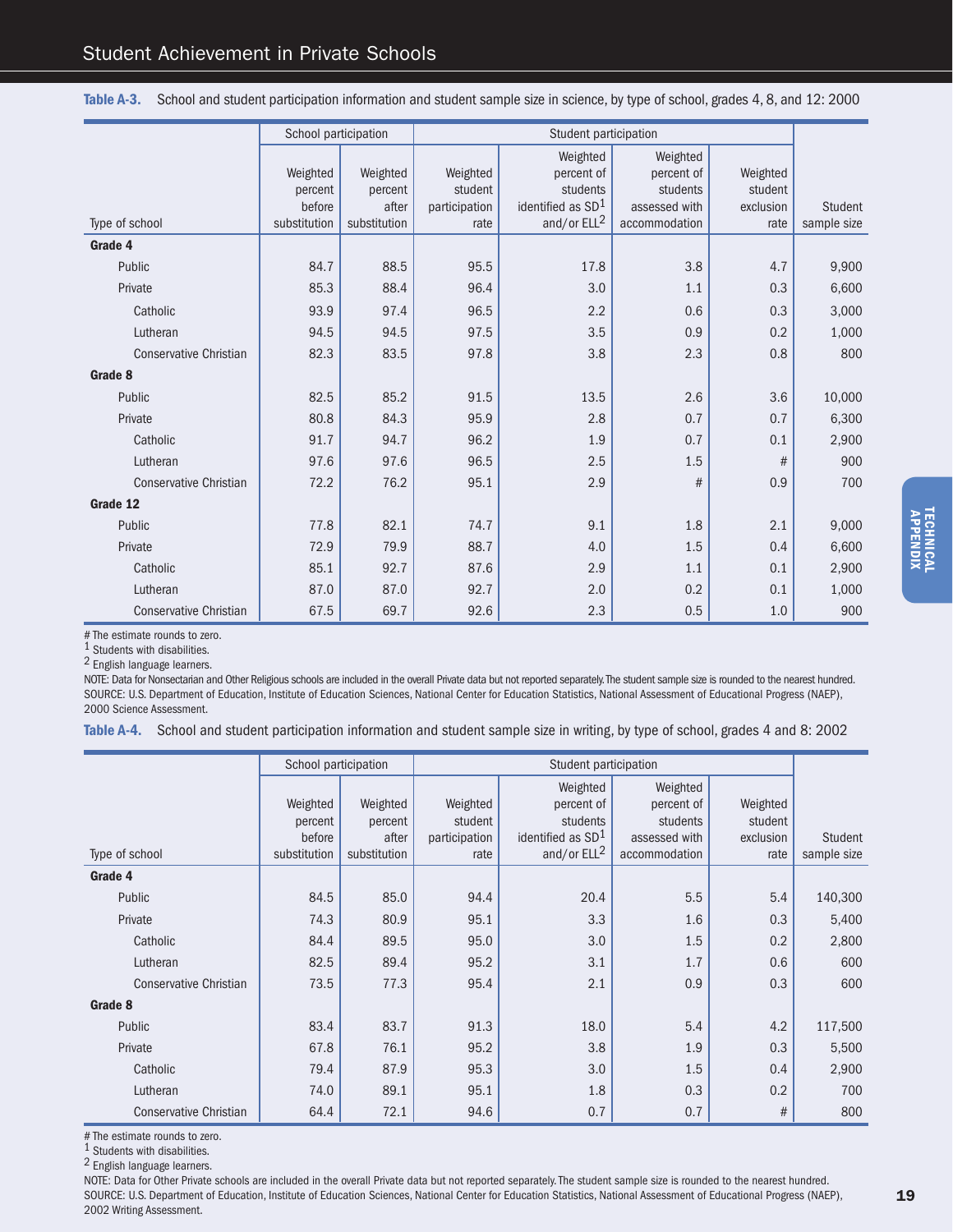### Reading Data

|                               | Average<br>scale score |                    |                  |                 | Percent at or above<br><b>Basic</b> |                 |                 | Percent at or above<br>Proficient |                 | Percent at<br>Advanced |                 |                 |
|-------------------------------|------------------------|--------------------|------------------|-----------------|-------------------------------------|-----------------|-----------------|-----------------------------------|-----------------|------------------------|-----------------|-----------------|
| Type of school                | 2000                   | 2002               | 2003             | 2000            | 2002                                | 2003            | 2000            | 2002                              | 2003            | 2000                   | 2002            | 2003            |
| Public                        | 211                    | 217                | 216              | 57              | 62                                  | 62              | 28              | 30                                | 30              | 6                      | 6               |                 |
| Private                       | 231<br>d               | $234$ d            | 235 <sup>d</sup> | 78 d            | 80 <sup>d</sup>                     | 80 <sup>d</sup> | 45 <sup>d</sup> | 48 d                              | 48 <sup>d</sup> | 12 <sup>d</sup>        | 13 <sup>d</sup> | 14 <sup>d</sup> |
| Catholic                      | 229 <sup>d</sup>       | $234$ <sup>d</sup> | 235 <sup>d</sup> | 75 <sup>d</sup> | 80 <sup>d</sup>                     | 81 <sup>d</sup> | 41 $d$          | 47 d                              | 48 <sup>d</sup> | 10                     | 13 <sup>d</sup> | 14 <sup>d</sup> |
| Lutheran                      |                        | 236 <sup>d</sup>   | 232 <sup>d</sup> |                 | 83 <sup>d</sup>                     | 79 d            |                 | 50 <sup>d</sup>                   | 44 $d$          |                        | 12 <sup>d</sup> | 12 <sup>d</sup> |
| <b>Conservative Christian</b> |                        | 229 <sup>d</sup>   |                  |                 | 77 <sup>d</sup>                     |                 |                 | 41 $d$                            |                 |                        | 10              |                 |

**Table B-1.** Average scale scores and achievement-level results in reading, by type of school, grade 4: Various years, 2000–2003

 $\ddagger$  Reporting standards not met. Sample size is insufficient to permit a reliable estimate, or the minimum participation guidelines for reporting were not met. d Significantly different from public schools.

NOTE: The NAEP reading scale ranges from 0 to 500. Data for Nonsectarian and Other Religious schools for 2000 and data for Other Private schools for 2002 and 2003 are included in the overall Private data for those years but not reported separately.

SOURCE: U.S. Department of Education, Institute of Education Sciences, National Center for Education Statistics, National Assessment of Educational Progress (NAEP), various years, 2000–2003 Reading Assessments.

| Average scale scores and achievement-level results in reading, by type of school, grade 8: 2002 and 2003<br>Table B-2. |  |  |  |  |  |  |  |
|------------------------------------------------------------------------------------------------------------------------|--|--|--|--|--|--|--|
|------------------------------------------------------------------------------------------------------------------------|--|--|--|--|--|--|--|

|                               | Average<br>scale score |                  | Percent at or above<br><b>Basic</b> |                 | Percent at or above<br>Proficient |                 | Percent at<br>Advanced |                |
|-------------------------------|------------------------|------------------|-------------------------------------|-----------------|-----------------------------------|-----------------|------------------------|----------------|
| Type of school                | 2002                   | 2003             | 2002                                | 2003            | 2002                              | 2003            | 2002                   | 2003           |
| Public                        | 263                    | 261              | 74                                  | 72              | 31                                | 30              |                        | 3              |
| Private                       | 281 <sup>d</sup>       | 282 <sup>d</sup> | 90 <sup>d</sup>                     | 90 <sup>d</sup> | 51 <sup>d</sup>                   | 53 <sup>d</sup> | 7 d                    | g d            |
| Catholic                      | 281 <sup>d</sup>       | 281 c,d          | 90 <sup>d</sup>                     | 90 <sup>d</sup> | 51 <sup>d</sup>                   | 51 <sup>d</sup> | 6 <sup>d</sup>         | 7 d            |
| Lutheran                      | 281 d                  | 281 c,d          | 91 <sup>d</sup>                     | 90 <sup>d</sup> | 50 <sup>d</sup>                   | 52 <sup>d</sup> | 6 <sup>d</sup>         | 8 <sup>d</sup> |
| <b>Conservative Christian</b> |                        | $276$ a,b,d      |                                     | 86 <sup>d</sup> |                                   | 46 <sup>d</sup> |                        | 6 <sup>d</sup> |

 $\ddagger$  Reporting standards not met. Sample size is insufficient to permit a reliable estimate, or the minimum participation guidelines for reporting were not met. a Significantly different from Catholic schools. b Signific

 $c$  Significantly different from Conservative Christian schools.

d Significantly different from public schools.

NOTE: The NAEP reading scale ranges from 0 to 500. Data for Other Private schools are included in the overall Private data but not reported separately.

SOURCE: U.S. Department of Education, Institute of Education Sciences, National Center for Education Statistics, National Assessment of Educational Progress (NAEP), 2002 and 2003 Reading Assessments.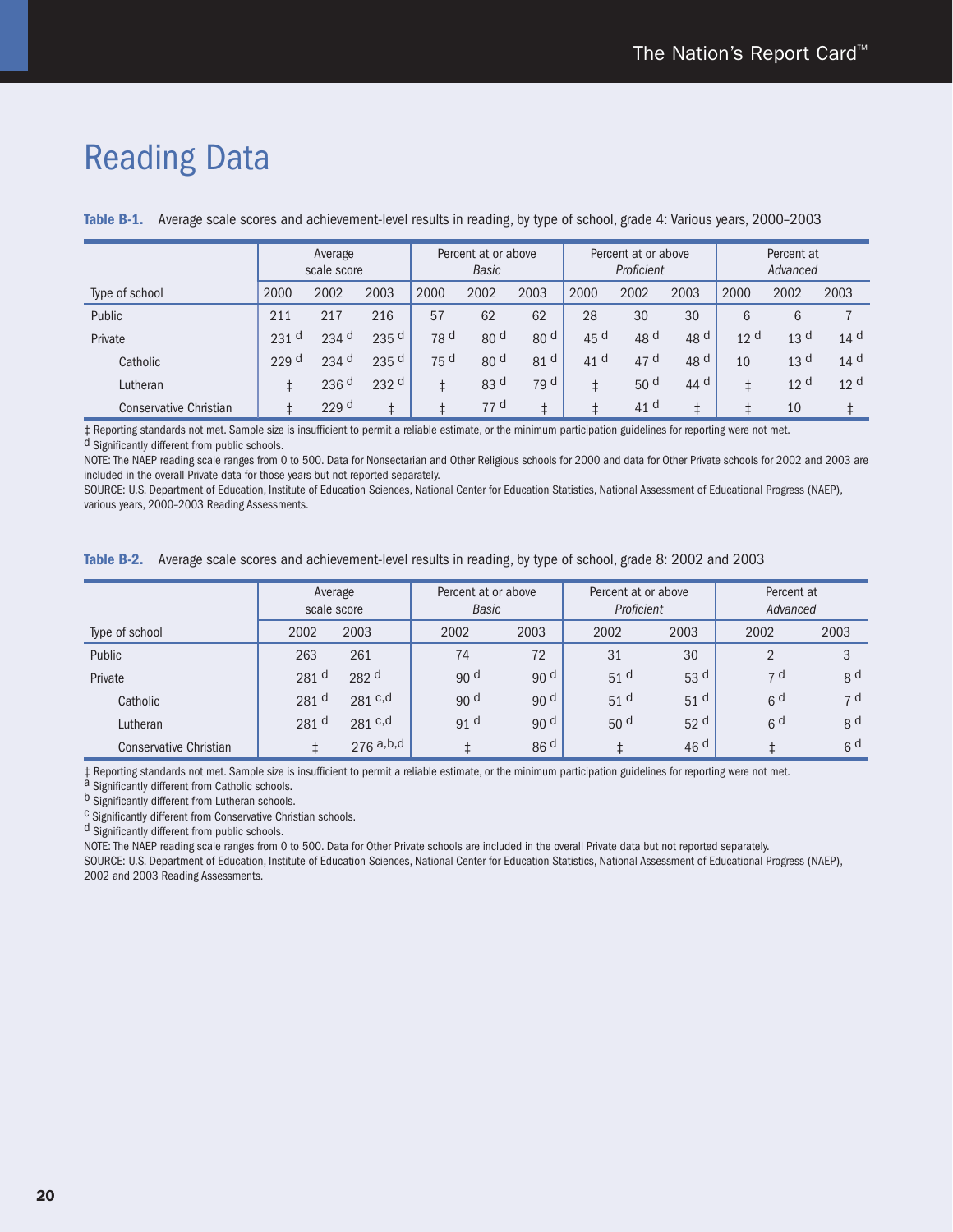|                               |            | Percent of students<br>assessed |            |                    | Average<br>scale score |                  |                 | Percent at or above<br>Basic |                 |                 | Percent at or above<br>Proficient |                 |
|-------------------------------|------------|---------------------------------|------------|--------------------|------------------------|------------------|-----------------|------------------------------|-----------------|-----------------|-----------------------------------|-----------------|
| Gender and type of school     | 2000       | 2002                            | 2003       | 2000               | 2002                   | 2003             | 2000            | 2002                         | 2003            | 2000            | 2002                              | 2003            |
| <b>Male</b>                   |            |                                 |            |                    |                        |                  |                 |                              |                 |                 |                                   |                 |
| Public                        | 50         | 51                              | 51         | 206                | 214                    | 213              | 53              | 59                           | 58              | 24              | 26                                | 26              |
| Private                       | 50         | 50                              | 51         | 225 <sup>d</sup>   | 231 <sup>d</sup>       | 232 <sup>d</sup> | 72 <sup>d</sup> | 78 <sup>d</sup>              | 78 <sup>d</sup> | 37 <sup>d</sup> | 44 <sup>d</sup>                   | 44 d            |
| Catholic                      | 49         | 49                              | 50         | $224$ <sup>d</sup> | 231 <sup>d</sup>       | 232 <sup>d</sup> | 71 <sup>d</sup> | 78 <sup>d</sup>              | 79 d            | 36 <sup>d</sup> | 44 $d$                            | 45 d            |
| Lutheran                      | $\ddagger$ | 51                              | 51         | $\ddagger$         | $234$ <sup>d</sup>     | 229 d            | $\ddagger$      | 83 d                         | 75 d            | $\ddagger$      | 47 d                              | 40 <sup>d</sup> |
| <b>Conservative Christian</b> | $\ddagger$ | 53                              | $\ddagger$ | $\ddagger$         | 226 <sup>d</sup>       | $\ddagger$       | $\ddagger$      | 73 d                         | $\ddagger$      | $\ddagger$      | 39 d                              | $\ddagger$      |
| <b>Female</b>                 |            |                                 |            |                    |                        |                  |                 |                              |                 |                 |                                   |                 |
| Public                        | 50         | 49                              | 49         | 217                | 220                    | 220              | 62              | 65                           | 65              | 32              | 33                                | 33              |
| Private                       | 50         | 50                              | 49         | 238 <sup>d</sup>   | 237 <sup>d</sup>       | 237 <sup>d</sup> | 83 d            | 83 d                         | 83 <sup>d</sup> | 53 d            | 51 <sup>d</sup>                   | 52 <sup>d</sup> |
| Catholic                      | 51         | 51                              | 50         | 233 <sup>d</sup>   | 236 <sup>d</sup>       | 237 <sup>d</sup> | 79 d            | 82 d                         | 82 <sup>d</sup> | 46 <sup>d</sup> | 50 <sup>d</sup>                   | 51 <sup>d</sup> |
| Lutheran                      | $\ddagger$ | 49                              | 49         | $\ddagger$         | 238 d                  | $234$ d          | $\ddagger$      | 84 d                         | 82 d            | $\ddagger$      | 53 d                              | 48 d            |
| <b>Conservative Christian</b> | $\ddagger$ | 47                              | $\ddagger$ | $\ddagger$         | 233 <sup>d</sup>       | $\ddagger$       | $\ddagger$      | 82 d                         | $\ddagger$      | $\ddagger$      | 45 d                              | $\ddagger$      |

#### **Table B-3.** Percentage of students, average scale scores, and achievement-level results in reading, by gender and type of school, grade 4: Various years, 2000–2003

 $\ddagger$  Reporting standards not met. Sample size is insufficient to permit a reliable estimate, or the minimum participation guidelines for reporting were not met. d Significantly different from public schools.

NOTE: The NAEP reading scale ranges from 0 to 500. Detail may not sum to totals because of rounding. Data for Nonsectarian and Other Religious schools for 2000 and data for Other Private schools for 2002 and 2003 are included in the overall Private data for those years but not reported separately.

SOURCE: U.S. Department of Education, Institute of Education Sciences, National Center for Education Statistics, National Assessment of Educational Progress (NAEP), various years, 2000–2003 Reading Assessments.

**Table B-4.** Percentage of students, average scale scores, and achievement-level results in reading, by gender and type of school, grade 8: 2002 and 2003

|                               | Percent of students<br>assessed |      | Average<br>scale score |                    | Percent at or above<br><b>Basic</b> |                 | Percent at or above<br>Proficient |                 |
|-------------------------------|---------------------------------|------|------------------------|--------------------|-------------------------------------|-----------------|-----------------------------------|-----------------|
| Gender and type of school     | 2002                            | 2003 | 2002                   | 2003               | 2002                                | 2003            | 2002                              | 2003            |
| <b>Male</b>                   |                                 |      |                        |                    |                                     |                 |                                   |                 |
| Public                        | 50                              | 50   | 258                    | 256                | 70                                  | 67              | 26                                | 25              |
| Private                       | 49                              | 50   | 276 <sup>d</sup>       | 278 <sup>d</sup>   | 87 d                                | 87 <sup>d</sup> | 45 d                              | 47 <sup>d</sup> |
| Catholic                      | 47                              | 49   | 276 d                  | $277$ d            | 87 d                                | 87 <sup>d</sup> | 45 d                              | 46 <sup>d</sup> |
| Lutheran                      | 49                              | 49   | 278 <sup>d</sup>       | $275$ <sup>d</sup> | 90 d                                | 86 <sup>d</sup> | 47 <sup>d</sup>                   | 44 d            |
| <b>Conservative Christian</b> | $\ddagger$                      | 49   | $\ddagger$             | 271 <sup>d</sup>   | $\ddagger$                          | 83 <sup>d</sup> | $\ddagger$                        | 38 d            |
| <b>Female</b>                 |                                 |      |                        |                    |                                     |                 |                                   |                 |
| Public                        | 50                              | 50   | 267                    | 267                | 79                                  | 77              | 36                                | 35              |
| Private                       | 51                              | 50   | 285 <sup>d</sup>       | 287 <sup>d</sup>   | 93 d                                | 93 <sup>d</sup> | 57 <sup>d</sup>                   | 60 <sup>d</sup> |
| Catholic                      | 53                              | 51   | 285 <sup>d</sup>       | 285 d              | 93 d                                | 93 <sup>d</sup> | 56 d                              | 57 <sup>d</sup> |
| Lutheran                      | 51                              | 51   | 284 d                  | 288 d              | 93 d                                | 93 d            | 54 d                              | 61 <sup>d</sup> |
| <b>Conservative Christian</b> | $\ddagger$                      | 51   | $\ddagger$             | 282 d              | $\ddagger$                          | 89 <sup>d</sup> | $\ddagger$                        | 54 d            |

‡ Reporting standards not met. Sample size is insufficient to permit a reliable estimate, or the minimum participation guidelines for reporting were not met.<br><sup>d</sup> Significantly different from public schools.

NOTE: The NAEP reading scale ranges from 0 to 500. Detail may not sum to totals because of rounding. Data for Other Private schools are included in the overall Private data but not reported separately.

SOURCE: U.S. Department of Education, Institute of Education Sciences, National Center for Education Statistics, National Assessment of Educational Progress (NAEP), 2002 and 2003 Reading Assessments. 21  $\sim$  21  $\sim$  21  $\sim$  21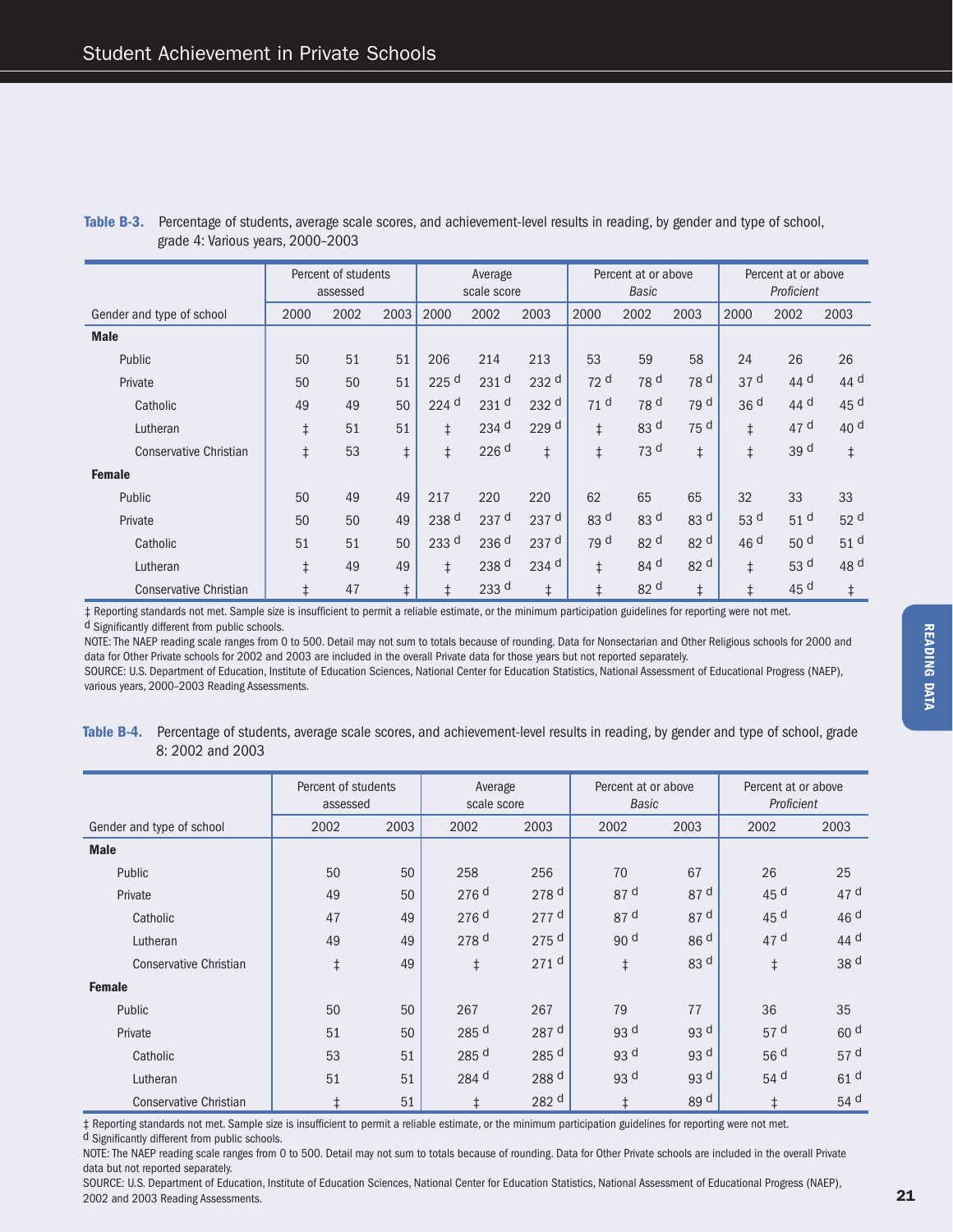|                                      |                | Percent of students<br>assessed |                   |                  | Average<br>scale score |                  |                   | Percent at or above<br><b>Basic</b> |            |                 | Percent at or above<br>Proficient |                 |
|--------------------------------------|----------------|---------------------------------|-------------------|------------------|------------------------|------------------|-------------------|-------------------------------------|------------|-----------------|-----------------------------------|-----------------|
| Race/ethnicity and type of<br>school | 2000 2002      |                                 | 2003              | 2000             | 2002                   | 2003             | 2000              | 2002                                | 2003       | 2000            | 2002                              | 2003            |
| <b>White</b>                         |                |                                 |                   |                  |                        |                  |                   |                                     |            |                 |                                   |                 |
| Public                               | 62             | 60                              | 59                | 223              | 227                    | 227              | 69                | 74                                  | 74         | 36              | 39                                | 39              |
| Private                              | 74 d           | 73 d                            | 75 d              | 236 d            | 239 d                  | 239 <sup>d</sup> | 83 d              | 86 d                                | 85 d       | 51 <sup>d</sup> | 54 d                              | 53 d            |
| Catholic                             | 67             | 72 b,d                          | 75 d              | 236 <sup>d</sup> | 239 d                  | 240 <sup>d</sup> | 84 d              | 86 d                                | 86 d       | 50 <sup>d</sup> | 53 d                              | 54 d            |
| Lutheran                             | $\ddagger$     | 84 a,c,d                        | 80 d              | $\ddagger$       | 238 d                  | 236 <sup>d</sup> | $\ddagger$        | 86 d                                | 84 d       | $\ddagger$      | 52 d                              | 48 d            |
| <b>Conservative Christian</b>        | $\ddagger$     | 71 <sup>b</sup>                 | $\ddagger$        | $\ddagger$       | 234                    | $\ddagger$       | $\ddagger$        | 82                                  | $\ddagger$ | $\ddagger$      | 48                                | $\ddagger$      |
| <b>Black</b>                         |                |                                 |                   |                  |                        |                  |                   |                                     |            |                 |                                   |                 |
| Public                               | 18             | 18                              | 17                | 189              | 198                    | 197              | 34                | 39                                  | 39         | 9               | 12                                | 12              |
| Private                              | 11             | 11 <sup>d</sup>                 | g d               | 213 ! d          | 212 d                  | 210 d            | 54 ! d            | 55 d                                | 54 d       | 22!d            | 21 <sup>d</sup>                   | 22 <sup>d</sup> |
| Catholic                             | 13             | g d                             | 6 <sup>d</sup>    | 209 ! d          | 212 <sup>d</sup>       | 211 <sup>d</sup> | 50 <sup>1 d</sup> | 55 d                                | 54 d       | 18!             | 23 d                              | 21              |
| Lutheran                             | $\ddagger$     | 6 <sup>d</sup>                  | 12                | $\ddagger$       | $\ddagger$             | 206 !            | $\ddagger$        | $\ddagger$                          | 48 !       | $\ddagger$      | $\ddagger$                        | 20!             |
| <b>Conservative Christian</b>        | $\ddagger$     | 14                              | $\ddagger$        | $\ddagger$       | 216!                   | $\ddagger$       | $\ddagger$        | 63 ! d                              | $\ddagger$ | $\ddagger$      | 22!                               | $\ddagger$      |
| <b>Hispanic</b>                      |                |                                 |                   |                  |                        |                  |                   |                                     |            |                 |                                   |                 |
| Public                               | 15             | 17                              | 18                | 188              | 199                    | 199              | 36                | 43                                  | 43         | 12              | 14                                | 14              |
| Private                              | g d            | 10 <sup>d</sup>                 | g d               | 215 d            | 223 d                  | 220 <sup>d</sup> | 63 d              | 69 d                                | 66 d       | 26 <sup>d</sup> | 34 d                              | 29 d            |
| Catholic                             | 11             | 13 <sup>b</sup>                 | 12 <sup>b,d</sup> | $211$ ! d        | 222 d                  | 219 d            | 58 ! d            | 67 d                                | 64 d       | 23!             | 33 d                              | 27 <sup>d</sup> |
| Lutheran                             | $\ddagger$     | 5a,d                            | 4a,d              | $\ddagger$       | $\ddagger$             | $\ddagger$       | $\ddagger$        | $\ddagger$                          | $\ddagger$ | $\ddagger$      | $\ddagger$                        | $\ddagger$      |
| <b>Conservative Christian</b>        | $\ddagger$     | 8 <sup>d</sup>                  | $\ddagger$        | $\ddagger$       | $\ddagger$             | $\ddagger$       | $\ddagger$        | $\ddagger$                          | $\ddagger$ | $\ddagger$      | $\ddagger$                        | $\ddagger$      |
| Asian/Pacific Islander               |                |                                 |                   |                  |                        |                  |                   |                                     |            |                 |                                   |                 |
| Public                               | 4              | $\overline{4}$                  | $\overline{4}$    | 223              | 223                    | 225              | 69                | 69                                  | 69         | 39              | 36                                | 37              |
| Private                              | $\overline{4}$ | $\overline{4}$                  | 5                 | 236 !            | 231 d                  | 236 <sup>d</sup> | 84!               | 76                                  | 82 d       | 49!             | 42                                | 49 d            |
| Catholic                             | 5              | 4 <sup>b</sup>                  | 5                 | $\ddagger$       | 229                    | 231              | $\ddagger$        | 75                                  | 77         | $\ddagger$      | 38                                | 44              |
| Lutheran                             | $\ddagger$     | 1a,d                            | $\overline{2}$    | $\ddagger$       | $\ddagger$             | $\ddagger$       | $\ddagger$        | $\ddagger$                          | $\ddagger$ | $\ddagger$      | $\ddagger$                        | $\ddagger$      |
| <b>Conservative Christian</b>        | $\ddagger$     | $\overline{4}$                  | $\ddagger$        | $\ddagger$       | $\ddagger$             | $\ddagger$       | $\ddagger$        | $\ddagger$                          | $\ddagger$ | $\ddagger$      | $\ddagger$                        | $\ddagger$      |
| American Indian/Alaska Native        |                |                                 |                   |                  |                        |                  |                   |                                     |            |                 |                                   |                 |
| Public                               | $\mathbf{1}$   | $\mathbf{1}$                    | $\mathbf{1}$      | $\ddagger$       | 207                    | 202              | $\ddagger$        | 51                                  | 47         | $\ddagger$      | 22                                | 16              |
| Private                              | $\overline{2}$ | # d                             | # d               | $\ddagger$       | $\ddagger$             | $\ddagger$       | $\ddagger$        | $\ddagger$                          | $\ddagger$ | $\ddagger$      | $\ddagger$                        | $\ddagger$      |
| Catholic                             | 3              | # d                             | # d               | $\ddagger$       | $\ddagger$             | $\ddagger$       | $\ddagger$        | $\ddagger$                          | $\ddagger$ | $\ddagger$      | $\ddagger$                        | $\ddagger$      |
| Lutheran                             | $\ddagger$     | $\overline{2}$                  | #                 | $\ddagger$       | $\ddagger$             | $\ddagger$       | $\ddagger$        | $\ddagger$                          | $\ddagger$ | $\ddagger$      | $\ddagger$                        | $\ddagger$      |
| <b>Conservative Christian</b>        | $\ddagger$     | $\mathbf{1}$                    | $\ddagger$        | $\ddagger$       | $\ddagger$             | $\ddagger$       | $\ddagger$        | $\ddagger$                          | $\ddagger$ | $\ddagger$      | $\ddagger$                        | $\ddagger$      |

**Table B-5.** Percentage of students, average scale scores, and achievement-level results in reading, by race/ethnicity and type of school, grade 4: Various years, 2000–2003

# The estimate rounds to zero.

! Interpret data with caution. The nature of the sample does not allow accurate determination of the variability of the statistic.

‡ Reporting standards not met. Sample size is insufficient to permit a reliable estimate, or the minimum participation guidelines for reporting were not met.<br><sup>a</sup> Significantly different from Catholic schools.<br><sup>b</sup> Significa

<sup>C</sup> Significantly different from Conservative Christian schools.

d Significantly different from public schools.

NOTE: The NAEP reading scale ranges from 0 to 500. Detail may not sum to totals because of rounding. Because of insufficient sample size, results are not shown for students whose race/ethnicity based on school records was "other." Data for Nonsectarian and Other Religious schools for 2000 and data for Other Private schools for 2002 and 2003 are included in the overall Private data for those years but not reported separately.

SOURCE: U.S. Department of Education, Institute of Education Sciences, National Center for Education Statistics, National Assessment of Educational Progress (NAEP), various years, 2000–2003 Reading Assessments.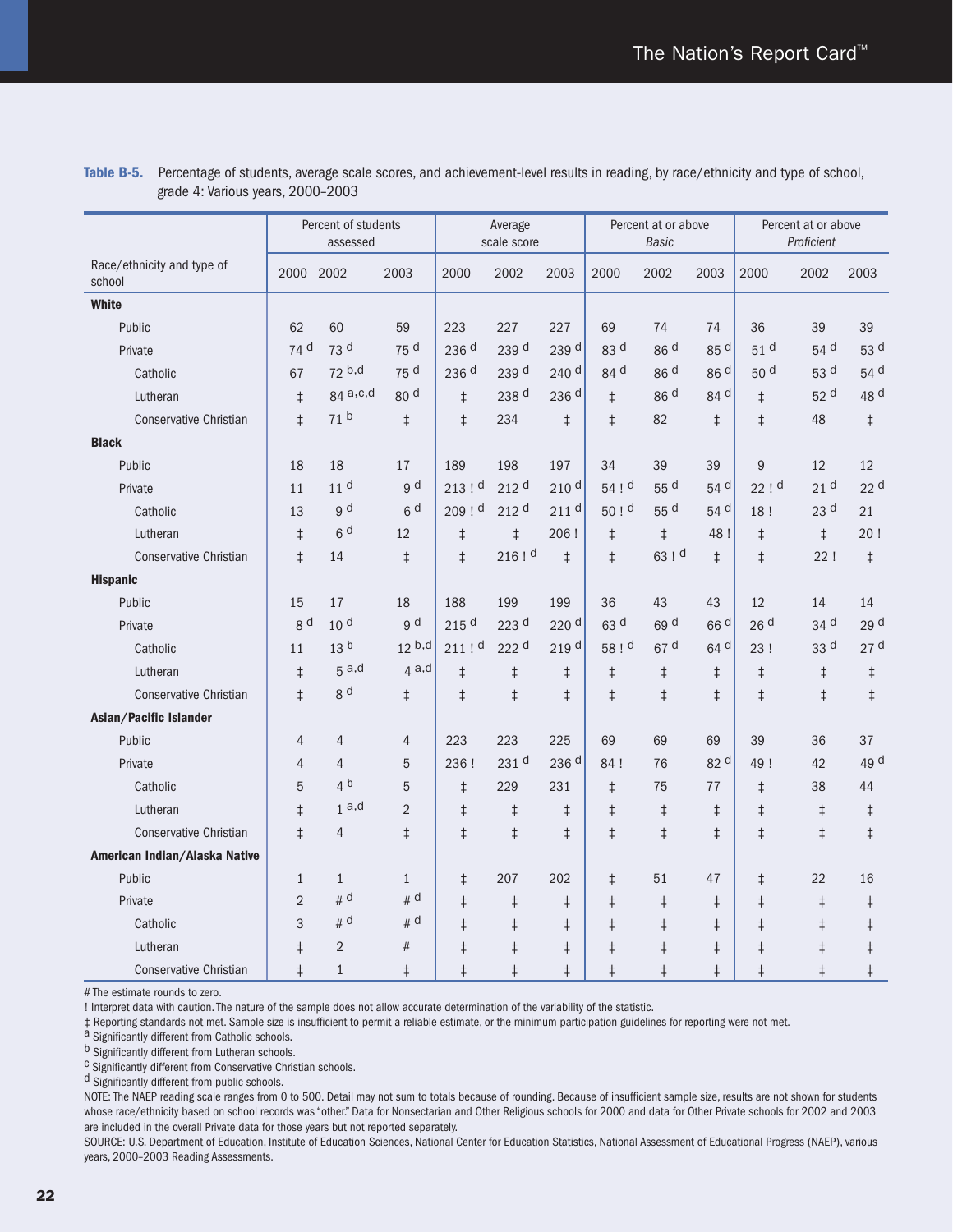|                                   | Percent of students<br>assessed |                 | Average<br>scale score |                  | Percent at or above<br>Basic |                 | Percent at or above<br>Proficient |                 |
|-----------------------------------|---------------------------------|-----------------|------------------------|------------------|------------------------------|-----------------|-----------------------------------|-----------------|
| Race/ethnicity and type of school | 2002                            | 2003            | 2002                   | 2003             | 2002                         | 2003            | 2002                              | 2003            |
| <b>White</b>                      |                                 |                 |                        |                  |                              |                 |                                   |                 |
| Public                            | 64                              | 61              | 271                    | 270              | 83                           | 82              | 39                                | 39              |
| Private                           | 75 d                            | 76d             | 285 <sup>d</sup>       | 286 d            | 93 <sup>d</sup>              | 93 d            | 57 <sup>d</sup>                   | 59 d            |
| Catholic                          | 72 b,d                          | 72 b,d          | 285 d                  | 286 c,d          | 94 d                         | 94 d            | 56 <sup>d</sup>                   | 58 d            |
| Lutheran                          | 88 a,d                          | $83$ a,d        | 283 d                  | 284 d            | 92 <sup>d</sup>              | 92 <sup>d</sup> | 53 <sup>d</sup>                   | 56 d            |
| <b>Conservative Christian</b>     | $\ddagger$                      | 77d             | $\ddagger$             | 280a,d           | $\ddagger$                   | 89 d            | $\ddagger$                        | 49 d            |
| <b>Black</b>                      |                                 |                 |                        |                  |                              |                 |                                   |                 |
| Public                            | 15                              | 17              | 244                    | 244              | 54                           | 53              | 13                                | 12              |
| Private                           | g d                             | g d             | 263 <sup>d</sup>       | 261 <sup>d</sup> | 77 d                         | 72 <sup>d</sup> | 28 <sup>d</sup>                   | 27 <sup>d</sup> |
| Catholic                          | 10 <sup>d</sup>                 | g d             | 261 d                  | 260 <sup>d</sup> | 74 <sup>d</sup>              | 71 <sup>d</sup> | 25 <sup>d</sup>                   | 25 <sup>d</sup> |
| Lutheran                          | 6 <sup>d</sup>                  | g d             | $\ddagger$             | 260!             | $\ddagger$                   | 69 ! d          | $\ddagger$                        | 24!             |
| <b>Conservative Christian</b>     | $\ddagger$                      | 11              | $\ddagger$             | 261!             | $\ddagger$                   | 72!             | $\ddagger$                        | 29!             |
| <b>Hispanic</b>                   |                                 |                 |                        |                  |                              |                 |                                   |                 |
| Public                            | 15                              | 15              | 245                    | 244              | 56                           | 54              | 14                                | 14              |
| Private                           | 10 <sup>d</sup>                 | g d             | 266 <sup>d</sup>       | 269 d            | 78 d                         | 82 d            | 32 d                              | 35 d            |
| Catholic                          | 12 <sup>b</sup>                 | 13 <sup>b</sup> | 271 <sup>d</sup>       | 270 <sup>d</sup> | 83 d                         | 83 d            | 38 d                              | 34 d            |
| Lutheran                          | 4a,d                            | 5a,d            | $\ddagger$             | $\ddagger$       | $\ddagger$                   | $\ddagger$      | $\ddagger$                        | $\ddagger$      |
| <b>Conservative Christian</b>     | $\ddagger$                      | 7 <sup>d</sup>  | $\ddagger$             | 267!             | $\ddagger$                   | 76!             | $\ddagger$                        | 34 !            |
| Asian/Pacific Islander            |                                 |                 |                        |                  |                              |                 |                                   |                 |
| Public                            | $\overline{4}$                  | 4               | 265                    | 268              | 75                           | 78              | 34                                | 38              |
| Private                           | $\overline{4}$                  | 5               | 285 d                  | 286 <sup>d</sup> | 91 <sup>d</sup>              | 93 d            | 55 d                              | 58 d            |
| Catholic                          | 4 <sup>b</sup>                  | $\overline{4}$  | 282 d                  | 280 d            | 92 d                         | 92 <sup>d</sup> | 50 <sup>d</sup>                   | 50              |
| Lutheran                          | 1a,d                            | 2 <sup>d</sup>  | $\ddagger$             | $\ddagger$       | $\ddagger$                   | $\ddagger$      | $\ddagger$                        | $\ddagger$      |
| <b>Conservative Christian</b>     | $\ddagger$                      | 3               | $\ddagger$             | $\ddagger$       | $\ddagger$                   | $\ddagger$      | $\ddagger$                        | $\ddagger$      |
| American Indian/Alaska Native     |                                 |                 |                        |                  |                              |                 |                                   |                 |
| Public                            | $\mathbf{1}$                    | $\mathbf{1}$    | 252                    | 248              | 64                           | 59              | 18                                | 18              |
| Private                           | # d                             | # d             | $\ddagger$             | $\ddagger$       | ŧ                            | $\ddagger$      | $\ddagger$                        | $\ddagger$      |
| Catholic                          | # d                             | # d             | $\ddagger$             | $\ddagger$       | $\ddagger$                   | $\ddagger$      | $\ddagger$                        | $\ddagger$      |
| Lutheran                          | $\#$                            | $\mathbf{1}$    | $\ddagger$             | $\ddagger$       | $\ddagger$                   | $\ddagger$      | $\ddagger$                        | $\ddagger$      |
| <b>Conservative Christian</b>     | $\ddagger$                      | # d             | $\ddagger$             | $\ddagger$       | $\ddagger$                   | $\ddagger$      | $\ddagger$                        | $\ddagger$      |

**Table B-6.** Percentage of students, average scale scores, and achievement-level results in reading, by race/ethnicity and type of school, grade 8: 2002 and 2003

# The estimate rounds to zero.

! Interpret data with caution. The nature of the sample does not allow accurate determination of the variability of the statistic.

‡ Reporting standards not met. Sample size is insufficient to permit a reliable estimate, or the minimum participation guidelines for reporting were not met.<br>a Significantly different from Catholic schools.<br>b Significantly

 $c$  Significantly different from Conservative Christian schools.

d Significantly different from public schools.

NOTE: The NAEP reading scale ranges from 0 to 500. Detail may not sum to totals because of rounding. Because of insufficient sample size, results are not shown for students whose race/ethnicity based on school records was "other." Data for Other Private schools are included in the overall Private data but not reported separately. SOURCE: U.S. Department of Education, Institute of Education Sciences, National Center for Education Statistics, National Assessment of Educational Progress (NAEP), 2002 and 2003 Reading Assessments.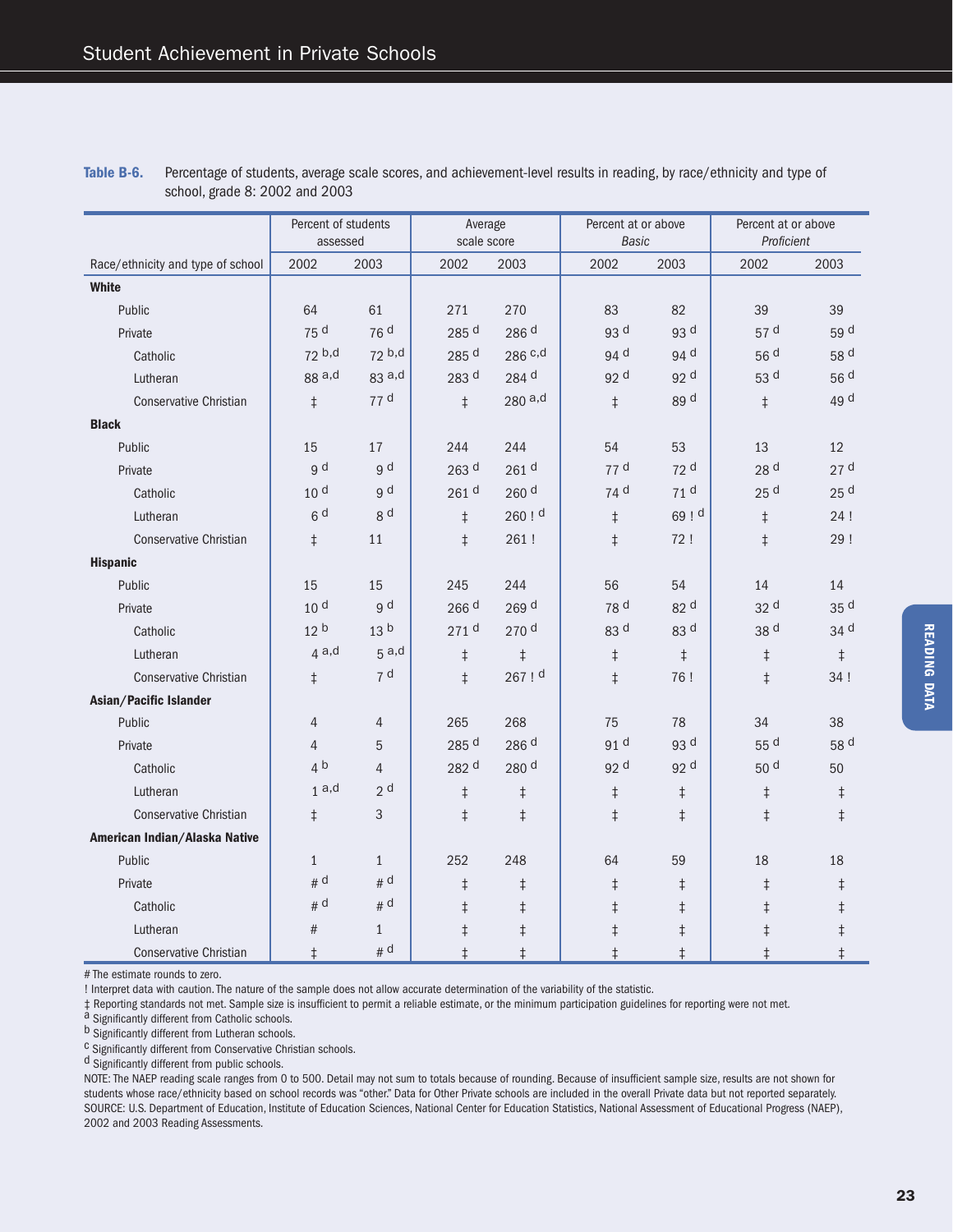|                                    | Percent of students<br>assessed |                 | Average<br>scale score |                    | Percent at or above<br>Basic |                 | Percent at or above<br>Proficient |                 |
|------------------------------------|---------------------------------|-----------------|------------------------|--------------------|------------------------------|-----------------|-----------------------------------|-----------------|
| Education level and type of school | 2002                            | 2003            | 2002                   | 2003               | 2002                         | 2003            | 2002                              | 2003            |
| Less than high school              |                                 |                 |                        |                    |                              |                 |                                   |                 |
| Public                             | $\overline{7}$                  | $\overline{7}$  | 247                    | 245                | 58                           | 55              | 14                                | 13              |
| Private                            | 2 <sup>d</sup>                  | 1 <sup>d</sup>  | 264!                   | 263 <sup>d</sup>   | 74!                          | 74 <sup>d</sup> | 32!                               | 34 d            |
| Catholic                           | 1 <sup>d</sup>                  | 1 <sup>d</sup>  | $\ddagger$             | $\ddagger$         | $\ddagger$                   | $\ddagger$      | $\ddagger$                        | $\ddagger$      |
| Lutheran                           | 1 <sup>d</sup>                  | 1 <sup>d</sup>  | $\ddagger$             | $\ddagger$         | $\ddagger$                   | $\ddagger$      | $\ddagger$                        | $\ddagger$      |
| <b>Conservative Christian</b>      | $\ddagger$                      | 2 <sup>d</sup>  | $\ddagger$             | $\ddagger$         | $\ddagger$                   | $\ddagger$      | $\ddagger$                        | $\ddagger$      |
| <b>Graduated from high school</b>  |                                 |                 |                        |                    |                              |                 |                                   |                 |
| Public                             | 18                              | 18              | 256                    | 253                | 69                           | 65              | 21                                | 19              |
| Private                            | 10 <sup>d</sup>                 | g d             | 270 <sup>d</sup>       | 268 <sup>d</sup>   | 84 d                         | 81 d            | 34 d                              | 34 d            |
| Catholic                           | 12 <sup>d</sup>                 | g d             | $272$ d                | 269 <sup>d</sup>   | 86 <sup>d</sup>              | 82 d            | 35 <sup>d</sup>                   | 34 <sup>d</sup> |
| Lutheran                           | 12 <sup>d</sup>                 | 11 <sup>d</sup> | 271 <sup>d</sup>       | 271 <sup>d</sup>   | 86 <sup>d</sup>              | 84 d            | 31                                | 37              |
| <b>Conservative Christian</b>      | $\ddagger$                      | 11 <sup>d</sup> | $\ddagger$             | $263$ d            | $\ddagger$                   | 77              | $\ddagger$                        | 26              |
| Some education after high school   |                                 |                 |                        |                    |                              |                 |                                   |                 |
| Public                             | 20                              | 18              | 267                    | 266                | 81                           | 79              | 33                                | 32              |
| Private                            | 15 <sup>d</sup>                 | 13 <sup>d</sup> | 279 d                  | 277 d              | 91 d                         | 88 d            | 47 d                              | 46 d            |
| Catholic                           | 16 <sup>d</sup>                 | 15 <sup>d</sup> | 278 d                  | $277$ d            | 91 d                         | 88 d            | 46 d                              | 45 d            |
| Lutheran                           | 17                              | 15              | 284 d                  | 276 d              | 93 d                         | 89 d            | 53 d                              | 47              |
| <b>Conservative Christian</b>      | $\ddagger$                      | 16              | $\ddagger$             | 275 <sup>d</sup>   | $\ddagger$                   | 86              | $\ddagger$                        | 43              |
| <b>Graduated from college</b>      |                                 |                 |                        |                    |                              |                 |                                   |                 |
| Public                             | 46                              | 46              | 273                    | 271                | 83                           | 81              | 42                                | 41              |
| Private                            | 69 d                            | 72 <sup>d</sup> | 285 d                  | 287 d              | 93 d                         | 93 d            | 58 d                              | 60 <sup>d</sup> |
| Catholic                           | 66 <sup>d</sup>                 | 70 <sup>d</sup> | 285 d                  | 285 d              | 93 d                         | 93 d            | 57 <sup>d</sup>                   | 57 d            |
| Lutheran                           | 66 <sup>d</sup>                 | 68 <sup>d</sup> | 284 d                  | 286 d              | 94 <sup>d</sup>              | 92 d            | 55 d                              | 59 d            |
| <b>Conservative Christian</b>      | $\ddagger$                      | 65 <sup>d</sup> | $\ddagger$             | 282 d              | $\ddagger$                   | 90 d            | $\ddagger$                        | 52 d            |
| <b>Unknown</b>                     |                                 |                 |                        |                    |                              |                 |                                   |                 |
| Public                             | 9                               | 11              | 246                    | 242                | 56                           | 52              | 14                                | 13              |
| Private                            | 5 <sup>d</sup>                  | 5 <sup>d</sup>  | $265$ <sup>d</sup>     | 264 d              | 76 <sup>d</sup>              | 77d             | 33 d                              | 29 d            |
| Catholic                           | 4 <sup>d</sup>                  | 5 <sup>d</sup>  | 266 d                  | $265$ <sup>d</sup> | 79 d                         | 78 d            | 34 d                              | 31 d            |
| Lutheran                           | 4 <sup>d</sup>                  | 6 <sup>d</sup>  | $\ddagger$             | $\ddagger$         | $\ddagger$                   | $\ddagger$      | $\ddagger$                        | $\ddagger$      |
| <b>Conservative Christian</b>      | $\ddagger$                      | 7 d             | $\ddagger$             | 258 d              | $\ddagger$                   | 71              | $\ddagger$                        | 22              |

**Table B-7.** Percentage of students, average scale scores, and achievement-level results in reading, by student-reported parents' highest level of education and type of school, grade 8: 2002 and 2003

! Interpret data with caution. The nature of the sample does not allow accurate determination of the variability of the statistic.

 $\ddagger$  Reporting standards not met. Sample size is insufficient to permit a reliable estimate, or the minimum participation guidelines for reporting were not met.

d Significantly different from public schools.

NOTE: The NAEP reading scale ranges from 0 to 500. Detail may not sum to totals because of rounding. Data for Other Private schools are included in the overall Private data but not reported separately.

SOURCE: U.S. Department of Education, Institute of Education Sciences, National Center for Education Statistics, National Assessment of Educational Progress (NAEP), 2002 and 2003 Reading Assessments.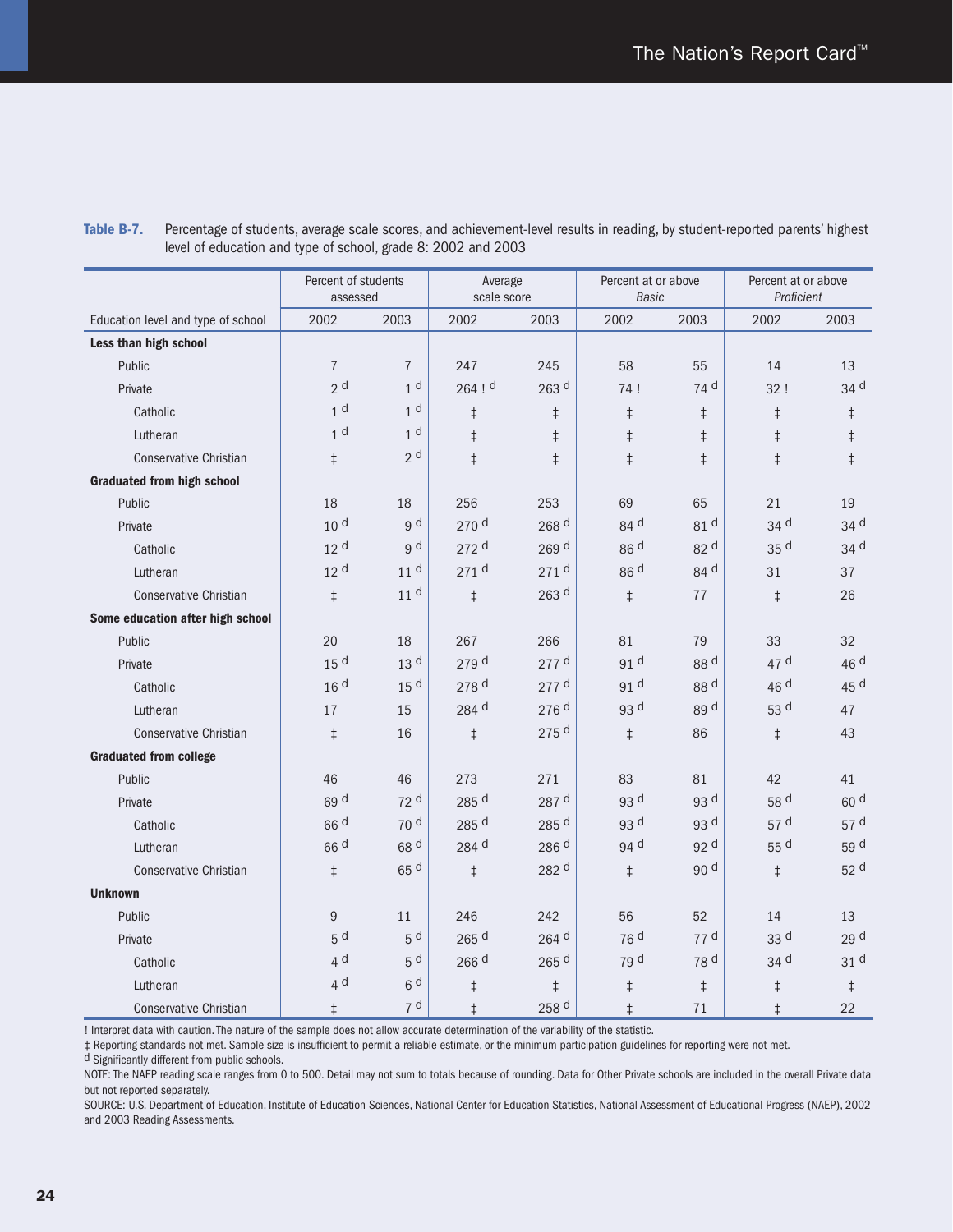### Mathematics Data

|                        | Average<br>scale score |                  | Percent at or above<br>Basic |                 | Percent at or above<br>Proficient |                 | Percent at<br>Advanced |                |
|------------------------|------------------------|------------------|------------------------------|-----------------|-----------------------------------|-----------------|------------------------|----------------|
| Type of school         | 2000                   | 2003             | 2000                         | 2003            | 2000                              | 2003            | 2000                   | 2003           |
| Public                 | 224                    | 234              | 64                           | 76              | 22                                | 31              | ◠                      | 4              |
| Private                | 238 <sup>d</sup>       | $244$ d          | 82 <sup>d</sup>              | 88 <sup>d</sup> | 35 <sup>d</sup>                   | 44 <sup>d</sup> | 4 <sup>d</sup>         | 6 <sup>d</sup> |
| Catholic               | $237$ b,d              | $244$ d          | 81 <sup>d</sup>              | 88 <sup>d</sup> | 33 <sup>d</sup>                   | 43 $d$          | 3                      | 5              |
| Lutheran               | 241a.c.d               | 245 <sup>d</sup> | $88 \text{ c,d}$             | 90 <sup>d</sup> | 38 <sup>d</sup>                   | 46 <sup>d</sup> | 3                      | 5              |
| Conservative Christian | $234$ b,d              |                  | 78 <sup>b,d</sup>            |                 | 31 <sup>d</sup>                   |                 | 3                      |                |

**Table B-8.** Average scale scores and achievement-level results in mathematics, by type of school, grade 4: 2000 and 2003

‡ Reporting standards not met. Sample size is insufficient to permit a reliable estimate, or the minimum participation guidelines for reporting were not met.<br><sup>a</sup> Significantly different from Catholic schools.<br><sup>b</sup> Signific

<sup>C</sup> Significantly different from Conservative Christian schools.

<sup>d</sup> Significantly different from public schools.

NOTE: The NAEP mathematics scale ranges from 0 to 500. Data for Nonsectarian and Other Religious schools for 2000 and data for Other Private schools for 2003 are included in the overall Private data for those years but not reported separately.

SOURCE: U.S. Department of Education, Institute of Education Sciences, National Center for Education Statistics, National Assessment of Educational Progress (NAEP), 2000 and 2003 Mathematics Assessments.

|  |  | Table B-9. Average scale scores and achievement-level results in mathematics, by type of school, grade 8: 2000 and 2003 |
|--|--|-------------------------------------------------------------------------------------------------------------------------|
|--|--|-------------------------------------------------------------------------------------------------------------------------|

|                        | Average<br>scale score |                  | Percent at or above<br>Basic |                 |                 | Percent at or above<br>Proficient | Percent at<br>Advanced |                 |
|------------------------|------------------------|------------------|------------------------------|-----------------|-----------------|-----------------------------------|------------------------|-----------------|
| Type of school         | 2000                   | 2003             | 2000                         | 2003            | 2000            | 2003                              | 2000                   | 2003            |
| Public                 | 272                    | 276              | 62                           | 67              | 25              | 27                                | 5                      | 5               |
| Private                | 286 <sup>d</sup>       | 292 <sup>d</sup> | 79 <sup>d</sup>              | 82 <sup>d</sup> | 36 <sup>d</sup> | 43 $d$                            | 6 <sup>d</sup>         | 10 <sup>d</sup> |
| Catholic               | $284$ b,d              | $289$ b,d        | 77 b,d                       | 81 <sup>d</sup> | 32 b,d          | 39 <sup>b,d</sup>                 | 5 <sup>b</sup>         | 8 <sup>d</sup>  |
| Lutheran               | $292$ a,d              | 296a, c, d       | $84$ a,d                     | 86 <sup>d</sup> | $43$ a,d        | $48a$ , c, d                      | g a,d                  | 11 <sup>d</sup> |
| Conservative Christian |                        | $286^{b,d}$      |                              | 78 <sup>d</sup> |                 | 37 <sup>b,d</sup>                 |                        |                 |

 $\ddagger$  Reporting standards not met. Sample size is insufficient to permit a reliable estimate, or the minimum participation guidelines for reporting were not met.<br>a Significantly different from Catholic schools.<br>b Signific

 $c$  Significantly different from Conservative Christian schools.

d Significantly different from public schools.

NOTE: The NAEP mathematics scale ranges from 0 to 500. Data for Nonsectarian and Other Religious schools for 2000 and data for Other Private schools for 2003 are included in the overall Private data for those years but not reported separately.

SOURCE: U.S. Department of Education, Institute of Education Sciences, National Center for Education Statistics, National Assessment of Educational Progress (NAEP), 2000 and 2003 Mathematics Assessments.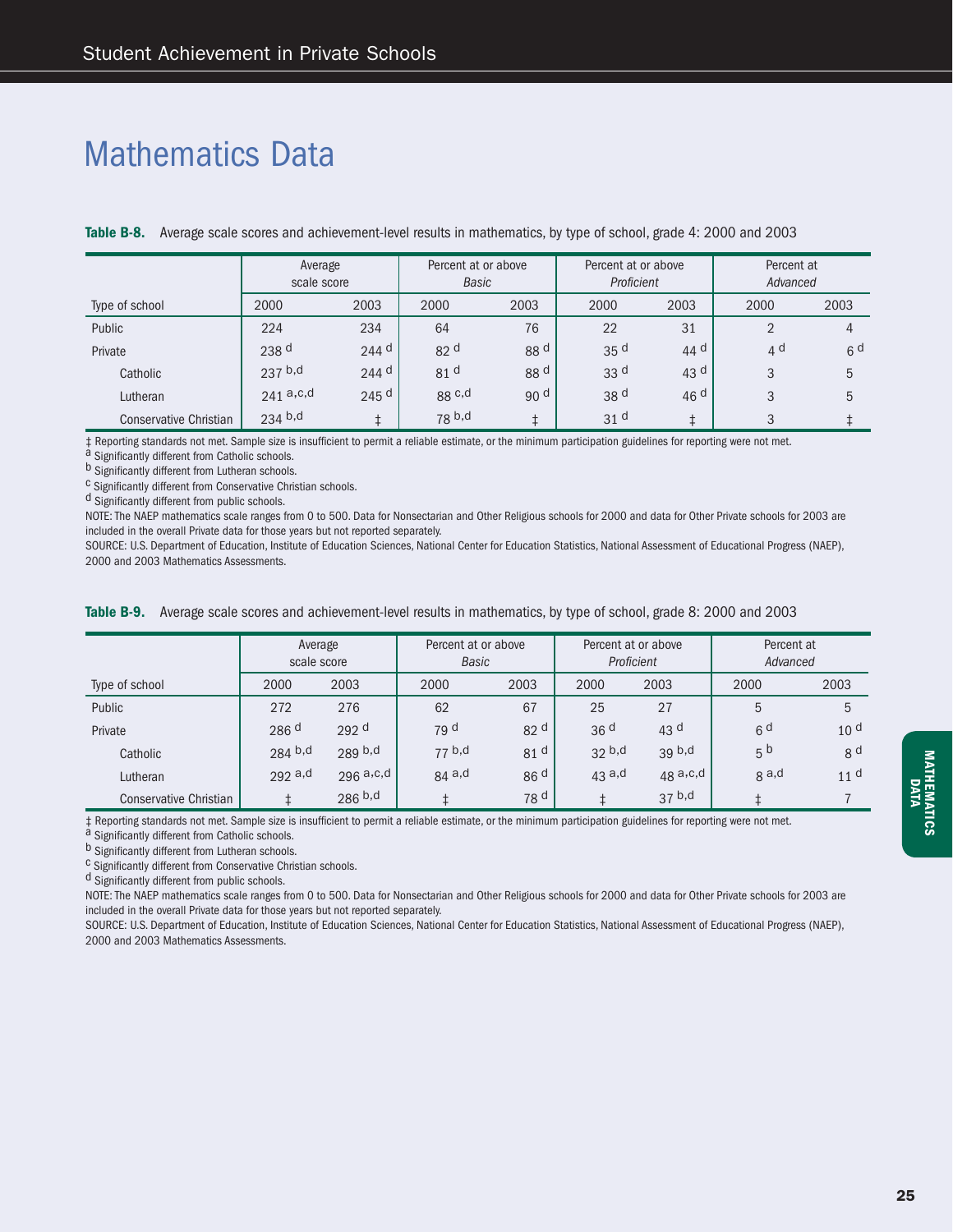| Type of school         | Average<br>scale score | Percent at or<br>above Basic | Percent at or<br>above Proficient | Percent at<br>Advanced |
|------------------------|------------------------|------------------------------|-----------------------------------|------------------------|
| Public                 | 299                    | 62                           | 16                                |                        |
| Private                | 315 <sup>d</sup>       | 81 <sup>d</sup>              | 26 <sup>d</sup>                   | 3                      |
| Catholic               | $314$ <sup>d</sup>     | 80 <sup>d</sup>              | $25$ c,d                          | 3                      |
| Lutheran               | 312 <sup>d</sup>       | 78 <sup>d</sup>              | 23 <sup>d</sup>                   | 3                      |
| Conservative Christian | 310 <sup>d</sup>       | 79 <sup>d</sup>              | 17a                               |                        |

#### **Table B-10.** Average scale scores and achievement-level results in mathematics, by type of school, grade 12: 2000

 $\alpha$  Significantly different from Catholic schools.<br>C Significantly different from Conservative Christian schools.

d Significantly different from public schools.

NOTE: The NAEP mathematics scale ranges from 0 to 500. Data for Nonsectarian and Other Religious schools are included in the overall Private data but not reported separately.

SOURCE: U.S. Department of Education, Institute of Education Sciences, National Center for Education Statistics, National Assessment of Educational Progress (NAEP), 2000 Mathematics Assessment.

**Table B-11.** Percentage of students, average scale scores, and achievement-level results in mathematics, by gender and type of school, grade 4: 2000 and 2003

|                           | Percent of students<br>assessed |            | Average<br>scale score |                  | Percent at or above<br><b>Basic</b> |                 | Percent at or above<br>Proficient |                 |
|---------------------------|---------------------------------|------------|------------------------|------------------|-------------------------------------|-----------------|-----------------------------------|-----------------|
| Gender and type of school | 2000                            | 2003       | 2000                   | 2003             | 2000                                | 2003            | 2000                              | 2003            |
| <b>Male</b>               |                                 |            |                        |                  |                                     |                 |                                   |                 |
| Public                    | 51                              | 51         | 225                    | 235              | 65                                  | 77              | 25                                | 34              |
| Private                   | 50                              | 52         | 239 d                  | 247 <sup>d</sup> | 82 d                                | 89 d            | 38 d                              | 48 <sup>d</sup> |
| Catholic                  | 49                              | 52         | 239 d                  | 246 <sup>d</sup> | 83 d                                | 89 d            | 37 <sup>d</sup>                   | 47 d            |
| Lutheran                  | 53                              | 45         | 243 <sup>d</sup>       | 249 <sup>d</sup> | 88 <sup>d</sup>                     | 92 d            | 42 <sup>d</sup>                   | 52 <sup>d</sup> |
| Conservative Christian    | 52                              | $\ddagger$ | 236 d                  | $\ddagger$       | 80 d                                | $\ddagger$      | 35 d                              | $\ddagger$      |
| <b>Female</b>             |                                 |            |                        |                  |                                     |                 |                                   |                 |
| Public                    | 49                              | 49         | 223                    | 233              | 62                                  | 75              | 20                                | 29              |
| Private                   | 50                              | 48         | 236 <sup>d</sup>       | 242 <sup>d</sup> | 81 <sup>d</sup>                     | 86 <sup>d</sup> | 32 <sup>d</sup>                   | 41 <sup>d</sup> |
| Catholic                  | 51                              | 48         | 235 d                  | 241 <sup>d</sup> | 79 d                                | 86 <sup>d</sup> | 30 <sup>d</sup>                   | 40 d            |
| Lutheran                  | 47                              | 55         | 239 <sup>d</sup>       | 242 <sup>d</sup> | 87 <sup>d</sup>                     | 88 d            | 33 d                              | 41 <sup>d</sup> |
| Conservative Christian    | 48                              | $\ddagger$ | 232 <sup>d</sup>       | $\ddagger$       | 76 <sup>d</sup>                     | $\ddagger$      | 28                                | $\ddagger$      |

 $\ddagger$  Reporting standards not met. Sample size is insufficient to permit a reliable estimate, or the minimum participation guidelines for reporting were not met. d Significantly different from public schools.

NOTE: The NAEP mathematics scale ranges from 0 to 500. Detail may not sum to totals because of rounding. Data for Nonsectarian and Other Religious schools for 2000 and data for Other Private schools for 2003 are included in the overall Private data for those years but not reported separately.

SOURCE: U.S. Department of Education, Institute of Education Sciences, National Center for Education Statistics, National Assessment of Educational Progress (NAEP), 2000 and 2003 Mathematics Assessments.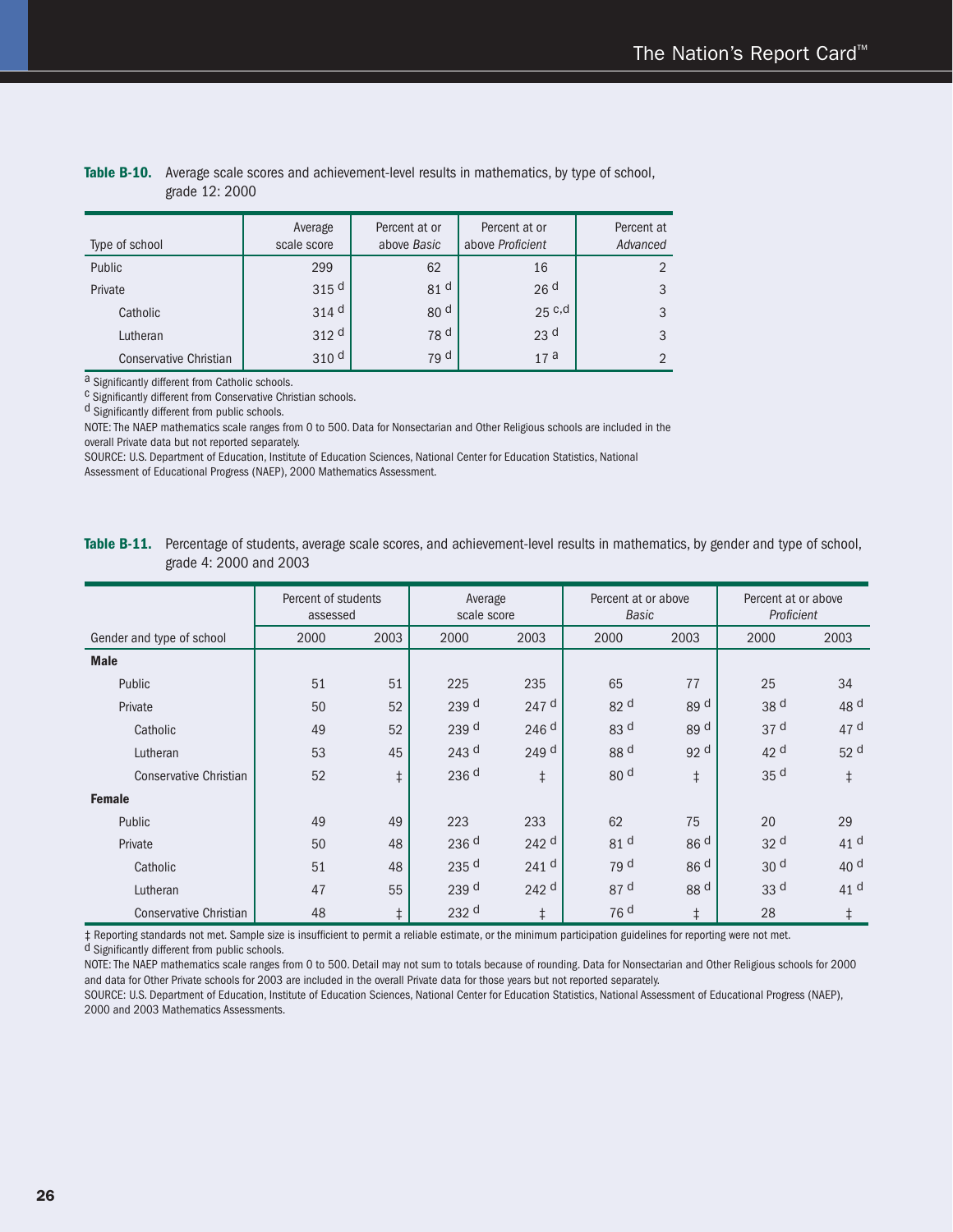|                               | Percent of students<br>assessed |                 | Average<br>scale score |                  | Percent at or above<br><b>Basic</b> |                 | Percent at or above<br>Proficient |                 |
|-------------------------------|---------------------------------|-----------------|------------------------|------------------|-------------------------------------|-----------------|-----------------------------------|-----------------|
| Gender and type of school     | 2000                            | 2003            | 2000                   | 2003             | 2000                                | 2003            | 2000                              | 2003            |
| <b>Male</b>                   |                                 |                 |                        |                  |                                     |                 |                                   |                 |
| Public                        | 50                              | 50              | 273                    | 277              | 62                                  | 67              | 26                                | 29              |
| Private                       | 50                              | 48 <sup>d</sup> | 288 d                  | 293 <sup>d</sup> | 80 d                                | 83 d            | 38 <sup>d</sup>                   | 45 d            |
| Catholic                      | 48 <sup>b</sup>                 | 47 d            | $285$ b,d              | $292$ b,d        | 78 <sup>b,d</sup>                   | 83 d            | 33 <sup>b,d</sup>                 | 42 d            |
| Lutheran                      | 53 a                            | 48              | $295$ a,d              | $298a$ , c, d    | 86a,d                               | 88 d            | $46a$ ,d                          | 50 <sup>d</sup> |
| <b>Conservative Christian</b> | $\ddagger$                      | 50              | $\ddagger$             | 289 b,d          | $\ddagger$                          | 79 d            | $\ddagger$                        | 40 d            |
| <b>Female</b>                 |                                 |                 |                        |                  |                                     |                 |                                   |                 |
| Public                        | 50                              | 50              | 271                    | 275              | 62                                  | 66              | 23                                | 26              |
| Private                       | 50                              | 52 <sup>d</sup> | 285 d                  | 290 <sup>d</sup> | 78 d                                | 81 <sup>d</sup> | 34 <sup>d</sup>                   | 40 <sup>d</sup> |
| Catholic                      | 52 <sup>b</sup>                 | 53 d            | 282 d                  | 288 b,d          | 75 <sup>d</sup>                     | 80 <sup>d</sup> | 31 <sup>b,d</sup>                 | 37 <sup>d</sup> |
| Lutheran                      | 47a                             | 52              | 288 d                  | 294 a,c,d        | 82 d                                | 85 d            | 38a,d                             | 45 d            |
| Conservative Christian        | $\ddagger$                      | 50              | $\ddagger$             | 284 b,d          | $\ddagger$                          | 76              | $\ddagger$                        | 34 d            |

**Table B-12.** Percentage of students, average scale scores, and achievement-level results in mathematics, by gender and type of school, grade 8: 2000 and 2003

 $\ddagger$  Reporting standards not met. Sample size is insufficient to permit a reliable estimate, or the minimum participation guidelines for reporting were not met.<br>a Significantly different from Lutheran schools.<br>b Signific

 $c$  Significantly different from Conservative Christian schools.

d Significantly different from public schools.

NOTE: The NAEP mathematics scale ranges from 0 to 500. Detail may not sum to totals because of rounding. Data for Nonsectarian and Other Religious schools for 2000 and data for Other Private schools for 2003 are included in the overall Private data for those years but not reported separately.

SOURCE: U.S. Department of Education, Institute of Education Sciences, National Center for Education Statistics, National Assessment of Educational Progress (NAEP), 2000 and 2003 Mathematics Assessments.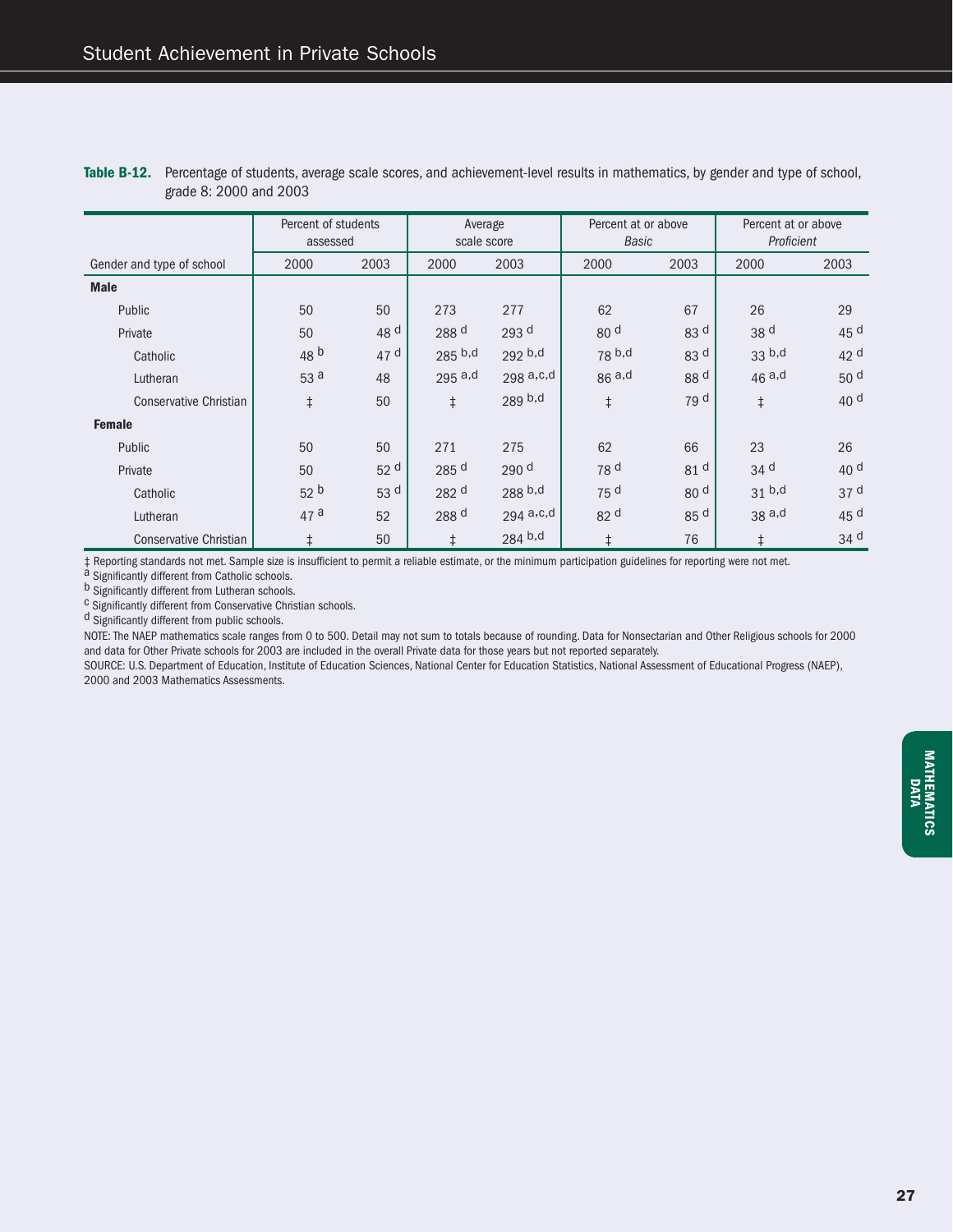| Gender and type of school     | Percent of<br>students<br>assessed | Average<br>scale score | Percent at or<br>above Basic | Percent at or<br>above Proficient |
|-------------------------------|------------------------------------|------------------------|------------------------------|-----------------------------------|
| <b>Male</b>                   |                                    |                        |                              |                                   |
| Public                        | 50                                 | 301                    | 64                           | 18                                |
| Private                       | 51                                 | 316 <sup>d</sup>       | 80 <sup>d</sup>              | 28 <sup>d</sup>                   |
| Catholic                      | 53                                 | 315 <sup>d</sup>       | 80 <sup>d</sup>              | 28 d                              |
| Lutheran                      | 52                                 | 315 <sup>d</sup>       | 79 d                         | 28                                |
| <b>Conservative Christian</b> | 53                                 | 313 <sup>d</sup>       | 80 <sup>d</sup>              | 21                                |
| <b>Female</b>                 |                                    |                        |                              |                                   |
| Public                        | 50                                 | 297                    | 61                           | 13                                |
| Private                       | 49                                 | 314 <sup>d</sup>       | 81 d                         | 24 <sup>d</sup>                   |
| Catholic                      | 47                                 | 313 <sup>d</sup>       | 80 <sup>d</sup>              | $22$ c,d                          |
| Lutheran                      | 48                                 | 310 <sup>d</sup>       | 78 d                         | 18                                |
| <b>Conservative Christian</b> | 47                                 | 307 <sup>d</sup>       | 77 d                         | 13 <sup>a</sup>                   |

Table B-13. Percentage of students, average scale scores, and achievement-level results in mathematics, by gender and type of school, grade 12: 2000

a Significantly different from Catholic schools.<br><sup>c</sup> Significantly different from Conservative Christian schools.

d Significantly different from public schools.

NOTE: The NAEP mathematics scale ranges from 0 to 500. Detail may not sum to totals because of rounding. Data for

Nonsectarian and Other Religious schools are included in the overall Private data but not reported separately. SOURCE: U.S. Department of Education, Institute of Education Sciences, National Center for Education Statistics, National Assessment of Educational Progress (NAEP), 2000 Mathematics Assessment.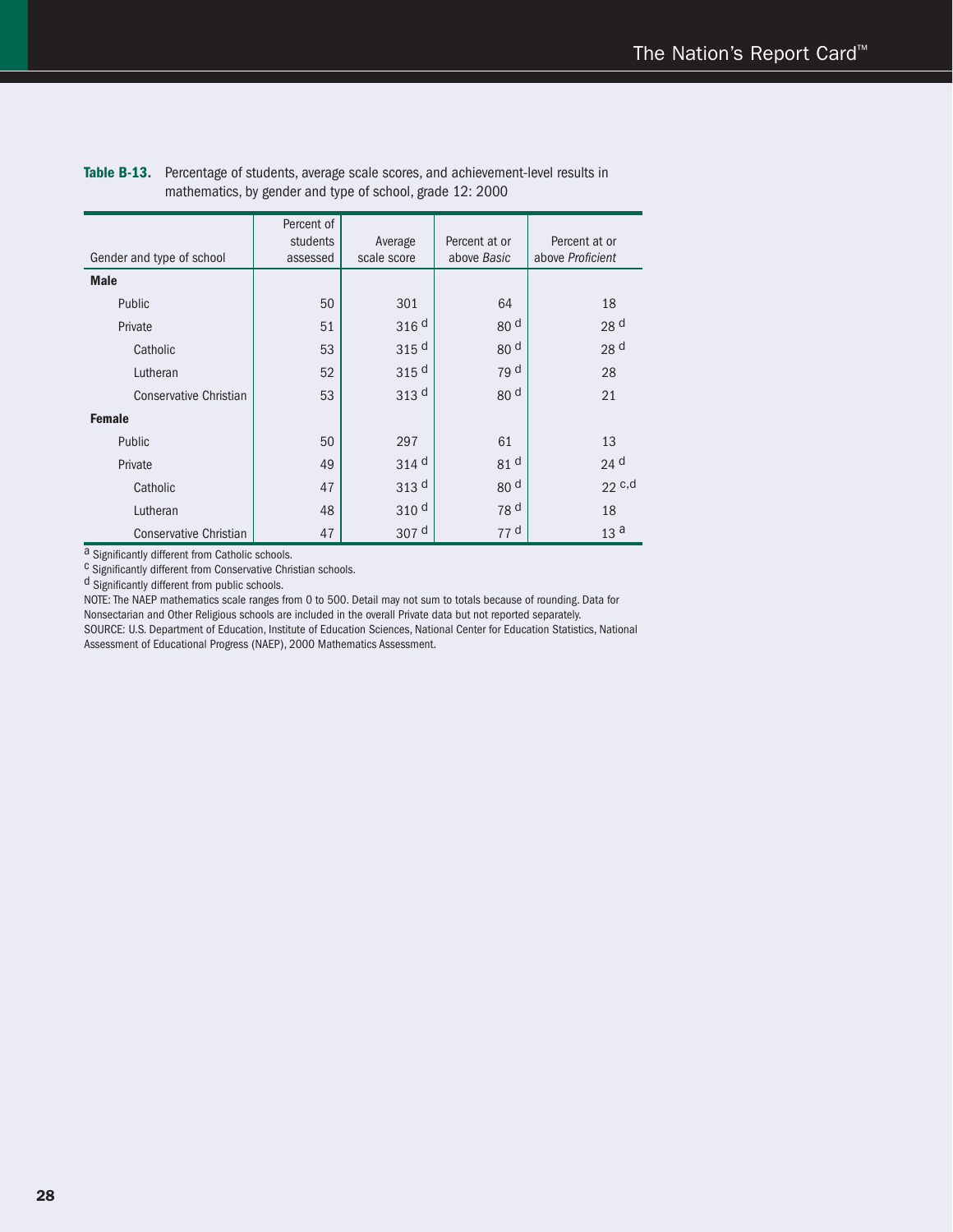|                                   | Percent of students<br>assessed |                   | Average<br>scale score |                  | Percent at or above<br><b>Basic</b> |                 | Percent at or above<br>Proficient |                 |
|-----------------------------------|---------------------------------|-------------------|------------------------|------------------|-------------------------------------|-----------------|-----------------------------------|-----------------|
| Race/ethnicity and type of school | 2000                            | 2003              | 2000                   | 2003             | 2000                                | 2003            | 2000                              | 2003            |
| <b>White</b>                      |                                 |                   |                        |                  |                                     |                 |                                   |                 |
| Public                            | 62                              | 58                | 233                    | 243              | 76                                  | 87              | 30                                | 42              |
| Private                           | 81 d                            | 76 <sup>d</sup>   | 241 <sup>d</sup>       | 248 d            | 87 d                                | 92 d            | 39 d                              | 50 <sup>d</sup> |
| Catholic                          | 81 d                            | 75 d              | 241 d                  | 248 d            | 87 d                                | 93 d            | 38 d                              | 50 <sup>d</sup> |
| Lutheran                          | 87 d                            | 83 d              | 242 d                  | 248 d            | 89 d                                | 93 d            | 38 d                              | 50              |
| <b>Conservative Christian</b>     | 78 d                            | $\ddagger$        | 238                    | $\ddagger$       | 83                                  | $\ddagger$      | 35                                | $\ddagger$      |
| <b>Black</b>                      |                                 |                   |                        |                  |                                     |                 |                                   |                 |
| Public                            | 17                              | 17                | 203                    | 216              | 35                                  | 54              | $\overline{4}$                    | 10              |
| Private                           | g d                             | g d               | 213 <sup>d</sup>       | 221 <sup>d</sup> | 49 d                                | 62 <sup>d</sup> | 9                                 | 13              |
| Catholic                          | 7 <sup>d</sup>                  | 7 <sup>d</sup>    | 210!                   | 222              | 45!                                 | 64              | 7!                                | 13              |
| Lutheran                          | 6 <sup>d</sup>                  | 12                | $\ddagger$             | 227 ! d          | $\ddagger$                          | 72!             | $\ddagger$                        | 16!             |
| <b>Conservative Christian</b>     | 11                              | $\ddagger$        | 211!                   | $\ddagger$       | 51!                                 | $\ddagger$      | 5!                                | $\ddagger$      |
| <b>Hispanic</b>                   |                                 |                   |                        |                  |                                     |                 |                                   |                 |
| Public                            | 16                              | 19                | 207                    | 221              | 41                                  | 62              | $\overline{7}$                    | 15              |
| Private                           | 7 <sup>d</sup>                  | g d               | 220 <sup>d</sup>       | 231 d            | 58 d                                | 76 d            | 15 <sup>d</sup>                   | 24 d            |
| Catholic                          | g b,d                           | 12 <sup>b,d</sup> | 217 <sup>d</sup>       | 229 d            | 54                                  | 72 d            | 14                                | 22              |
| Lutheran                          | 3a,d                            | 3a,d              | $\ddagger$             | $\ddagger$       | $\ddagger$                          | $\ddagger$      | $\ddagger$                        | $\ddagger$      |
| <b>Conservative Christian</b>     | 4 <sup>d</sup>                  | $\ddagger$        | $\ddagger$             | $\ddagger$       | $\ddagger$                          | $\ddagger$      | $\ddagger$                        | $\ddagger$      |
| Asian/Pacific Islander            |                                 |                   |                        |                  |                                     |                 |                                   |                 |
| Public                            | $\ddagger$                      | $\overline{4}$    | $\ddagger$             | 246              | $\ddagger$                          | 87              | $\ddagger$                        | 48              |
| Private                           | $\ddagger$                      | $\overline{4}$    | $\ddagger$             | 249              | $\ddagger$                          | 93              | $\ddagger$                        | 49              |
| Catholic                          | $\ddagger$                      | 3 <sup>b</sup>    | $\ddagger$             | 242              | $\ddagger$                          | 89              | $\ddagger$                        | 36              |
| Lutheran                          | $\ddagger$                      | 1a,d              | $\ddagger$             | $\ddagger$       | $\ddagger$                          | $\ddagger$      | $\ddagger$                        | $\ddagger$      |
| <b>Conservative Christian</b>     | $\ddagger$                      | $\ddagger$        | $\ddagger$             | $\ddagger$       | $\ddagger$                          | $\ddagger$      | $\ddagger$                        | $\ddagger$      |
| American Indian/Alaska Native     |                                 |                   |                        |                  |                                     |                 |                                   |                 |
| Public                            | $\mathbf{1}$                    | $\mathbf{1}$      | 207!                   | 224              | 39!                                 | 65              | 8!                                | 18              |
| Private                           | # d                             | # d               | $\ddagger$             | $\ddagger$       | $\ddagger$                          | $\ddagger$      | $\ddagger$                        | $\ddagger$      |
| Catholic                          | # d                             | # d               | $\ddagger$             | $\ddagger$       | $\ddagger$                          | $\ddagger$      | $\ddagger$                        | $\ddagger$      |
| Lutheran                          | #                               | #                 | $\ddagger$             | $\ddagger$       | $\ddagger$                          | $\ddagger$      | $\ddagger$                        | $\ddagger$      |
| Conservative Christian            | $\mathbf{1}$                    | $\ddagger$        | $\ddagger$             | $\ddagger$       | $\ddagger$                          | $\ddagger$      | $\ddagger$                        | $\ddagger$      |

**Table B-14.** Percentage of students, average scale scores, and achievement-level results in mathematics, by race/ethnicity and type of school, grade 4: 2000 and 2003

# The estimate rounds to zero.

! Interpret data with caution. The nature of the sample does not allow accurate determination of the variability of the statistic.

‡ Reporting standards not met. Sample size is insufficient to permit a reliable estimate, or the minimum participation guidelines for reporting were not met. a Significantly different from Catholic schools.

b Significantly different from Lutheran schools.

d Significantly different from public schools.

NOTE: The NAEP mathematics scale ranges from 0 to 500. Detail may not sum to totals because of rounding. Because of insufficient sample size, results are not shown for students whose race/ethnicity based on school records was "other." Data for Nonsectarian and Other Religious schools for 2000 and data for Other Private schools for 2003 are included in the overall Private data for those years but not reported separately.

SOURCE: U.S. Department of Education, Institute of Education Sciences, National Center for Education Statistics, National Assessment of Educational Progress (NAEP), 2000 and 2003 Mathematics Assessments.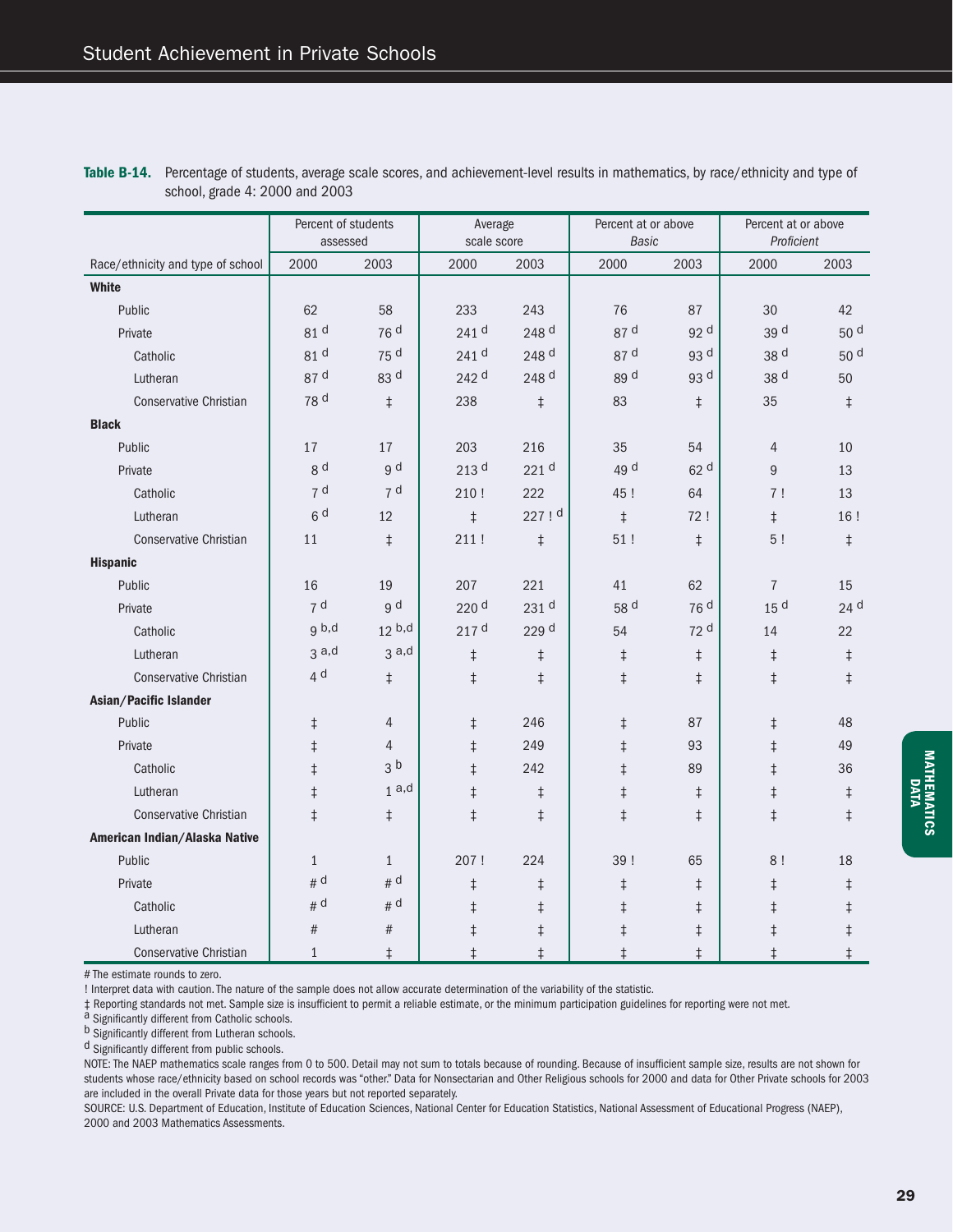|                                   | Percent of students<br>assessed |                 | Average<br>scale score |                    | Percent at or above<br><b>Basic</b> |                 | Percent at or above<br>Proficient |                 |
|-----------------------------------|---------------------------------|-----------------|------------------------|--------------------|-------------------------------------|-----------------|-----------------------------------|-----------------|
| Race/ethnicity and type of school | 2000                            | 2003            | 2000                   | 2003               | 2000                                | 2003            | 2000                              | 2003            |
| White                             |                                 |                 |                        |                    |                                     |                 |                                   |                 |
| Public                            | 63                              | 62              | 283                    | 287                | 75                                  | 79              | 33                                | 36              |
| Private                           | 77 d                            | 75 d            | 291 d                  | 297 d              | 84 d                                | 88 d            | 41 d                              | 48 d            |
| Catholic                          | 75 b,d                          | 72 b,d          | 289 b,d                | 296 d              | 83 d                                | 88 d            | 37 <sup>b</sup>                   | 46 d            |
| Lutheran                          | 86a,d                           | $81a$ ,d        | $295$ a,d              | $300$ c,d          | 88 d                                | 91 d            | 46a,d                             | 53 d            |
| <b>Conservative Christian</b>     | $\ddagger$                      | 78 d            | $\ddagger$             | 293 b,d            | $\ddagger$                          | 86 d            | $\ddagger$                        | 43              |
| <b>Black</b>                      |                                 |                 |                        |                    |                                     |                 |                                   |                 |
| Public                            | 17                              | 17              | 243                    | 252                | 30                                  | 39              | 5                                 | $\overline{7}$  |
| Private                           | 10 <sup>d</sup>                 | 10 <sup>d</sup> | 258 d                  | 260 <sup>d</sup>   | 45 d                                | 47 d            | 10 <sup>d</sup>                   | 11 <sup>d</sup> |
| Catholic                          | 10 <sup>d</sup>                 | 10 <sup>d</sup> | $254$ ! d              | 260 <sup>d</sup>   | 40 ! d                              | 46              | 7!                                | 8               |
| Lutheran                          | 7 <sup>d</sup>                  | 8 <sup>d</sup>  | $264$ ! d              | $\ddagger$         | 56 ! d                              | $\ddagger$      | 13!                               | $\ddagger$      |
| <b>Conservative Christian</b>     | $\ddagger$                      | 13              | $\ddagger$             | 254 !              | $\ddagger$                          | 41!             | $\ddagger$                        | 11!             |
| <b>Hispanic</b>                   |                                 |                 |                        |                    |                                     |                 |                                   |                 |
| Public                            | 14                              | 15              | 252                    | 258                | 40                                  | 47              | $\,8\,$                           | 11              |
| Private                           | 7 <sup>d</sup>                  | 8 <sup>d</sup>  | 273 <sup>d</sup>       | $274$ <sup>d</sup> | 66 <sup>d</sup>                     | 65 d            | 18 <sup>d</sup>                   | 21 <sup>d</sup> |
| Catholic                          | 10 <sup>b,d</sup>               | 12 b,c          | 271 <sup>d</sup>       | 272 <sup>d</sup>   | 64 <sup>d</sup>                     | 63 <sup>d</sup> | 17 <sup>d</sup>                   | 19              |
| Lutheran                          | 4a,d                            | 5a,d            | $\ddagger$             | $\ddagger$         | $\ddagger$                          | $\ddagger$      | $\ddagger$                        | $\ddagger$      |
| <b>Conservative Christian</b>     | $\ddagger$                      | 4a,d            | $\ddagger$             | $\ddagger$         | $\ddagger$                          | ŧ               | $\ddagger$                        | $\ddagger$      |
| Asian/Pacific Islander            |                                 |                 |                        |                    |                                     |                 |                                   |                 |
| Public                            | $\overline{4}$                  | 4               | 287                    | 289                | 73                                  | 77              | 40                                | 42              |
| Private                           | 3                               | 5               | 300 <sup>d</sup>       | 303 <sup>d</sup>   | 90 d                                | 90 <sup>d</sup> | 53 d                              | 56 d            |
| Catholic                          | 3 <sup>b</sup>                  | 5               | 296                    | 298 d              | 88 <sup>d</sup>                     | 89 d            | 47                                | 51              |
| Lutheran                          | 2a,d                            | 3               | $\ddagger$             | $\ddagger$         | $\ddagger$                          | $\ddagger$      | $\ddagger$                        | $\ddagger$      |
| <b>Conservative Christian</b>     | $\ddagger$                      | 3               | $\ddagger$             | $\ddagger$         | $\ddagger$                          | $\ddagger$      | $\ddagger$                        | $\ddagger$      |
| American Indian/Alaska Native     |                                 |                 |                        |                    |                                     |                 |                                   |                 |
| Public                            | $\mathbf{1}$                    | $\mathbf{1}$    | 263!                   | 265                | 53!                                 | 54              | 13!                               | 16              |
| Private                           | $\mathbf{1}$                    | # d             | $\ddagger$             | $\ddagger$         | $\dagger$                           | $\ddagger$      | $\ddagger$                        | $\ddagger$      |
| Catholic                          | $\mathbf{1}$                    | # d             | $\ddagger$             | $\ddagger$         | $\ddagger$                          | $\ddagger$      | $\ddagger$                        | $\ddagger$      |
| Lutheran                          | $\mathbf{1}$                    | $\mathbf{1}$    | $\ddagger$             | $\ddagger$         | $\ddagger$                          | $\ddagger$      | $\ddagger$                        | $\ddagger$      |
| <b>Conservative Christian</b>     | $\ddagger$                      | $\mathbf{1}$    | $\ddagger$             | $\ddagger$         | $\ddagger$                          | $\ddagger$      | $\ddagger$                        | $\ddagger$      |

| Table B-15. Percentage of students, average scale scores, and achievement-level results in mathematics, by race/ethnicity and type of |
|---------------------------------------------------------------------------------------------------------------------------------------|
| school, grade 8: 2000 and 2003                                                                                                        |

# The estimate rounds to zero.

! Interpret data with caution. The nature of the sample does not allow accurate determination of the variability of the statistic.

‡ Reporting standards not met. Sample size is insufficient to permit a reliable estimate, or the minimum participation guidelines for reporting were not met.<br>a Significantly different from Catholic schools.<br>b Significantly

 $c$  Significantly different from Conservative Christian schools.

d Significantly different from public schools.

NOTE: The NAEP mathematics scale ranges from 0 to 500. Detail may not sum to totals because of rounding. Because of insufficient sample size, results are not shown for students whose race/ethnicity based on school records was "other." Data for Nonsectarian and Other Religious schools for 2000 and data for Other Private schools for 2003 are included in the overall Private data for those years but not reported separately.

SOURCE: U.S. Department of Education, Institute of Education Sciences, National Center for Education Statistics, National Assessment of Educational Progress (NAEP), 2000 and 2003 Mathematics Assessments.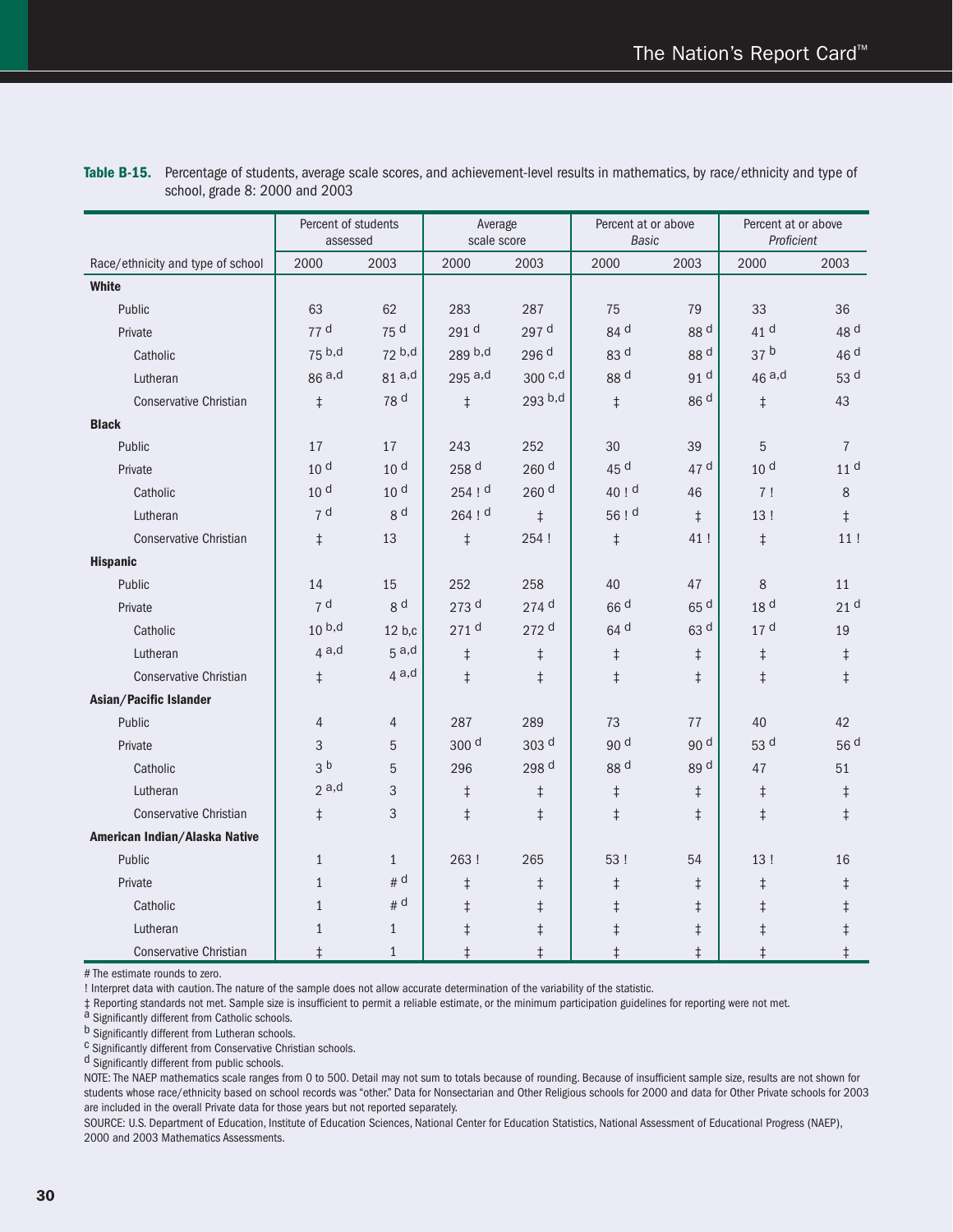|                                   | Percent of     |                  |                 |                  |  |
|-----------------------------------|----------------|------------------|-----------------|------------------|--|
|                                   | students       | Average          | Percent at or   | Percent at or    |  |
| Race/ethnicity and type of school | assessed       | scale score      | above Basic     | above Proficient |  |
| White                             |                |                  |                 |                  |  |
| Public                            | 71             | 306              | 71              | 19               |  |
| Private                           | 83 d           | 317 <sup>d</sup> | 83 <sup>d</sup> | 28 d             |  |
| Catholic                          | 82 d           | 317 d            | 84 d            | $27$ c,d         |  |
| Lutheran                          | 83 d           | 316 <sup>d</sup> | 84 d            | 27               |  |
| <b>Conservative Christian</b>     | 89 d           | 312 d            | 81 d            | 18 <sup>a</sup>  |  |
| <b>Black</b>                      |                |                  |                 |                  |  |
| Public                            | 14             | 272              | 30              | $\overline{2}$   |  |
| Private                           | 6 <sup>d</sup> | 292 d            | 56 d            | g d              |  |
| Catholic                          | 6 <sup>d</sup> | 290 d            | 54 d            | 5                |  |
| Lutheran                          | 11             | 288 d            | 46 d            | $\,6$            |  |
| <b>Conservative Christian</b>     | 5 <sup>d</sup> | $\ddagger$       | $\ddagger$      | $\ddagger$       |  |
| <b>Hispanic</b>                   |                |                  |                 |                  |  |
| Public                            | 9              | 281              | 42              | $\overline{4}$   |  |
| Private                           | 6 <sup>d</sup> | 300 d            | 65 d            | 12 <sup>d</sup>  |  |
| Catholic                          | 8              | 299 d            | 65 <sup>d</sup> | 11               |  |
| Lutheran                          | 3 <sup>d</sup> | $\ddagger$       | $\ddagger$      | $\ddagger$       |  |
| <b>Conservative Christian</b>     | $\overline{4}$ | $\ddagger$       | $\ddagger$      | $\ddagger$       |  |
| Asian/Pacific Islander            |                |                  |                 |                  |  |
| Public                            | $\overline{4}$ | 314              | 74              | 31               |  |
| Private                           | 3 <sup>d</sup> | 328 d            | 93 d            | 42               |  |
| Catholic                          | 3              | 326 !            | $91$ ! d        | 38!              |  |
| Lutheran                          | 2 <sup>d</sup> | $\ddagger$       | $\ddagger$      | $\ddagger$       |  |
| <b>Conservative Christian</b>     | 1 <sup>d</sup> | $\ddagger$       | $\ddagger$      | $\ddagger$       |  |
| American Indian/Alaska Native     |                |                  |                 |                  |  |
| Public                            | $\mathbf{1}$   | 293!             | 54 !            | 7!               |  |
| Private                           | #              | $\ddagger$       | $\ddagger$      | $\ddagger$       |  |
| Catholic                          | #              | $\ddagger$       | $\ddagger$      | $\ddagger$       |  |
| Lutheran                          | #              | $\ddagger$       | $\ddagger$      | $\ddagger$       |  |
| <b>Conservative Christian</b>     | #              | $\ddagger$       | $\ddagger$      | $\ddagger$       |  |

Table B-16. Percentage of students, average scale scores, and achievement-level results in mathematics, by race/ethnicity and type of school, grade 12: 2000

# The estimate rounds to zero.

! Interpret data with caution. The nature of the sample does not allow accurate determination of the variability of the statistic.

 $‡$  Reporting standards not met. Sample size is insufficient to permit a reliable estimate, or the minimum participation guidelines

for reporting were not met.<br>a Significantly different from Catholic schools.

 $c$  Significantly different from Conservative Christian schools.

d Significantly different from public schools.

NOTE: The NAEP mathematics scale ranges from 0 to 500. Detail may not sum to totals because of rounding. Because of insufficient sample size, results are not shown for students whose race/ethnicity based on school records was "other." Data for Nonsectarian and Other Religious schools are included in the overall Private data but not reported separately.

SOURCE: U.S. Department of Education, Institute of Education Sciences, National Center for Education Statistics, National Assessment of Educational Progress (NAEP), 2000 Mathematics Assessment.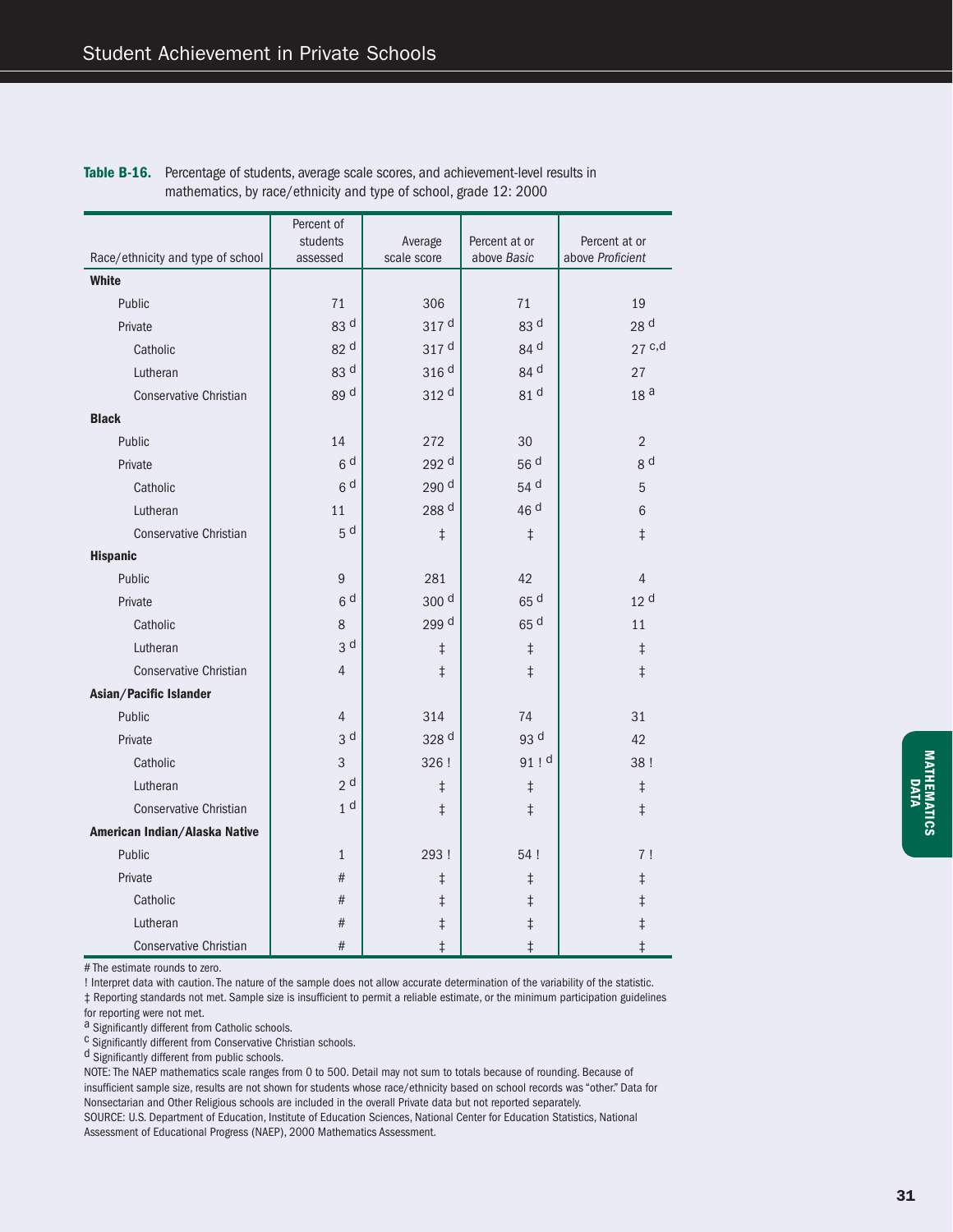|                                    | Percent of students<br>assessed |                 | Average<br>scale score |                  | Percent at or above<br><b>Basic</b> |                 | Percent at or above<br>Proficient |                 |
|------------------------------------|---------------------------------|-----------------|------------------------|------------------|-------------------------------------|-----------------|-----------------------------------|-----------------|
| Education level and type of school | 2000                            | 2003            | 2000                   | 2003             | 2000                                | 2003            | 2000                              | 2003            |
| Less than high school              |                                 |                 |                        |                  |                                     |                 |                                   |                 |
| Public                             | 8                               | $\overline{7}$  | 253                    | 256              | 43                                  | 44              | $\overline{7}$                    | 9               |
| Private                            | 2 <sup>d</sup>                  | 1 <sup>d</sup>  | 264 d                  | 270 d            | 51                                  | 64 <sup>d</sup> | 11                                | 15              |
| Catholic                           | 2 <sup>d</sup>                  | 1 <sup>d</sup>  | $\ddagger$             | $\ddagger$       | $\ddagger$                          | $\ddagger$      | $\ddagger$                        | $\ddagger$      |
| Lutheran                           | 2 <sup>d</sup>                  | 1 <sup>d</sup>  | $\ddagger$             | $\ddagger$       | $\ddagger$                          | $\ddagger$      | $\ddagger$                        | $\ddagger$      |
| <b>Conservative Christian</b>      | $\ddagger$                      | 2 <sup>d</sup>  | $\ddagger$             | $\ddagger$       | $\ddagger$                          | $\ddagger$      | $\ddagger$                        | $\ddagger$      |
| <b>Graduated from high school</b>  |                                 |                 |                        |                  |                                     |                 |                                   |                 |
| Public                             | 21                              | 18              | 260                    | 267              | 51                                  | 58              | 15                                | 16              |
| Private                            | 13 <sup>d</sup>                 | g d             | 273 d                  | $277$ d          | 66 <sup>d</sup>                     | 71 <sup>d</sup> | 18                                | 23 <sup>d</sup> |
| Catholic                           | 15 <sup>d</sup>                 | 10 <sup>d</sup> | 271 d                  | 276 d            | 63 d                                | 71 <sup>d</sup> | 16                                | 21              |
| Lutheran                           | 11 <sup>d</sup>                 | 11 <sup>d</sup> | 276                    | 288 d            | 71 <sup>d</sup>                     | 82 <sup>d</sup> | 25                                | 37              |
| <b>Conservative Christian</b>      | $\ddagger$                      | 11 <sup>d</sup> | $\ddagger$             | 279 d            | $\ddagger$                          | 70              | $\ddagger$                        | 27              |
| Some education after high school   |                                 |                 |                        |                  |                                     |                 |                                   |                 |
| Public                             | 18                              | 18              | 277                    | 280              | 70                                  | 73              | 26                                | 28              |
| Private                            | 13 <sup>d</sup>                 | 13 <sup>d</sup> | 281 d                  | 285 d            | 77                                  | 79 d            | 26                                | 33 d            |
| Catholic                           | 14 <sup>d</sup>                 | 15 <sup>d</sup> | 279 <sup>b</sup>       | 286 d            | 75                                  | 80 <sup>d</sup> | 25                                | 33              |
| Lutheran                           | 17                              | 17              | 290 ! a,d              | 290 d            | 88 ! d                              | 83              | 35!                               | 41              |
| <b>Conservative Christian</b>      | $\ddagger$                      | 12 <sup>d</sup> | $\ddagger$             | 280              | $\ddagger$                          | 74              | $\ddagger$                        | 31              |
| <b>Graduated from college</b>      |                                 |                 |                        |                  |                                     |                 |                                   |                 |
| Public                             | 41                              | 45              | 285                    | 287              | 75                                  | 77              | 38                                | 39              |
| Private                            | 67 d                            | 71 <sup>d</sup> | 292 d                  | 297 d            | 83 d                                | 87 d            | 43 d                              | 49 d            |
| Catholic                           | 63 d                            | 69 d            | 289 b                  | 294 b,d          | 82 d                                | 85 d            | 38 <sup>b</sup>                   | 45              |
| Lutheran                           | 64 d                            | 67 d            | 296a,d                 | 301a, c, d       | 86 <sup>d</sup>                     | 89 d            | 49 a                              | 54 d            |
| <b>Conservative Christian</b>      | $\ddagger$                      | 69 d            | $\ddagger$             | 291 <sup>b</sup> | $\ddagger$                          | 83              | $\ddagger$                        | 42              |
| <b>Unknown</b>                     |                                 |                 |                        |                  |                                     |                 |                                   |                 |
| Public                             | 12                              | 11              | 253                    | 258              | 41                                  | 47              | 9                                 | 12              |
| Private                            | 5 <sup>d</sup>                  | 5 <sup>d</sup>  | 272 d                  | 269 d            | 65 d                                | 57 d            | 20 <sup>d</sup>                   | 20 <sup>d</sup> |
| Catholic                           | 6d                              | 5 <sup>d</sup>  | 276 d                  | 270 <sup>d</sup> | 68 d                                | 60              | 24 <sup>d</sup>                   | 19              |
| Lutheran                           | 7 <sup>d</sup>                  | 4 <sup>d</sup>  | $\ddagger$             | $\ddagger$       | $\ddagger$                          | $\ddagger$      | $\ddagger$                        | $\ddagger$      |
| <b>Conservative Christian</b>      | $\ddagger$                      | 6 <sup>d</sup>  | $\ddagger$             | $\ddagger$       | $\ddagger$                          | $\ddagger$      | $\ddagger$                        | $\ddagger$      |

**Table B-17.** Percentage of students, average scale scores, and achievement-level results in mathematics, by student-reported parents' highest level of education and type of school, grade 8: 2000 and 2003

! Interpret data with caution. The nature of the sample does not allow accurate determination of the variability of the statistic.

‡ Reporting standards not met. Sample size is insufficient to permit a reliable estimate, or the minimum participation guidelines for reporting were not met.<br>a Significantly different from Catholic schools.<br>b Significantly

<sup>c</sup> Significantly different from Conservative Christian schools.

d Significantly different from public schools.

NOTE: The NAEP mathematics scale ranges from 0 to 500. Detail may not sum to totals because of rounding. Data for Nonsectarian and Other Religious schools for 2000 and data for Other Private schools for 2003 are included in the overall Private data for those years but not reported separately.

SOURCE: U.S. Department of Education, Institute of Education Sciences, National Center for Education Statistics, National Assessment of Educational Progress (NAEP), 2000 and 2003 Mathematics Assessments.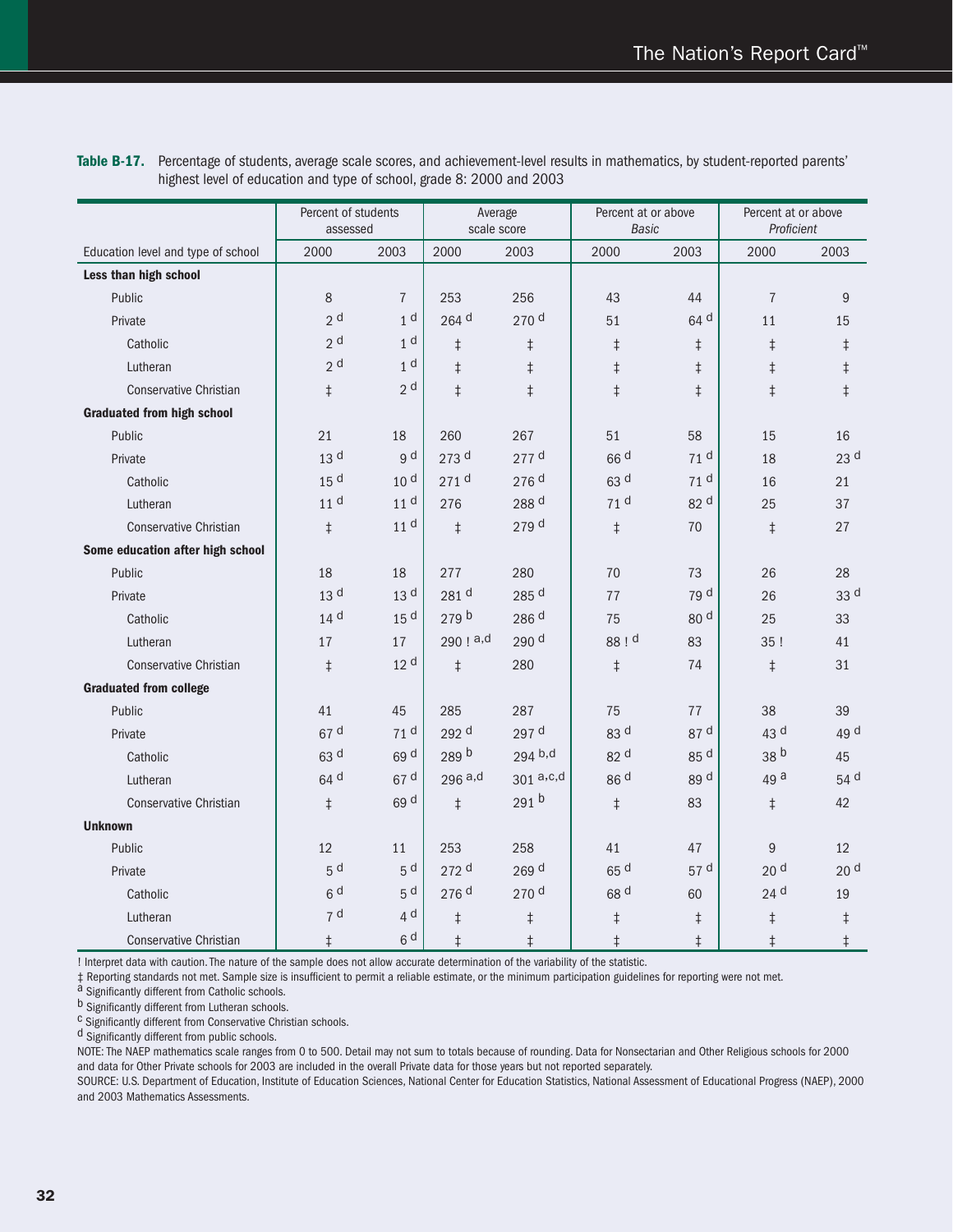Table B-18. Percentage of students, average scale scores, and achievement-level results in mathematics, by student-reported parents' highest level of education and type of school, grade 12: 2000

|                                    | Percent of      |                  |                 |                  |
|------------------------------------|-----------------|------------------|-----------------|------------------|
|                                    | students        | Average          | Percent at or   | Percent at or    |
| Education level and type of school | assessed        | scale score      | above Basic     | above Proficient |
| Less than high school              |                 |                  |                 |                  |
| Public                             | $\sqrt{ }$      | 278              | 38              | 3                |
| Private                            | 2 <sup>d</sup>  | 281              | 41              | 3                |
| Catholic                           | 2 <sup>d</sup>  | $\ddagger$       | $\ddagger$      | $\ddagger$       |
| Lutheran                           | 1 <sup>d</sup>  | $\ddagger$       | $\ddagger$      | $\ddagger$       |
| <b>Conservative Christian</b>      | 1 <sup>d</sup>  | $\ddagger$       | $\ddagger$      | $\ddagger$       |
| <b>Graduated from high school</b>  |                 |                  |                 |                  |
| Public                             | 21              | 286              | 49              | 6                |
| Private                            | 11 <sup>d</sup> | 298 d            | 63 d            | 11 <sup>d</sup>  |
| Catholic                           | 12 <sup>d</sup> | 300 <sup>d</sup> | 66 <sup>d</sup> | 11               |
| Lutheran                           | g d             | 304 d            | 74 d            | 13               |
| <b>Conservative Christian</b>      | 11 <sup>d</sup> | 294!             | 57!             | 10!              |
| Some education after high school   |                 |                  |                 |                  |
| Public                             | 25              | 298              | 63              | 12               |
| Private                            | 18 <sup>d</sup> | 309 <sup>d</sup> | 76 d            | 17 <sup>d</sup>  |
| Catholic                           | 19 c,d          | 308 d            | 75 d            | 17               |
| Lutheran                           | 23              | 309 <sup>d</sup> | 77 <sup>d</sup> | 18               |
| Conservative Christian             | 26a             | 309 d            | 77 d            | 14               |
| <b>Graduated from college</b>      |                 |                  |                 |                  |
| Public                             | 44              | 311              | 75              | 25               |
| Private                            | 67 d            | 321 <sup>d</sup> | 87 d            | 32 d             |
| Catholic                           | 66 <sup>d</sup> | 320 d            | 86 d            | 31               |
| Lutheran                           | 64 d            | 316              | 81              | 28               |
| <b>Conservative Christian</b>      | 59 d            | 315              | 84              | 21               |
| <b>Unknown</b>                     |                 |                  |                 |                  |
| Public                             | 3               | 273              | 32              | 5                |
| Private                            | 2 <sub>d</sub>  | 295 d            | 59 <sup>d</sup> | 11               |
| Catholic                           | 2 <sup>d</sup>  | $\ddagger$       | $\ddagger$      | $\ddagger$       |
| Lutheran                           | $\overline{2}$  | $\ddagger$       | $\ddagger$      | $\ddagger$       |
| <b>Conservative Christian</b>      | $\overline{2}$  | $\ddagger$       | $\ddagger$      | $\ddagger$       |

! Interpret data with caution. The nature of the sample does not allow accurate determination of the variability of the statistic.

 $‡$  Reporting standards not met. Sample size is insufficient to permit a reliable estimate, or the minimum participation

guidelines for reporting were not met.<br><sup>a</sup> Significantly different from Catholic schools.

 $\frac{c}{c}$  Significantly different from Conservative Christian schools.

d Significantly different from public schools.

NOTE: The NAEP mathematics scale ranges from 0 to 500. Detail may not sum to totals because of rounding. Data for Nonsectarian and Other Religious schools are included in the overall Private data but not reported separately. SOURCE: U.S. Department of Education, Institute of Education Sciences, National Center for Education Statistics, National

Assessment of Educational Progress (NAEP), 2000 Mathematics Assessment.